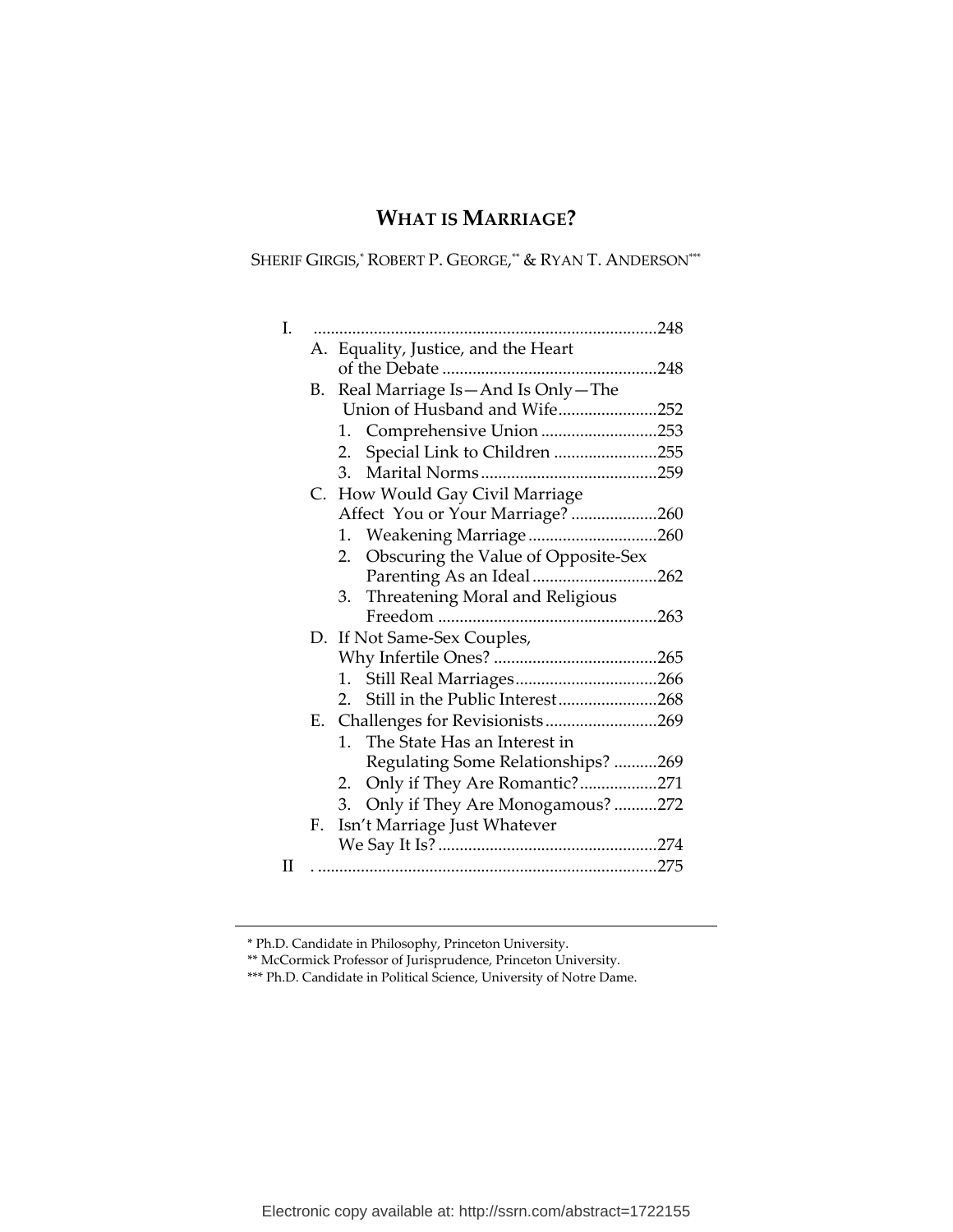| A. Why Not Spread Traditional Norms   |     |
|---------------------------------------|-----|
| to the Gay Community? 275             |     |
| B. What About Partners'               |     |
|                                       |     |
| C. Doesn't the Conjugal Conception    |     |
| of Marriage Sacrifice Some            |     |
| People's Fulfillment for Others'? 281 |     |
|                                       |     |
| E. Doesn't Traditional Marriage       |     |
| Law Impose Controversial              |     |
| Moral and Religious Views             |     |
|                                       |     |
|                                       | 286 |
|                                       |     |

What is marriage?

Consider two competing views:

*Conjugal View:* Marriage is the union of a man and a woman who make a permanent and exclusive commitment to each other of the type that is naturally (inherently) fulfilled by bearing and rearing children together. The spouses seal (consummate) and renew their union by conjugal acts—acts that constitute the behavioral part of the process of reproduction, thus uniting them as a reproductive unit. Marriage is valuable in itself, but its in‐ herent orientation to the bearing and rearing of children contributes to its distinctive structure, including norms of monogamy and fidelity. This link to the welfare of children also helps explain why marriage is important to the common good and why the state should recognize and regulate it.<sup>1</sup>

*Revisionist View:* Marriage is the union of two people (whether of the same sex or of opposite sexes) who commit to romantically loving and caring for each other and to sharing the burdens and benefits of domestic life. It is essentially a un‐ ion of hearts and minds, enhanced by whatever forms of sexual intimacy both partners find agreeable. The state should recognize and regulate marriage because it has an interest in stable

<sup>1.</sup> *See* John M. Finnis, *Law, Morality, and "Sexual Orientation*,*"* 69 NOTRE DAME L. REV. 1049, 1066 (1994); John Finnis, *"Marriage: A Basic and Exigent Good,"* THE MONIST, July–Oct. 2008, 388–406. *See also* PATRICK LEE & ROBERT P. GEORGE, BODY‐ SELF DUALISM IN CONTEMPORARY ETHICS AND POLITICS 176–97 (2008).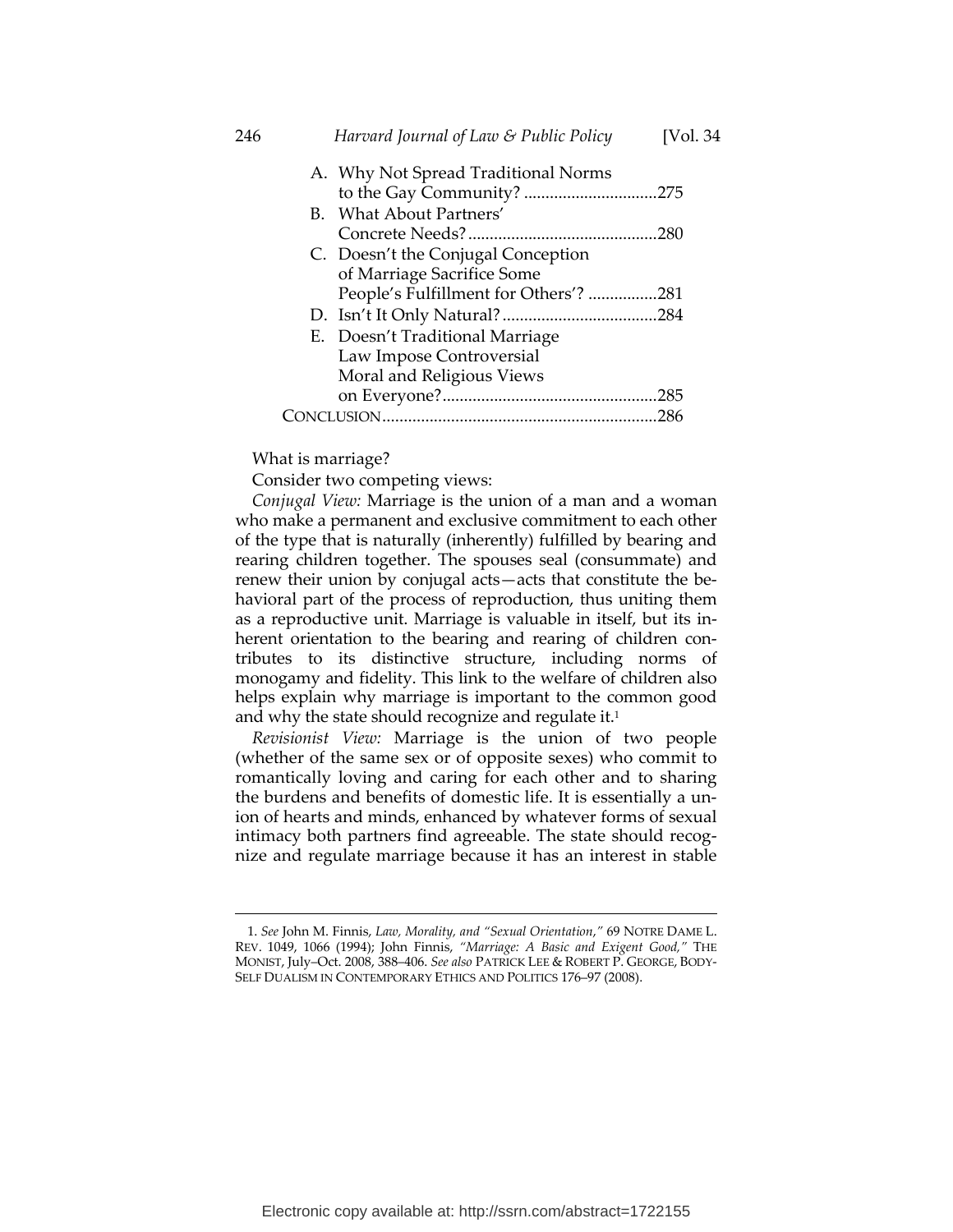romantic partnerships and in the concrete needs of spouses and any children they may choose to rear.2

It has sometimes been suggested that the conjugal under‐ standing of marriage is based only on religious beliefs. This is false. Although the world's major religious traditions have his‐ torically understood marriage as a union of man and woman that is by nature apt for procreation and childrearing, $3$  this suggests merely that no one religion invented marriage. Instead, the demands of our common human nature have shaped (however imperfectly) all of our religious traditions to recognize this natural institution. As such, marriage is the type of social practice whose basic contours can be discerned by our common human reason, whatever our religious background. We argue in this Article for legally enshrining the conjugal view of marriage, us‐ ing arguments that require no appeal to religious authority.4

Part I begins by defending the idea—which many revision‐ ists implicitly share but most shrink from confronting—that the nature of marriage (that is, its essential features, what it fun‐ damentally is) should settle this debate. If a central claim made by revisionists against the conjugal view, that equality requires recognizing loving consensual relationships,<sup>5</sup> were true, it would also refute the revisionist view; being false, it in fact re‐ futes neither view.

Revisionists, moreover, have said what they think marriage is not (for example, inherently opposite‐sex), but have only rarely (and vaguely) explained what they think marriage is. Consequently, because it is easier to criticize a received view than to construct a complete alternative, revisionist arguments have had an appealing simplicity. But these arguments are also vulnerable to powerful criticisms that revisionists do not have the resources to answer. This Article, by contrast, makes a posi‐ tive case, based on three widely held principles, for what makes a marriage.

<sup>&</sup>lt;u> 1989 - Johann Stein, marwolaethau a bhann an t-Amhain an t-Amhain an t-Amhain an t-Amhain an t-Amhain an t-A</u> 2. *See* Stephen Macedo, *Homosexuality and the Conservative Mind*, 84 GEO. L.J. 261, 279 (1995).

<sup>3.</sup> Even in traditions that permit or have permitted polygamy, each marriage is between a man and a woman.

<sup>4.</sup> *See infra* Part II.E.

<sup>5.</sup> *See* William N. Eskridge, Jr., *A History of Same‐Sex Marriage*, 79 VA. L. REV. 1419, 1424 (1993).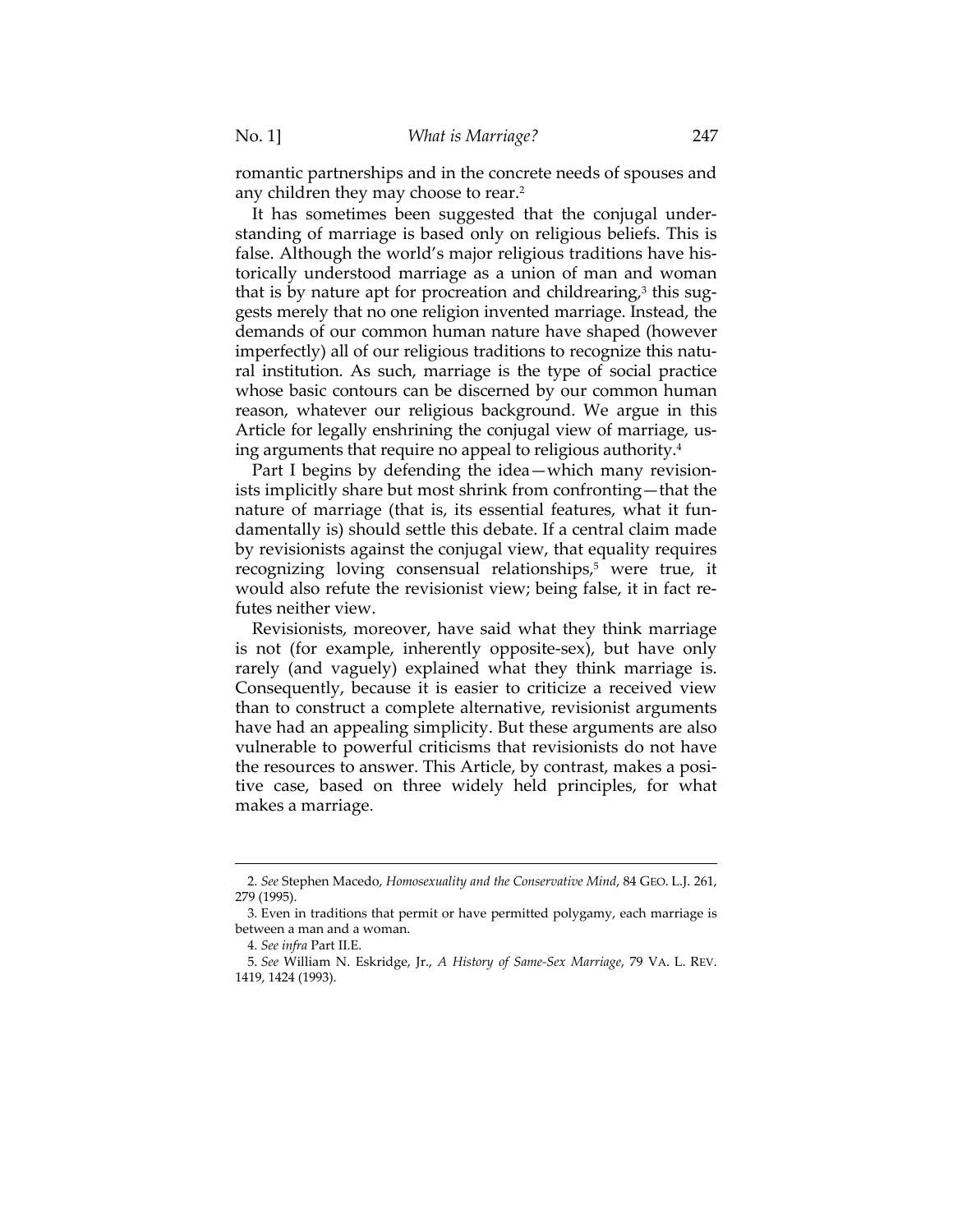Part I also shows how the common good of our society crucially depends on legally enshrining the conjugal view of mar‐ riage and would be damaged by enshrining the revisionist view—thus answering the common question, "How would gay civil marriage affect you or your marriage?" Part I also shows that what revisionists often consider a tension in our view that marriage is possible between an infertile man and woman—is easily resolved. Indeed, it is revisionists who can‐ not explain (against a certain libertarianism) why the state should care enough about some relationships to enact any marriage policy at all, or why, if enacted, it should have certain fea‐ tures which even they do not dispute. Only the conjugal view accounts for both facts. For all these reasons, even those who consider marriage to be merely a socially useful fiction have strong pragmatic reasons for supporting traditional marriage laws. In short, Part I argues that legally enshrining the conjugal view of marriage is both philosophically defensible and good for society, and that enshrining the revisionist view is neither. So Part I provides the core or essence of our argument, what could reasonably be taken as a stand‐alone defense of our position.

But many who accept (or at least grant) our core argument may have lingering questions about the justice or consequences of implementing it. Part II considers all of the serious concerns that are not treated earlier: the objections from conservatism (Why not spread traditional norms to the gay community?), from practical– ity (What about partners' concrete needs?), from fairness (Doesn't the conjugal conception of marriage sacrifice some people's ful‐ fillment for others'?), from naturalness (Isn't it only natural?), and from neutrality (Doesn't traditional marriage law impose controversial moral and religious views on everyone?).

As this Article makes clear, the result of this debate mat‐ ters profoundly for the common good. And it all hinges on one question: *What is marriage?*

## I

# *A. Equality, Justice, and the Heart of the Debate*

Revisionists today miss this central question—*what is mar‐ riage?*—most obviously when they equate traditional marriage laws with laws banning interracial marriage. They argue that people cannot control their sexual orientation any more than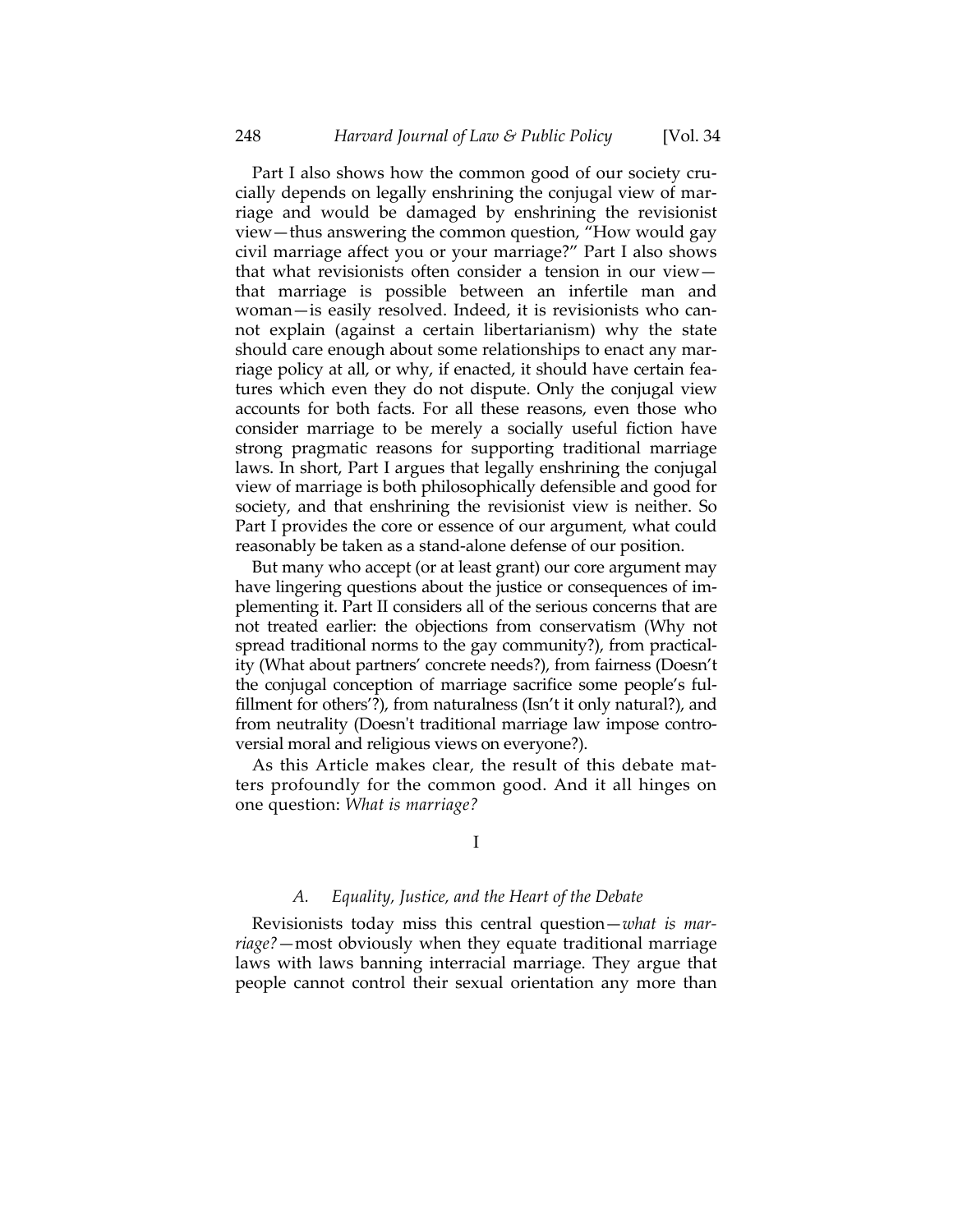they can control the color of their skin. $6$  In both cases, they argue, there is no rational basis for treating relationships differ‐ ently, because the freedom to marry the person one loves is a fundamental right.<sup>7</sup> The state discriminates against homosexuals by interfering with this basic right, thus denying them the equal protection of the laws.<sup>8</sup>

But the analogy fails: antimiscegenation was about whom to allow to marry, not what marriage was essentially about; and sex, unlike race, is rationally relevant to the latter question. Because every law makes distinctions, there is nothing unjustly discriminatory in marriage law's reliance on genu‐ inely relevant distinctions.

Opponents of interracial marriage typically did not deny that marriage (understood as a union consummated by conjugal acts) between a black and a white was possible any more than proponents of segregated public facilities argued that some feature of the whites‐only water fountains made it impossible for blacks to drink from them. The whole point of antimiscegenation laws in the United States was to prevent the genuine possibility of inter‐ racial marriage from being realized or recognized, in order to maintain the gravely unjust system of white supremacy.<sup>9</sup>

By contrast, the current debate is precisely over whether it is possible for the kind of union that has marriage's essential fea‐ tures to exist between two people of the same sex. Revisionists do not propose leaving intact the historic definition of marriage and simply expanding the pool of people eligible to marry. Their goal is to abolish the conjugal conception of marriage in our law10 and replace it with the revisionist conception.

<sup>6.</sup> *See, e.g.*, *id.*

<sup>7.</sup> *See, e.g.*, *id.*

<sup>8.</sup> *Id.*

<sup>9.</sup> *See* Loving v. Virginia, 388 U.S. 1, 11 (1967).

<sup>10.</sup> Throughout history, no society's laws have explicitly forbidden gay mar‐ riage. They have not explicitly forbidden it because, until recently, it has not been thought possible. What is more, antimiscegenation laws, at least in the United States, were meant to keep blacks separate from whites, and thus in a position of social, economic, and political inferiority to them. But traditional marriage laws were not devised to oppress those with same-sex attractions. The comparison is offensive, and puzzling to many—not least to the nearly two‐thirds of black vot‐ ers who voted to uphold conjugal marriage under California Proposition Eight. *See* Cara Mia DiMassa & Jessica Garrison, *Why Gays, Blacks are Divided on Prop. 8*, L.A. TIMES, Nov. 8, 2008, at A1.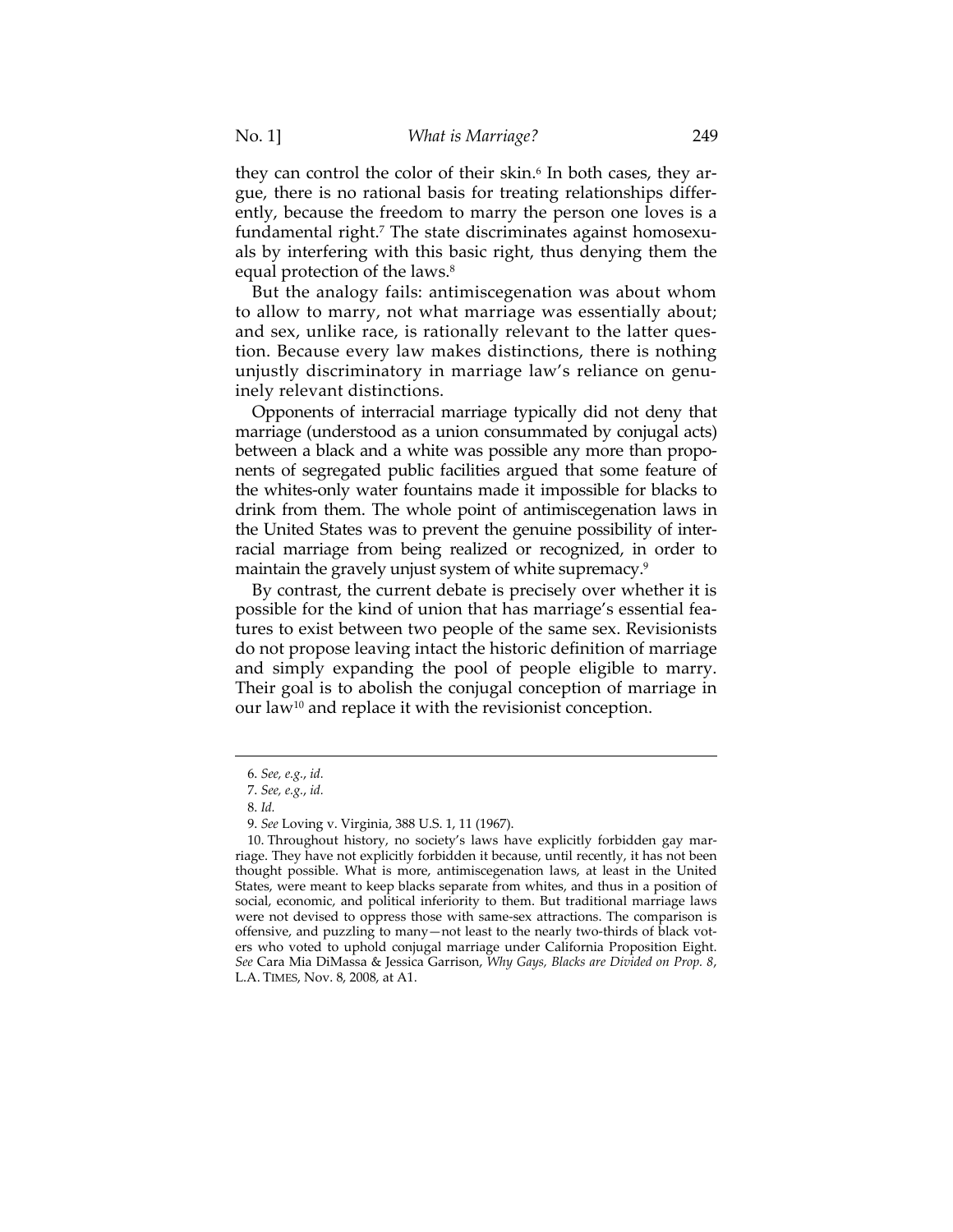More decisively, though, the analogy to antimiscegenation fails because it relies on the false assumption that any distinction is unjust discrimination. But suppose that the legal inci‐ dents of marriage were made available to same‐sex as well as opposite‐sex couples. We would still, by the revisionists' logic, be discriminating against those seeking open, temporary, poly‐ gynous, polyandrous, polyamorous, incestuous, or bestial un‐ ions. After all, people can find themselves experiencing sexual and romantic desire for multiple partners (concurrent or serial), or closely blood‐related partners, or nonhuman partners. They are (presumably) free not to act on these sexual desires, but this is true also of people attracted to persons of the same sex.

Many revisionists point out that there are important differ‐ ences between these cases and same-sex unions. Incest, for example, can produce children with health problems and may involve child abuse. But then, assuming for the moment that the state's interest in avoiding such bad outcomes trumps what revisionists tend to describe as a fundamental right, why not allow incestuous marriages between adult infertile or same‐sex couples? Revisionists might answer that people should be free to enter such relationships, and all or some of the others listed, but that these do not merit legal recognition. Why? Because, the revisionist will be forced to admit, marriage as such just cannot take these forms, or can do so only immorally. Recognizing them would be, variously, confused or immoral.

Revisionists who arrive at this conclusion must accept at least three principles.

First, marriage is not a legal construct with totally malleable contours—not "just a contract." Otherwise, how could the law get marriage wrong? Rather, some sexual relationships are in‐ stances of a distinctive kind of relationship—call it *real mar‐ riage*—that has its own value and structure, whether the state recognizes it or not, and is not changed by laws based on a false conception of it. Like the relationship between parents and their children, or between the parties to an ordinary promise, real marriages are *moral realities* that create moral privileges and ob‐ ligations between people, independently of legal enforcement.<sup>11</sup>

<sup>&</sup>lt;u> 1989 - Johann Stein, marwolaethau a bhann an t-Amhain an t-Amhain an t-Amhain an t-Amhain an t-Amhain an t-A</u> 11. For a brief defense of this idea, and the implications for our argument of de‐ nying it, see *infra* Part I.F.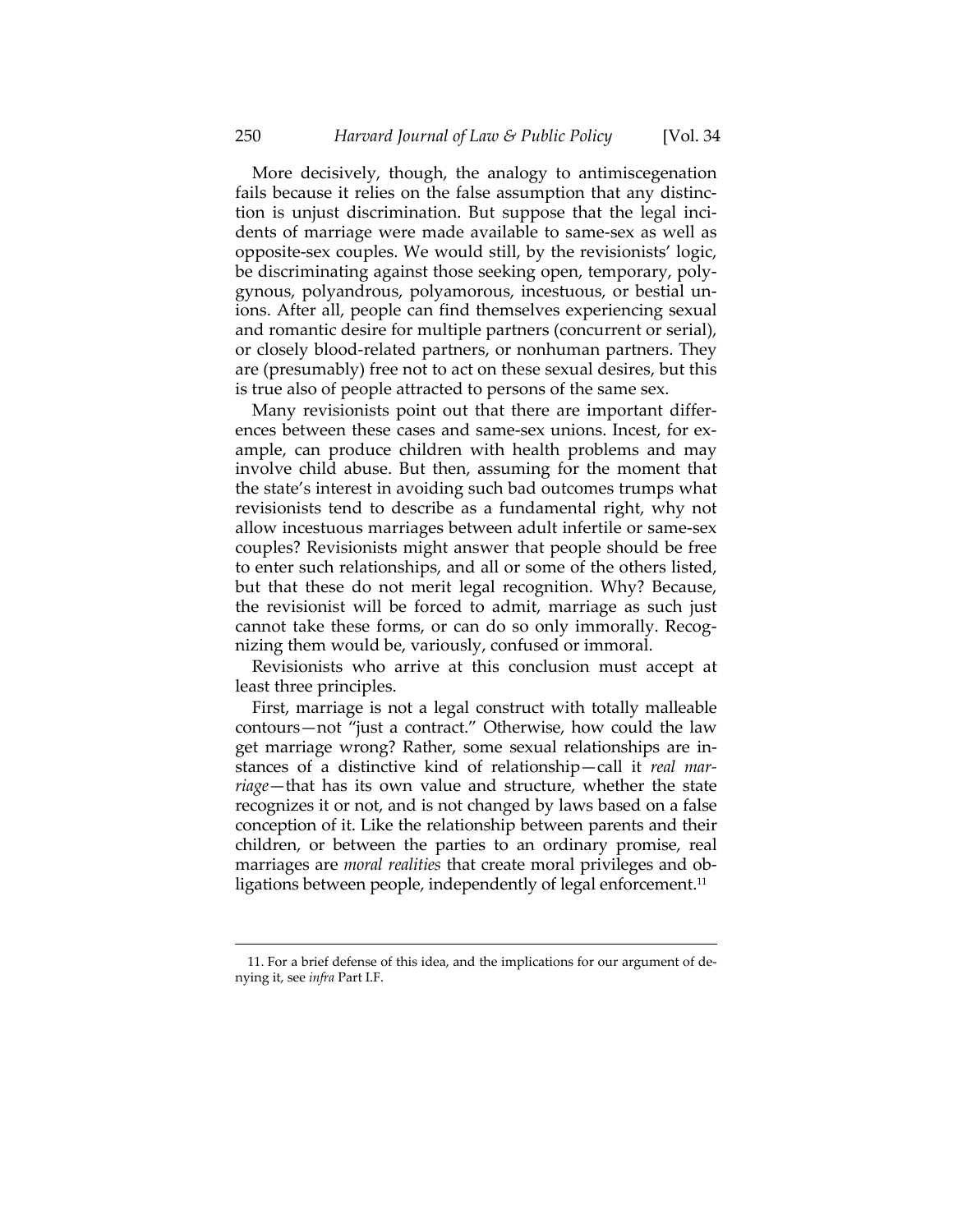Thus, when some states forbade interracial marriage, they ei‐ ther attempted to keep people from forming real marriages, or denied legal status to those truly marital relationships. Con‐ versely, if the state conferred the same status on a man and his two best friends or on a woman and an inanimate object, it would not thereby make them really married. It would merely give the title and (where possible) the benefits of legal mar‐ riages to what are not actually marriages at all.

Second, the state is justified in recognizing only real marriages as marriages. People who cannot enter marriages so understood for, say, psychological reasons are not wronged by the state, even when they did not choose and cannot control the factors that keep them single—which is true, after all, of many people who remain single despite their best efforts to find a mate.

Any legal system that distinguishes marriage from other, nonmarital forms of association, romantic or not, will justly exclude some kinds of union from recognition. So before we can conclude that some marriage policy violates the Equal Protection Clause,12 or any other moral or constitutional principle, we have to deter‐ mine what marriage actually *is* and why it should be recognized legally in the first place. That will establish which criteria (like kinship status) are relevant, and which (like race) are irrelevant to a policy that aims to recognize real marriages. So it will establish when, if ever, it is a marriage that is being denied legal recognition, and when it is something else that is being excluded.

As a result, in deciding whether to recognize, say, polyamorous unions, revisionists would not have to figure out first whether the desire for such relationships is natural or unchanging; what the economic effects of not recognizing polyamory would be; whether nonrecognition stigmatizes polyamorous partners and their children; or whether nonrecognition violates their right to the equal protection of the law. With respect to the last question, it is exactly the other way around: Figuring out what marriage is would tell us whether equality requires generally treating polyamorous relationships just as we do monogamous ones—that is, as marriages.

Third, there is no general right to marry the person you love, if this means a right to have any type of relationship that you desire recognized as marriage. There is only a presumptive right

<sup>12.</sup> *See* Perry v. Schwarzenegger, 704 F. Supp. 2d 921 (N.D. Cal. 2010).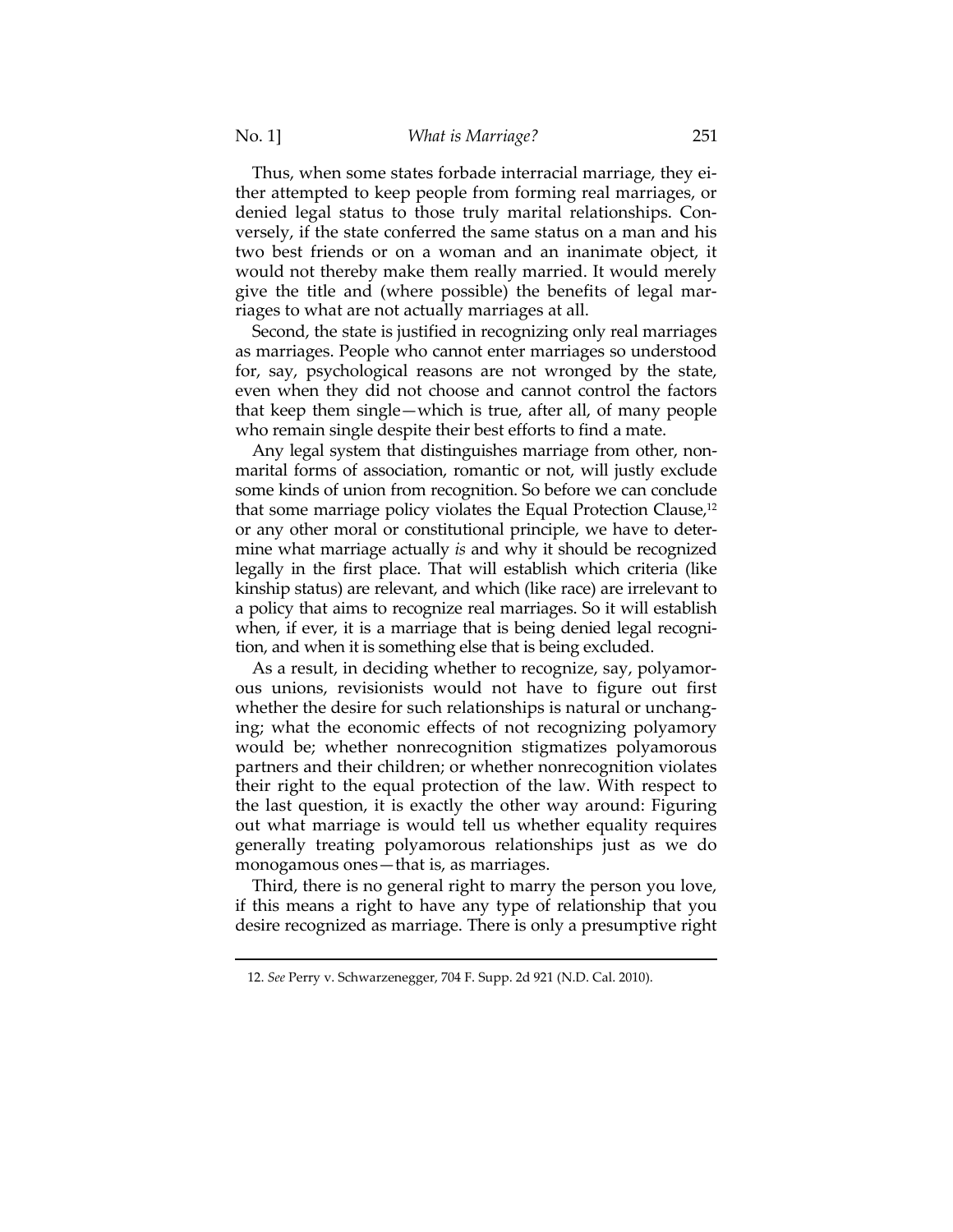not to be prevented from forming a real marriage wherever one is possible. And, again, the state cannot choose or change the essence of real marriage; so in radically reinventing legal marriage, the state would obscure a moral reality.

There is a tension here. Some revisionists say that marriage is merely a social and legal construct, but their appeals to equality undermine this claim. The principle of equality requires treating like cases alike. So the judgment that same‐sex and opposite‐sex unions are alike with respect to marriage, and should therefore be treated alike by marriage law, presupposes one of two things: Either *neither* relationship is a real marriage in the above sense, perhaps because there is no such thing, marriage being just a legal fiction (in which case, why not justify apparent inequities by social‐utility considerations?13), or both relationships are real marriages, *whatever* the law says about them. The latter presupposition entails the belief, which most revisionists seem to share with advocates of the conjugal view, that marriage has a nature independent of legal conven‐ tions. In this way, the crucial question—the only one that can settle this debate—remains for both sides: What is marriage?

# *B. Real Marriage Is—And Is Only—The Union of Husband and Wife*

As many people acknowledge, marriage involves: first, a comprehensive union of spouses; second, a special link to children; and third, norms of permanence, monogamy, and exclusivity.<sup>14</sup> All three elements point to the conjugal understanding of marriage.

<sup>13.</sup> This point requires elaboration: Some revisionists might deny that there is a "real marriage" from which any relationship might deviate, and instead maintain that marriage is purely conventional. Those who think marriage is a useless or unjustifiable fiction have no reason to support any marriage law at all, while those who think it is a useful and legitimate fiction must explain why the state should keep even the restrictions on marriage that they support. On this latter point, see *infra* Part II.B. On the implications of regarding marriage as pure construction, see *infra* Part I.F.

<sup>14.</sup> Among revisionists, see, for example, Jonathan Rauch, *For Better or Worse? The case for Gay (and Straight) Marriage*, THE NEW REPUBLIC, May 6, 1996, at 18, *avail‐ able at* http://www.jonathanrauch.com/jrauch\_articles/gay\_marriage\_1\_the\_case\_for\_ marriage; Ralph Wedgwood, *The Fundamental Argument for Same‐Sex Marriage*, 7 J. POL. PHIL. 225, 229 (1999); Jonathan Rauch, *Not So Fast, Mr. George*, INDEP. GAY F. (Aug. 2, 2006), http://igfculturewatch.com/2006/08/02/not‐so‐fast‐mr‐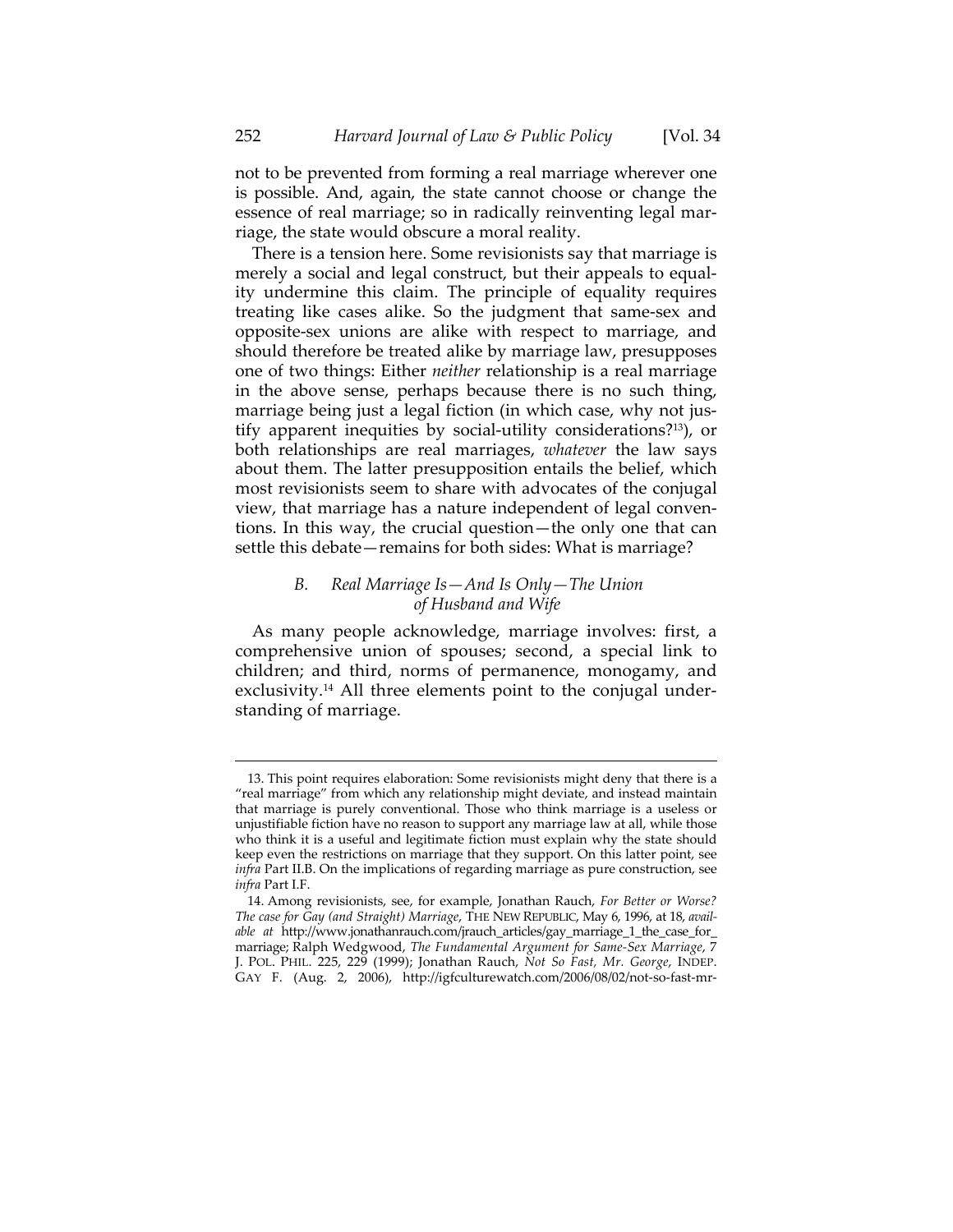#### *1. Comprehensive Union*

Marriage is distinguished from every other form of friend‐ ship inasmuch as it is comprehensive. It involves a sharing of lives and resources, and a union of minds and wills—hence, among other things, the requirement of consent for forming a marriage. But on the conjugal view, it also includes organic bodily union. This is because the body is a real part of the per‐ son, not just his costume, vehicle, or property. Human beings are not properly understood as nonbodily persons—minds, ghosts, consciousnesses—that inhabit and use nonpersonal bodies. After all, if someone ruins your car, he vandalizes your property, but if he amputates your leg, he injures you. Because the body is an inherent part of the human person, there is a dif‐ ference in kind between vandalism and violation; between de‐ struction of property and mutilation of bodies.

Likewise, because our bodies are truly aspects of us as per‐ sons, any union of two people that did not involve organic bodily union would not be comprehensive—it would leave out an important part of each person's being. Because persons are body‐mind composites, a bodily union extends the relationship of two friends along an entirely new dimension of their being as persons. If two people want to unite in the comprehensive way proper to marriage, they must (among other things) unite organically—that is, in the bodily dimension of their being.

This necessity of bodily union can be seen most clearly by imagining the alternatives. Suppose that Michael and Michelle build their relationship not on sexual exclusivity, but on tennis exclusivity. They pledge to play tennis with each other, and only with each other, until death do them part. Are they thereby married? No. Substitute for tennis any nonsexual activ‐ ity at all, and they still aren't married: Sexual exclusivity exclusivity with respect to a specific kind of bodily union—is required. But what is it about sexual intercourse that makes it uniquely capable of creating bodily union? People's bodies can touch and interact in all sorts of ways, so why does only sexual union make bodies in any significant sense "one flesh"?

Our organs—our heart and stomach, for example—are parts of one body because they are coordinated, along with other

 george. Among supporters of the conjugal view, see, for example, ST. THOMAS AQUINAS, SUMMA THEOLOGICA Supp., Q. 44, Art. 1.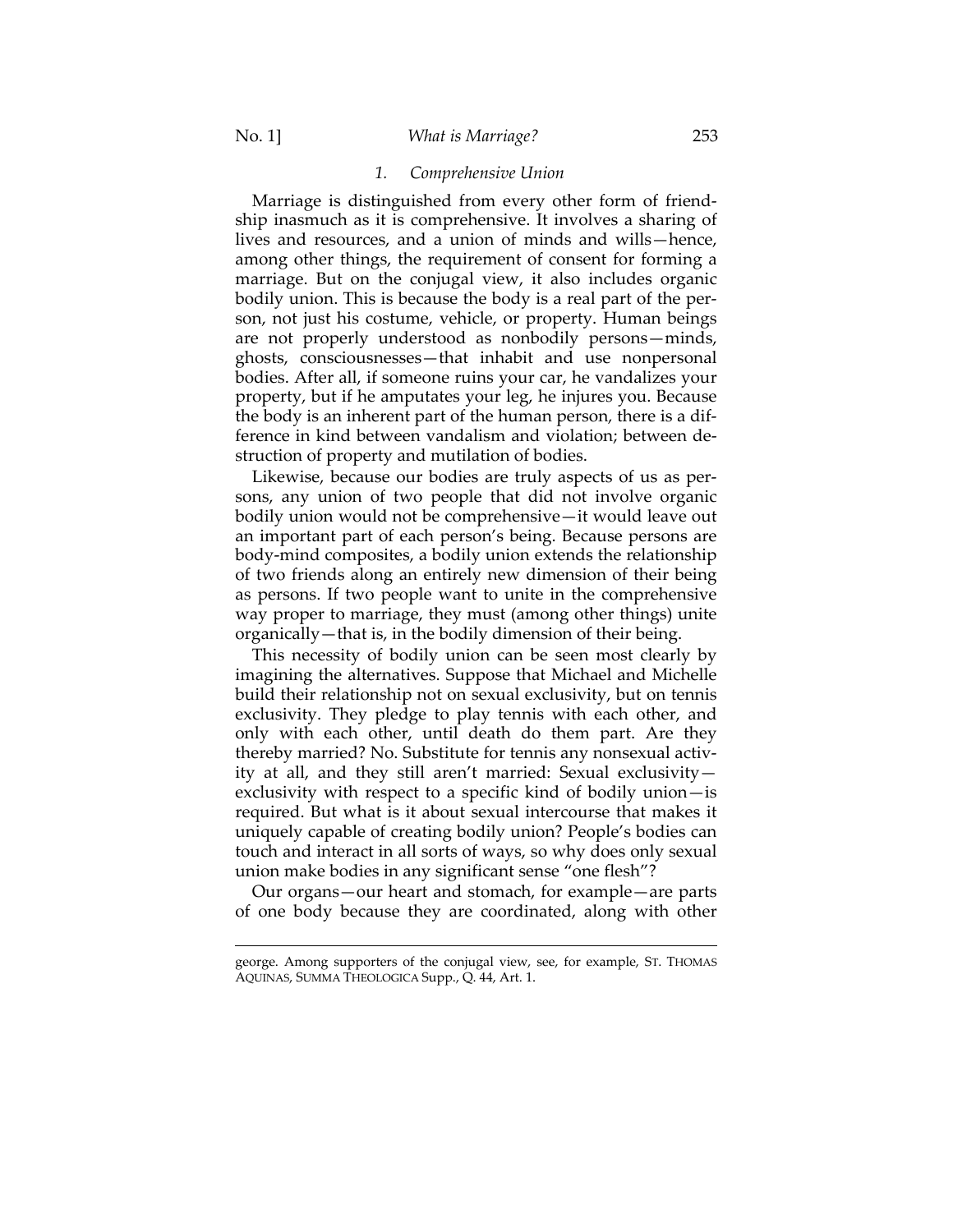parts, for a common biological purpose of the whole: our bio‐ logical life. It follows that for two individuals to unite organi‐ cally, and thus bodily, their bodies must be coordinated for some biological purpose of the whole.

That sort of union is impossible in relation to functions such as digestion and circulation, for which the human individual is by nature sufficient. But individual adults are naturally incomplete with respect to one biological function: sexual reproduction. In coitus, but not in other forms of sexual contact, a man and a woman's bodies coordinate by way of their sexual organs for the common biological purpose of reproduction. They perform the first step of the complex reproductive process. Thus, their bodies become, in a strong sense, one—they are biologically united, and do not merely rub together—in coitus (and only in coitus), similarly to the way in which one's heart, lungs, and other organs form a unity: by coordinating for the biological good of the whole. In this case, the whole is made up of the man and woman as a couple, and the biological good of that whole is their reproduction.

Here is another way of looking at it. Union on any plane bodily, mental, or whatever—involves mutual coordination on that plane, toward a good on that plane. When Einstein and Bohr discussed a physics problem, they coordinated intellectually for an intellectual good, truth. And the intellectual union they enjoyed was real, whether or not its ultimate target (in this case, a theoretical solution) was reached—assuming, as we safely can, that both Einstein and Bohr were honestly seeking truth and not merely pretending while engaging in deception or other acts which would make their apparent intellectual un‐ ion only an illusion.

By extension, bodily union involves mutual coordination toward a bodily good—which is realized only through coitus. And this union occurs even when conception, the bodily good toward which sexual intercourse as a biological function is ori‐ ented, does not occur. In other words, organic bodily unity is achieved when a man and woman coordinate to perform an act of the kind that causes conception. This act is traditionally called the act of generation or the generative act;15 if (and only

<sup>&</sup>lt;u> 1989 - Johann Stein, marwolaethau a bhann an t-Amhain an t-Amhain an t-Amhain an t-Amhain an t-Amhain an t-A</u> 15. *See, e.g.*, THOMAS WALTER LAQUEUR, MAKING SEX, BODY AND GENDER FROM THE GREEKS TO FREUD 48 (1990).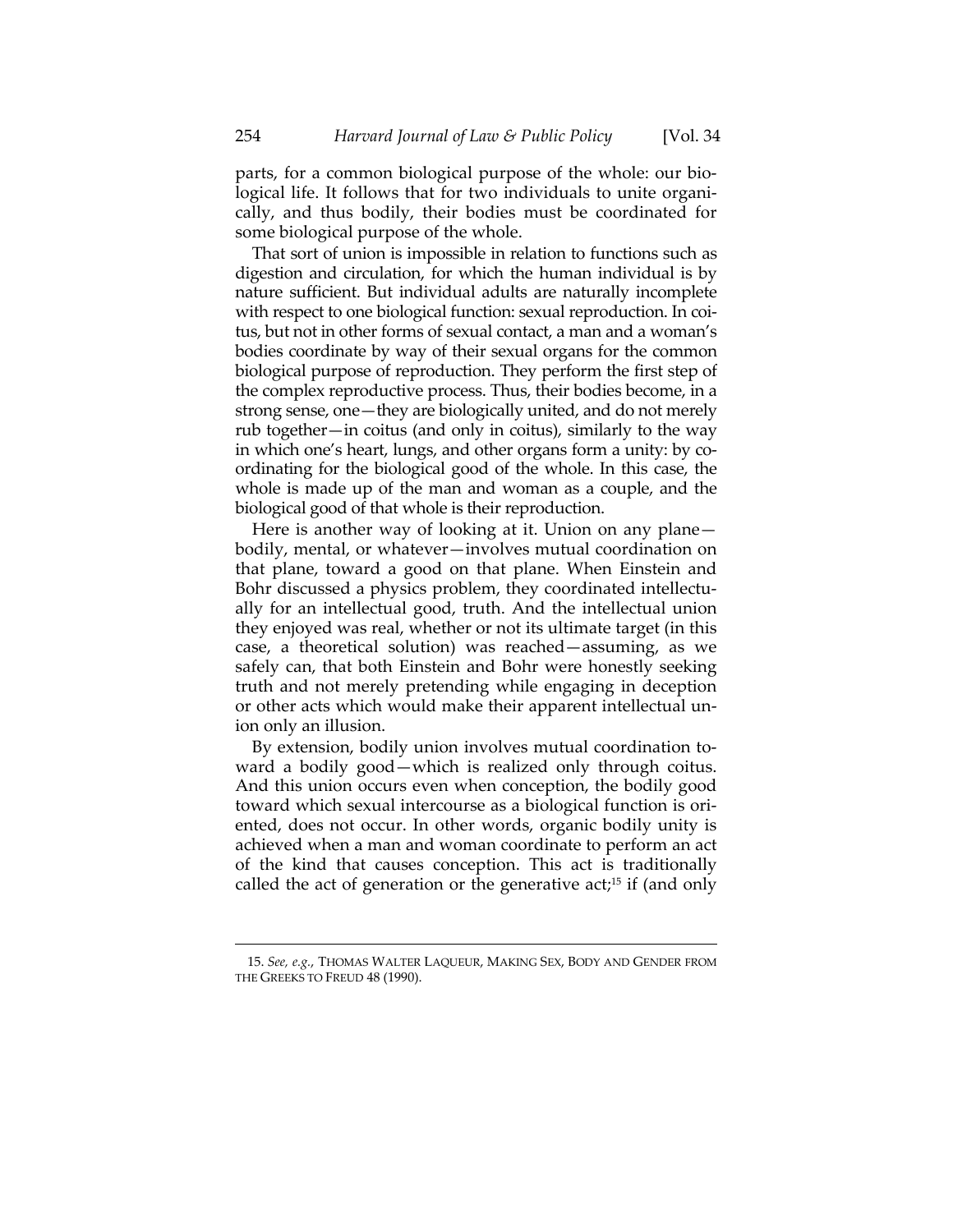if) it is a free and loving expression of the spouses' permanent and exclusive commitment, then it is also a marital act.

Because interpersonal unions are valuable in themselves, and not merely as means to other ends, a husband and wife's loving bodily union in coitus and the special kind of relationship to which it is integral are valuable whether or not conception results and even when conception is not sought. But two men or two women cannot achieve organic bodily union since there is no bod‐ ily good or function toward which their bodies can coordinate, reproduction being the only candidate.16 This is a clear sense in which their union cannot be marital, if marital means comprehensive and comprehensive means, among other things, bodily.

# *2. Special Link to Children*

Most people accept that marriage is also deeply—indeed, in an important sense, uniquely—oriented to having and rearing children. That is, it is the kind of relationship that by its nature is oriented to, and enriched by, the bearing and rearing of chil‐ dren. But how can this be true, and what does it tell us about the structure of marriage?

It is clear that merely committing to rear children together, or even actually doing so, is not enough to make a relationship a marriage—to make it the kind of relationship that is by its nature oriented to bearing and rearing children. If three monks agreed to care for an orphan, or if two elderly brothers began caring for their late sister's son, they would not thereby become spouses. It is also clear that having children is not necessary to being married; new‐ lyweds do not become spouses only when their first child comes along. Anglo‐American legal tradition has for centuries regarded coitus, and not the conception or birth of a child, as the event that consummates a marriage.17 Furthermore, this tradition has never denied that childless marriages were true marriages.

<sup>16.</sup> Pleasure cannot play this role for several reasons. The good must be truly common and for the couple as a whole, but pleasures (and, indeed, any psychological good) are private and benefit partners, if at all, only individually. The good must be bodily, but pleasures are aspects of experience. The good must be inher‐ ently valuable, but pleasures are not as such good in themselves—witness, for example, sadistic pleasures. For more on this philosophical point, see LEE & GEORGE, *supra* note 1, 95–115, 176–97.

<sup>17.</sup> The Oxford English Dictionary charts the usage of "consummation" as, among other definitions not relating to marriage, "[t]he completion of marriage by sexual intercourse." OXFORD ENGLISH DICTIONARY III, at 803 (2d ed. 1989). The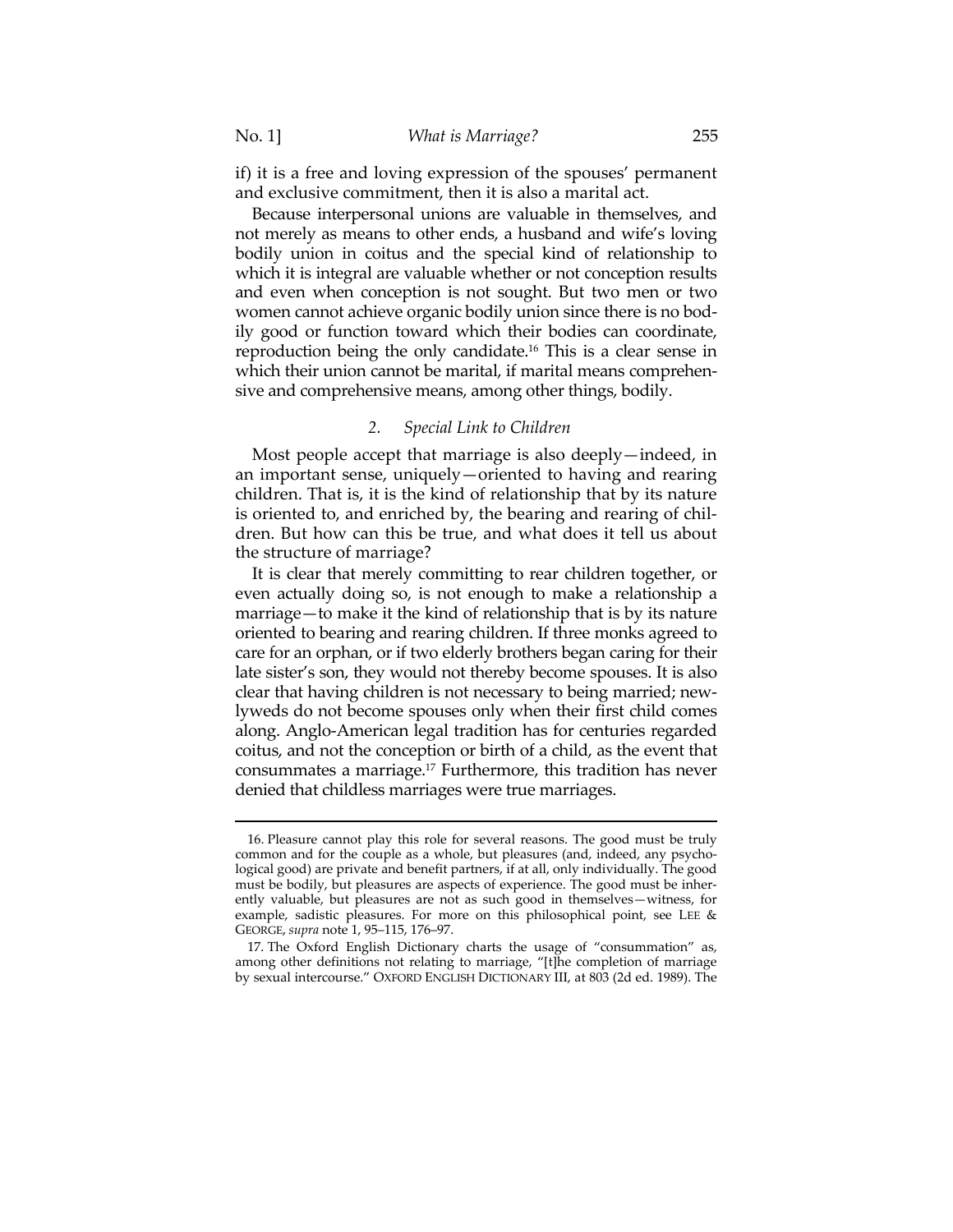How, then, should we understand the special connection be‐ tween marriage and children? We learn something about a rela‐ tionship from the way it is sealed or embodied in certain activities. Most generically, ordinary friendships center on a un‐ ion of minds and wills, by which each person comes to know and seek the other's good; thus, friendships are sealed in conver‐ sations and common pursuits. Similarly, scholarly relationships are sealed or embodied in joint inquiry, investigation, discovery, and dissemination; sports communities, in practices and games.

If there is some conceptual connection between children and marriage, therefore, we can expect a correlative connection between children and the way that marriages are sealed. That con‐ nection is obvious if the conjugal view of marriage is correct. Marriage is a comprehensive union of two sexually complemen‐ tary persons who seal (consummate or complete) their relation‐ ship by the generative act—by the kind of activity that is by its nature fulfilled by the conception of a child. So marriage itself is oriented to and fulfilled<sup>18</sup> by the bearing, rearing, and education of children. The procreative‐type *act* distinctively seals or com‐ pletes a procreative‐type *union*.

Again, this is not to say that the marriages of infertile couples are not true marriages. Consider this analogy: A baseball team has its characteristic structure largely because of its orientation to winning games; it involves developing and sharing one's athletic skills in the way best suited for honorably winning (among other things, with assiduous practice and good sportsmanship). But such development and sharing are possible and inherently valuable for teammates even when they lose their games.

Just so, marriage has its characteristic structure largely be‐ cause of its orientation to procreation; it involves developing and sharing one's body and whole self in the way best suited for honorable parenthood—among other things, permanently and exclusively. But such development and sharing, including the

earliest such usage recorded in law was the 1548 Act 2–3 Edw. VI, c. 23 § 2: "Sentence for Matrimony, commanding Solemnization, Cohabitation, Consummation and Tractation as becometh Man and Wife to have." *Id.* In more modern usage, "consummation of marriage" is still regarded in family law as "[t]he first post‐ marital act of sexual intercourse between a husband and wife." BLACK'S LAW DIC‐ TIONARY 359 (9th ed. 2009).

<sup>18.</sup> That is, made even richer as the kind of reality it is.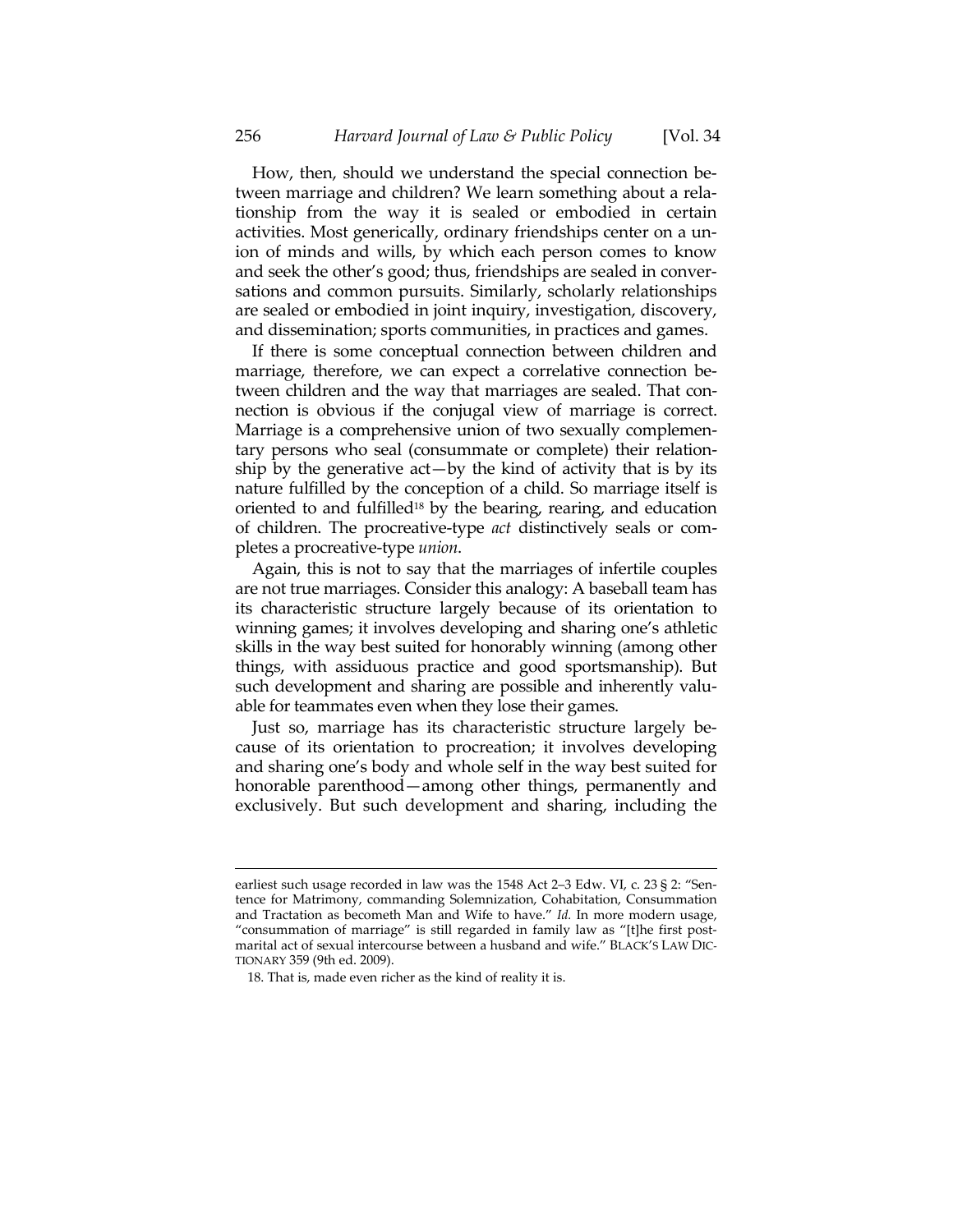bodily union of the generative act, are possible and inherently valuable for spouses even when they do not conceive children.<sup>19</sup>

Therefore, people who can unite bodily can be spouses without children, just as people who can practice baseball can be team‐ mates without victories on the field. Although marriage is a social practice that has its basic structure by nature whereas baseball is wholly conventional, the analogy highlights a crucial point: Infertile couples and winless baseball teams both meet the basic requirements for participating in the practice (conjugal union; practicing and playing the game) and retain their basic orientation to the fulfillment of that practice (bearing and rearing children; winning games), even if that fulfillment is never reached.

On the other hand, same‐sex partnerships, whatever their moral status, cannot be marriages because they lack any essen‐ tial orientation to children: They cannot be sealed by the generative act. Indeed, in the common law tradition, only coitus (not anal or oral sex even between legally wed spouses) has been recognized as consummating a marriage.<sup>20</sup>

Given the marital relationship's natural orientation to chil‐ dren, it is not surprising that, according to the best available sociological evidence, children fare best on virtually every in‐ dicator of wellbeing when reared by their wedded biological parents. Studies that control for other relevant factors, includ‐ ing poverty and even genetics, suggest that children reared in intact homes fare best on the following indices:<sup>21</sup>

*Educational achievement*: literacy and graduation rates;

*Emotional health*: rates of anxiety, depression, substance abuse, and suicide;

*Familial and sexual development*: strong sense of identity, tim‐ ing of onset of puberty, rates of teen and out‐of‐wedlock pregnancy, and rates of sexual abuse; and

<sup>19.</sup> For more on this point, see *infra* Part I.D.

<sup>20.</sup> For more on the difference between infertile and same‐sex couples, see *infra* Part I.D.

<sup>21.</sup> For the relevant studies, see *Ten Principles on Marriage and the Public Good,* signed by some seventy scholars, which corroborates the philosophical case for marriage with extensive evidence from the social sciences about the welfare of children and adults. THE WITHERSPOON INSTITUTE, MARRIAGE AND THE PUBLIC GOOD: TEN PRINCIPLES 9–19 (2008), *available at* http://www.winst.org/ family\_marriage\_and\_democracy/WI\_Marriage.pdf.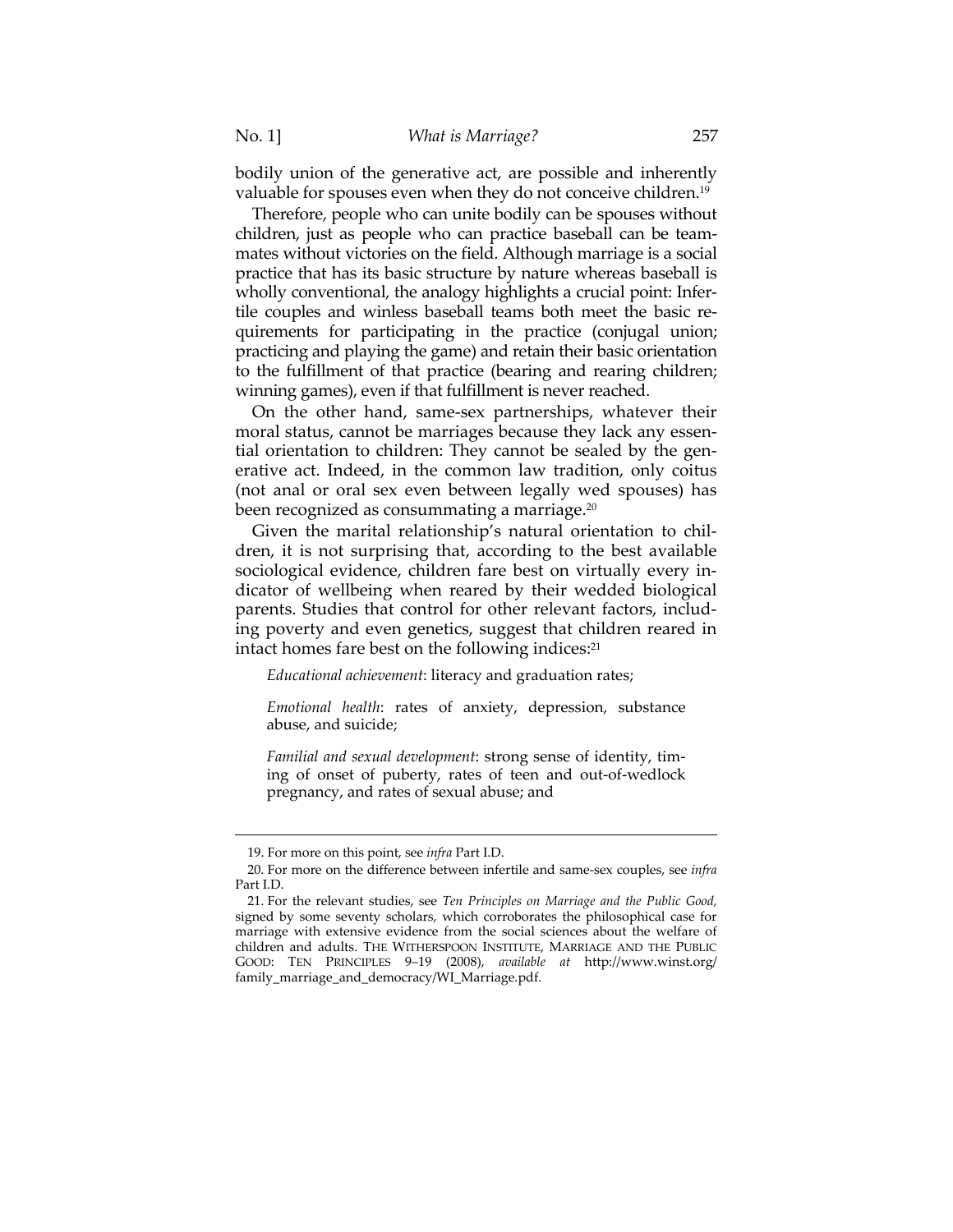*Child and adult behavior*: rates of aggression, attention deficit disorder, delinquency, and incarceration.

Consider the conclusions of the left-leaning research institution Child Trends:

[R]esearch clearly demonstrates that family structure mat‐ ters for children, and the family structure that helps children the most is a family headed by two biological parents in a low‐conflict marriage. Children in single‐parent families, children born to unmarried mothers, and children in stepfamilies or cohabiting relationships face higher risks of poor outcomes. . . . There is thus value for children in promoting strong, stable marriages between biological parents. . . ."[I]t is not simply the presence of two parents,  $\dots$  but the presence of *two biological parents* that seems to support children's development.<sup>22</sup>

According to another study, "[t]he advantage of marriage ap‐ pears to exist primarily when the child is the biological offspring of both parents."23 Recent literature reviews conducted by the Brookings Institution, the Woodrow Wilson School of Public and International Affairs at Princeton University, the Center for Law and Social Policy, and the Institute for American Values cor‐ roborate the importance of intact households for children.<sup>24</sup>

Note, moreover, that for a relationship to be oriented to chil‐ dren in this principled as well as empirically manifested way, sexual orientation as such is not a disqualifier. The union of a husband and wife bears this connection to children even if, say, the husband is also attracted to men. What is necessary in this respect is rather sexual complementarity. Two men, even if they are attracted only to women, cannot exhibit this kind of biological complementarity. In this sense, it is not individuals as such who are singled out—as being less capable of affection‐

<sup>22.</sup> Kristin Anderson Moore et al., *Marriage from a Child's Perspective: How Does Family Structure Affect Children, and What Can We Do About It?*, CHILD TRENDS RE‐ SEARCH BRIEF, June 2002, at 1–2, 6, *available at* http://www.childtrends.org/ files/MarriageRB602.pdf.

<sup>23.</sup> Wendy D. Manning & Kathleen A. Lamb, *Adolescent Well‐Being in Cohabiting, Married, and Single‐Parent Families*, 65 J. MARRIAGE & FAM. 876, 890 (2003).

<sup>24.</sup> *See* Sara McLanahan, Elisabeth Donahue & Ron Haskins, *Introducing the Is‐ sue*, 15 THE FUTURE OF CHILD. 3 (2005); Mary Parke, *Are Married Parents Really Better for Children?*, CLASP POLICY BRIEF, May 2003; W. BRADFORD WILCOX ET AL., 2 WHY MARRIAGE MATTERS: TWENTY‐SIX CONCLUSIONS FROM THE SOCIAL SCIENCES 6 (2005).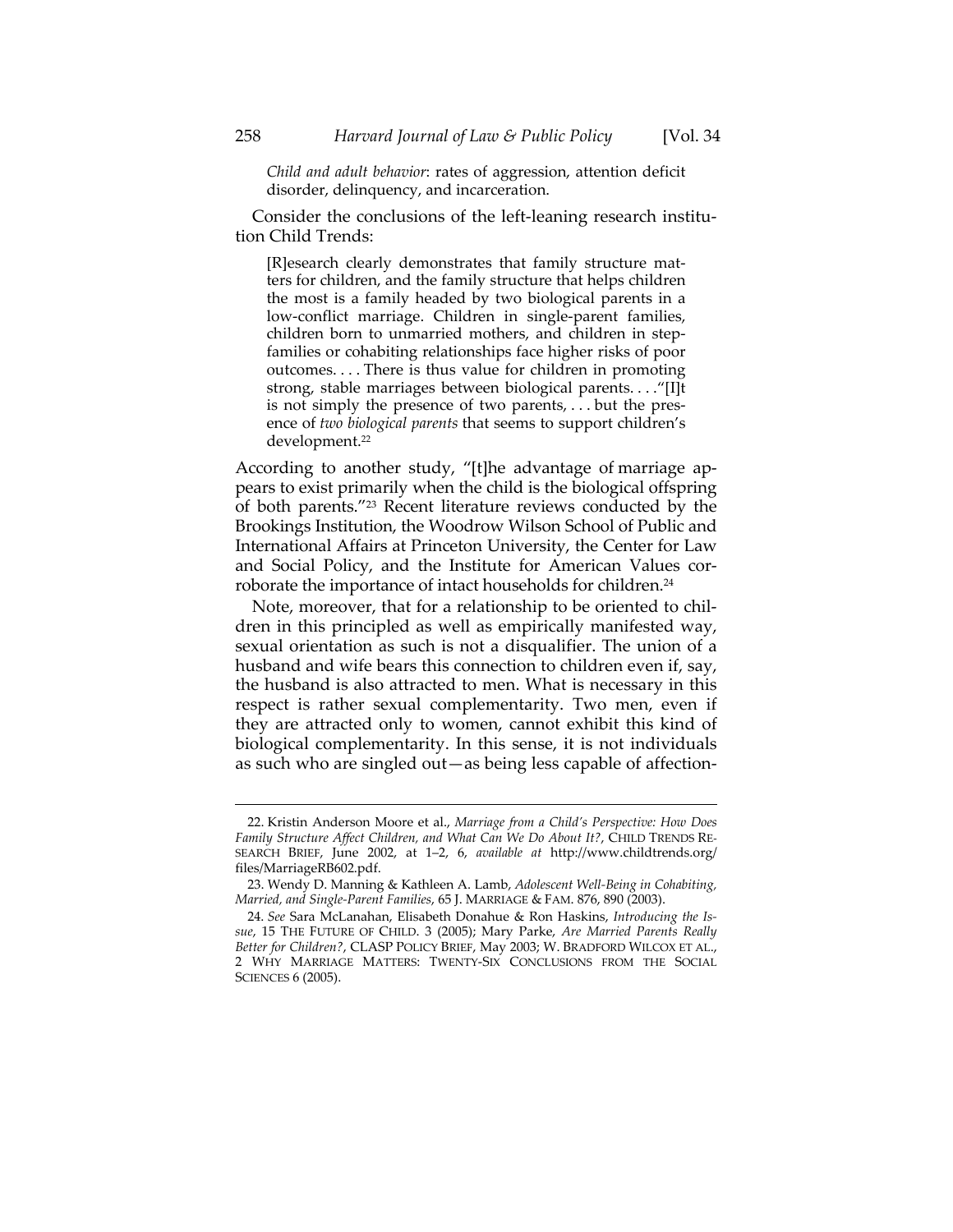ate and responsible parenting, or anything else. Instead, what are systematically favored as bearing a special and valuable link to childrearing are certain arrangements and the acts that complete or embody them—to which, of course, particular in‐ dividuals are more or less inclined.

### *3. Marital Norms*

Finally, unions that are consummated by the generative act, and that are thus oriented to having and rearing children, can make better sense of the other norms that shape marriage as we have known it.

For if bodily union is essential to marriage,<sup>25</sup> we can understand why marriage is incomplete and can be dissolved if not consummated, and why it should be, like the union of organs into one healthy whole, total and lasting for the life of the parts ("till death do us part"26). That is, the comprehensiveness of the union across the dimensions of each spouse's being calls for a temporal comprehensiveness, too: through time (hence perma‐ nence) and at each time (hence exclusivity). This is clear also from the fact that the sort of bodily union integral to marriage grounds its special, essential link to procreation, $27$  in light of which it is unsurprising that the norms of marriage should create conditions suitable for children: stable and harmonious con‐ ditions that sociology and common sense agree are undermined by divorce—which deprives children of an intact biological family—and by infidelity, which betrays and divides one's attention and responsibility to spouse and children, often with children from other couplings.

Thus, the inherent orientation of conjugal union to children deepens and extends whatever reasons spouses may have to stay together for life and to remain faithful: in relationships that lack this orientation, it is hard to see why permanence and exclusivity should be, not only desirable whenever not very costly (as stability is in *any* good human bond), but inherently normative for anyone in the relevant kind of relationship.<sup>28</sup>

<sup>25.</sup> For more on this point see *supra* Part I.B.I.

<sup>26.</sup> BOOK OF COMMON PRAYER 220 (Oxford 1815).

<sup>27.</sup> For more on this point see *supra* Part I.B.I.

<sup>28.</sup> *See infra* Part I.E.3.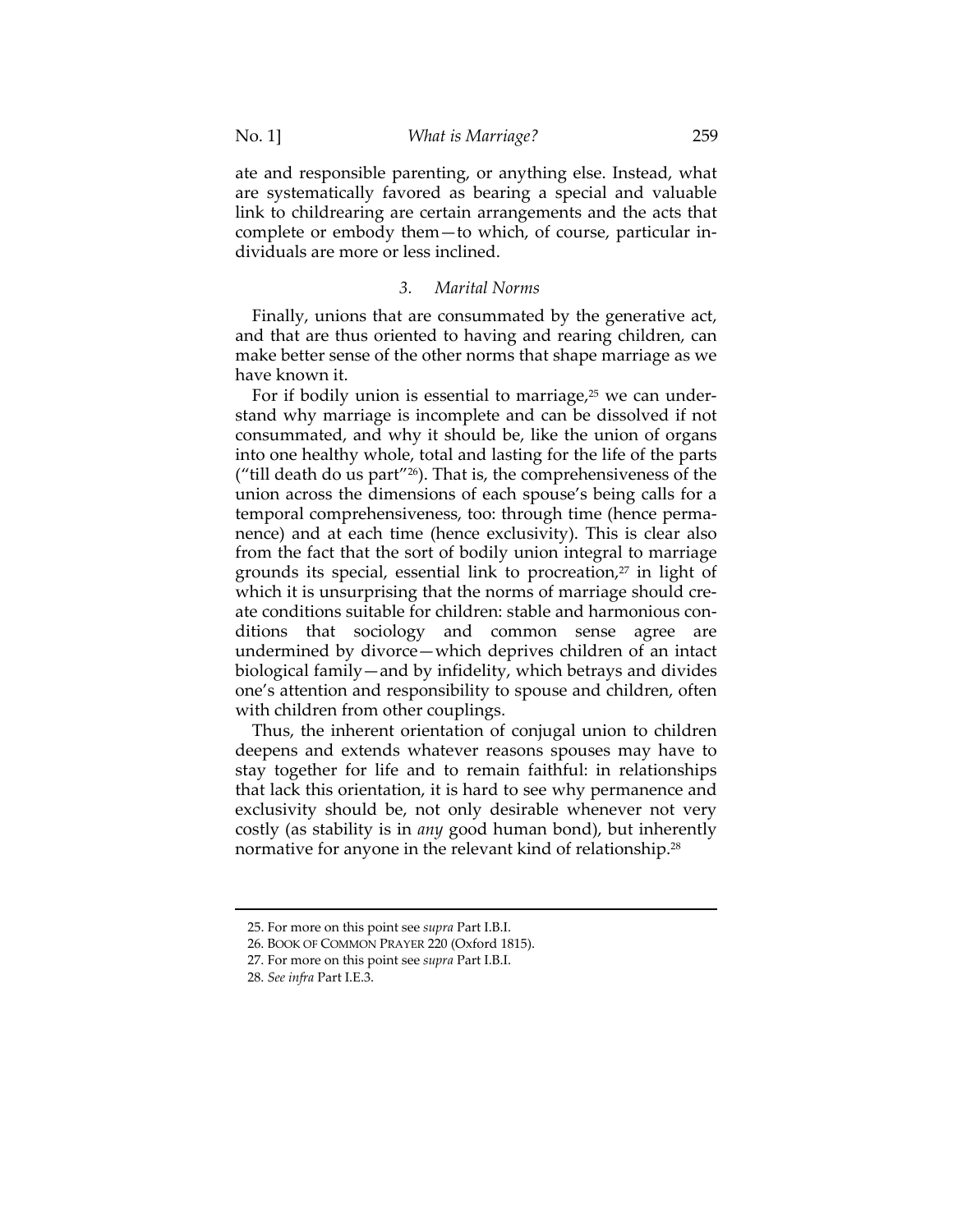# *C. How Would Gay Civil Marriage Affect You or Your Marriage?*

At this point, some revisionists abandon the philosophical project of attacking the conjugal conception of marriage and simply ask, "what's the harm?" Even if we are right, is implementing our view important enough to justify the emotional and other difficulties that some may experience as a result of being denied recognition of the sexual partnerships they have formed? Why should the state care about some abstract moral principle?

Revisionists often capture this point with a question: "How would gay marriage affect you or your marriage?"29 It is worth noting, first, that this question could be turned back on revi‐ sionists who oppose legally recognizing, for example, polya‐ morous unions: How would doing so affect anyone else's marriage? If this kind of question is decisive against the conjugal view's constraints on which unions to recognize, it cuts equally against the revisionist's. In fact it undermines neither since, as even many revisionists implicitly agree, public institu‐ tions like civil marriage have wide and deep effects on our cul‐ ture—which in turn affects others' lives and choices.

Thus, supporters of the conjugal view often respond to this challenge—rightly, we believe—that abolishing the conjugal con‐ ception of marriage would weaken the social institution of marriage, obscure the value of opposite‐sex parenting as an ideal, and threaten moral and religious freedom. Here is a sketch of how.

### *1. Weakening Marriage*

No one deliberates or acts in a vacuum. We all take cues (in‐ cluding cues as to what marriage is and what it requires of us) from cultural norms, which are shaped in part by the law. In‐ deed, revisionists themselves implicitly concede this point. Why else would they be dissatisfied with civil unions for same sex couples? Like us, they understand that the state's favored conception of marriage matters because it affects society's un‐ derstanding of that institution.

In redefining marriage, the law would teach that marriage is fundamentally about adults' emotional unions, not bodily un‐

<sup>29.</sup> *See, e.g.*, Editorial, *A Vermont Court Speaks*, BOSTON GLOBE, Dec. 22, 1999, at A22 ("[Gay marriage] no more undermine[s] traditional marriage than sailing undermines swimming.").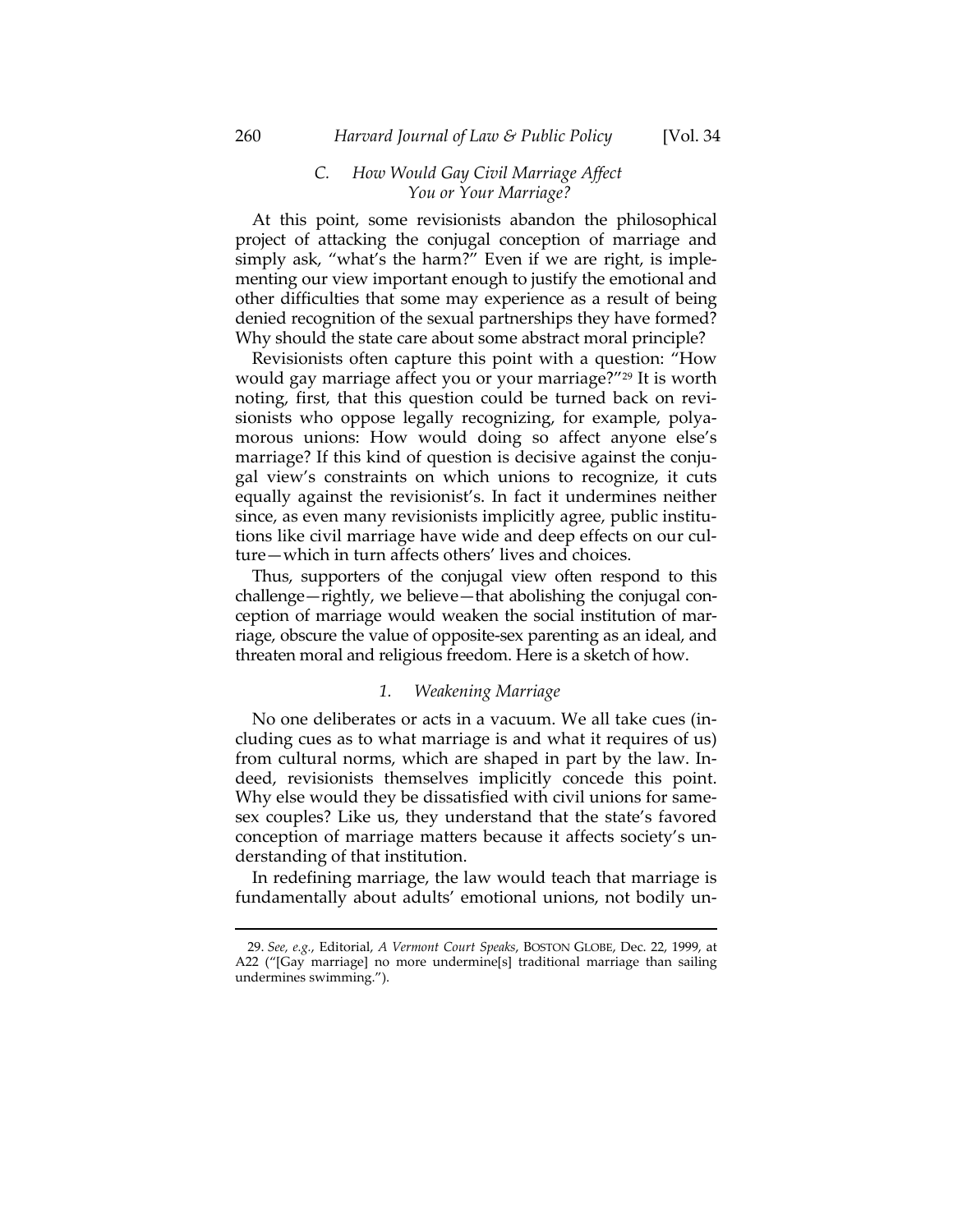$\sin^{30}$  or children,<sup>31</sup> with which marital norms are tightly intertwined.32 Since emotions can be inconstant, viewing marriage essentially as an emotional union would tend to increase mari‐ tal instability—and it would blur the distinct value of friend‐ ship, which is a union of hearts and minds.<sup>33</sup> Moreover, and more importantly, because there is no reason that primarily emotional unions any more than ordinary friendships in general should be permanent, exclusive, or limited to two.<sup>34</sup> these norms of marriage would make less and less sense. Less able to understand the rationale for these marital norms, people would feel less bound to live by them. And less able to understand the value of marriage itself as a certain kind of union, even apart from the value of its emotional satisfactions, people would in‐ creasingly fail to see the intrinsic reasons they have for marry‐ ing35 or staying with a spouse absent consistently strong feeling.

In other words, a mistaken marriage policy tends to distort people's understanding of the kind of relationship that spouses are to form and sustain. And that likely erodes people's adher‐ ence to marital norms that are essential to the common good. As University of Calgary philosopher Elizabeth Brake, who supports legal recognition of relationships of any size, gender composition, and allocation of responsibilities, affirms, "mar‐ riage does not simply allow access to legal entitlements; it also allows partners to signal the importance of their relationship *and to invoke social pressures on commitment*."36

Of course, marriage policy could go bad—and already has—in many ways. Many of today's public opponents of the revisionist view—for example, Maggie Gallagher, David Blankenhorn, the U.S. Catholic bishops—also opposed other legal changes detri mental to the conjugal conception of marriage.<sup>37</sup> We are focusing

<u> 1989 - Johann Stein, marwolaethau a bhann an t-Amhain an t-Amhain an t-Amhain an t-Amhain an t-Amhain an t-A</u>

37. RICHARD DOERFLINGER, FAMILY POLICY IN THE UNITED STATES (1980), *available at* http://www.usccb.org/prolife/tdocs/FaithfulForLife.pdf; MAGGIE GALLAGHER, THE

<sup>30.</sup> *See supra* Part I.B.1.

<sup>31.</sup> *See supra* Part I.B.2.

<sup>32.</sup> *See supra* Part I.B.3.

<sup>33.</sup> *See infra* Part II.C.

<sup>34.</sup> *See infra* Parts I.E.2–3.

<sup>35.</sup> Stanley Kurtz, *The End of Marriage in Scandinavia*, THE WKLY. STANDARD, Jan. 23, 2004, at 26, *available at* http://www.weeklystandard.com/Content/Public/Articles/000/ 000/003/660zypwj.asp.

<sup>36.</sup> Elizabeth Brake, *Minimal Marriage: What Political Liberalism Implies for Mar‐ riage Law*, 120 ETHICS 302, 332 (2010) (emphasis added).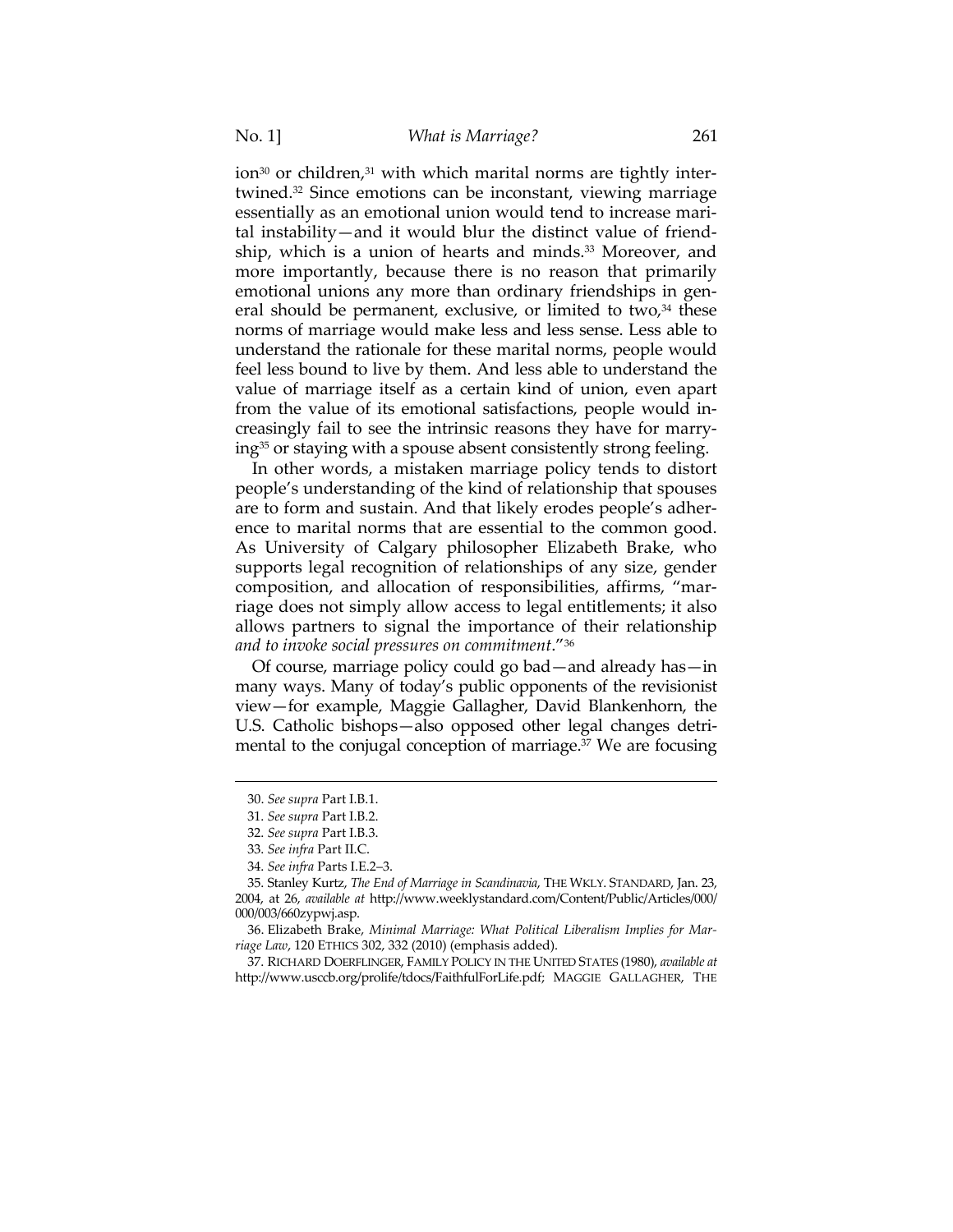here on the issue of same-sex unions, not because it alone matters, but because it is the focus of a live debate whose results have wide implications for reforms to strengthen our marriage culture. Yes, social and legal developments have already worn the ties that bind spouses to something beyond themselves and thus more securely to each other. But recognizing same-sex unions would mean cutting the last remaining threads. After all, underlying people's adherence to the marital norms already in decline are the deep (if implicit) connections in their minds between marriage, bodily union, and children. Enshrining the revisionist view would not just wear down but tear out this foundation, and with it any basis for reversing other recent trends and restoring the many social benefits of a healthy marriage culture.

Those benefits redound to children and spouses alike. Because children fare best on most indicators of health and wellbeing when reared by their wedded biological parents, $38$  the further erosion of marital norms would adversely affect children, forc‐ ing the state to play a larger role in their health, education, and formation more generally.<sup>39</sup> As for the adults, those in the poorest and most vulnerable sectors of society would be hit the hard‐ est.40 But adults more generally would be harmed insofar as the weakening of social expectations supporting marriage would make it harder for them to abide by marital norms.

# *2. Obscuring the Value of Opposite‐Sex Parenting As an Ideal*

As we have seen in Part I.B, legally enshrining conjugal marriage socially reinforces the idea that the union of husband and wife is (as a rule and ideal) the most appropriate environment for the bearing and rearing of children—an ideal whose value

ABOLITION OF MARRIAGE: HOW WE DESTROY LASTING LOVE (1996); PROMISES TO KEEP: DECLINE AND RENEWAL OF MARRIAGE IN AMERICA (David Popenoe et al. eds., 1996); THE BOOK OF MARRIAGE: THE WISEST ANSWERS TO THE TOUGHEST QUESTIONS (Dana Mack & David Blankenhorn eds. 2001); THE FATHERHOOD MOVEMENT: A CALL TO ACTION (Wade F. Horn et al. eds., 1999); UNITED STATES CONFERENCE OF CATHOLIC BISHOPS, MARRIAGE AND FAMILY LIFE (1975), *available at* http://www.usccb.org/prolife/programs/rlp/ Marriage&FamilyLife75.pdf; Maggie Gallagher & Barbara Dafoe Whitehead, *End No‐Fault Divorce?*, 75 FIRST THINGS 24 (1997).

<sup>38.</sup> *See supra* Part I.B.2.

<sup>39.</sup> *See* THE WITHERSPOON INSTITUTE, *supra* note 21.

<sup>40.</sup> They are clearly the primary victims of the erosion that has already taken place. *See* W. Bradford Wilcox, *The Evolution of Divorce*, 1 NAT'L AFFAIRS 81, 88–93  $(2009)$ .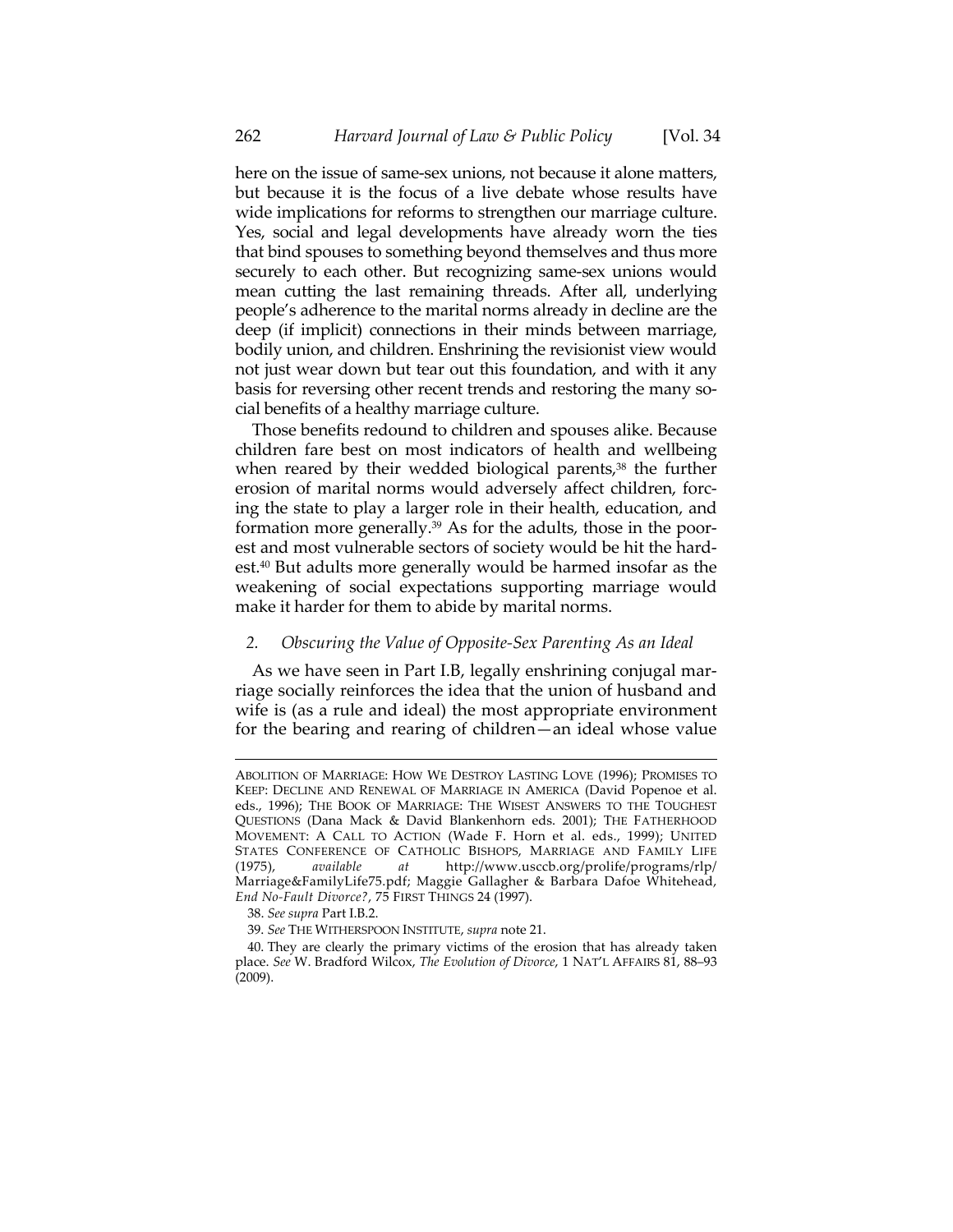is strongly corroborated by the best available social science.<sup>41</sup> Note, moreover, that the need for adoption where the ideal is practically impossible is no argument for redefining civil mar‐ riage, a unified legal structure of incentives meant precisely to *reinforce* the ideal socially and practically—to minimize the need for alternative, case‐by‐case provisions.

If same‐sex partnerships were recognized as marriages, how‐ ever, that ideal would be abolished from our law: no civil institution would any longer reinforce the notion that children need both a mother and father; that men and women on average bring different gifts to the parenting enterprise; and that boys and girls need and tend to benefit from fathers and mothers in different ways.

In that case, to the extent that some continued to regard marriage as crucially linked to children, the message would be sent that a household of two women or two men is, as a rule, *just as appropriate* a context for childrearing, so that it does not matter (even as a rule) whether children are reared by both their mother and their father, or by a parent of each sex at all.

On the other hand, to the extent that the connection between marriage and parenting is obscured more generally, as we think it would be eventually,<sup>42</sup> no kind of arrangement would be proposed as an ideal.

But the currency of *either* view would significantly weaken the extent to which the social institution of marriage provided social pressures and incentives for husbands to remain with their wives and children. And to the extent that children were not reared by both parents, they would be prone to suffer in the ways identified by social science.<sup>43</sup>

### *3. Threatening Moral and Religious Freedom*

Because the state's value‐neutrality on this question (of the proper contours and norms of marriage) is impossible if there is to be any marriage law at all, abolishing the conjugal understanding of marriage would imply that committed same‐sex and opposite‐ sex romantic unions are equivalently real marriages. The state would thus be forced to view conjugal‐marriage supporters as

<sup>41.</sup> *See supra* Part I.B.2.

<sup>42.</sup> *See supra* Part I.C.1.

<sup>43.</sup> *See supra* Part I.B.2.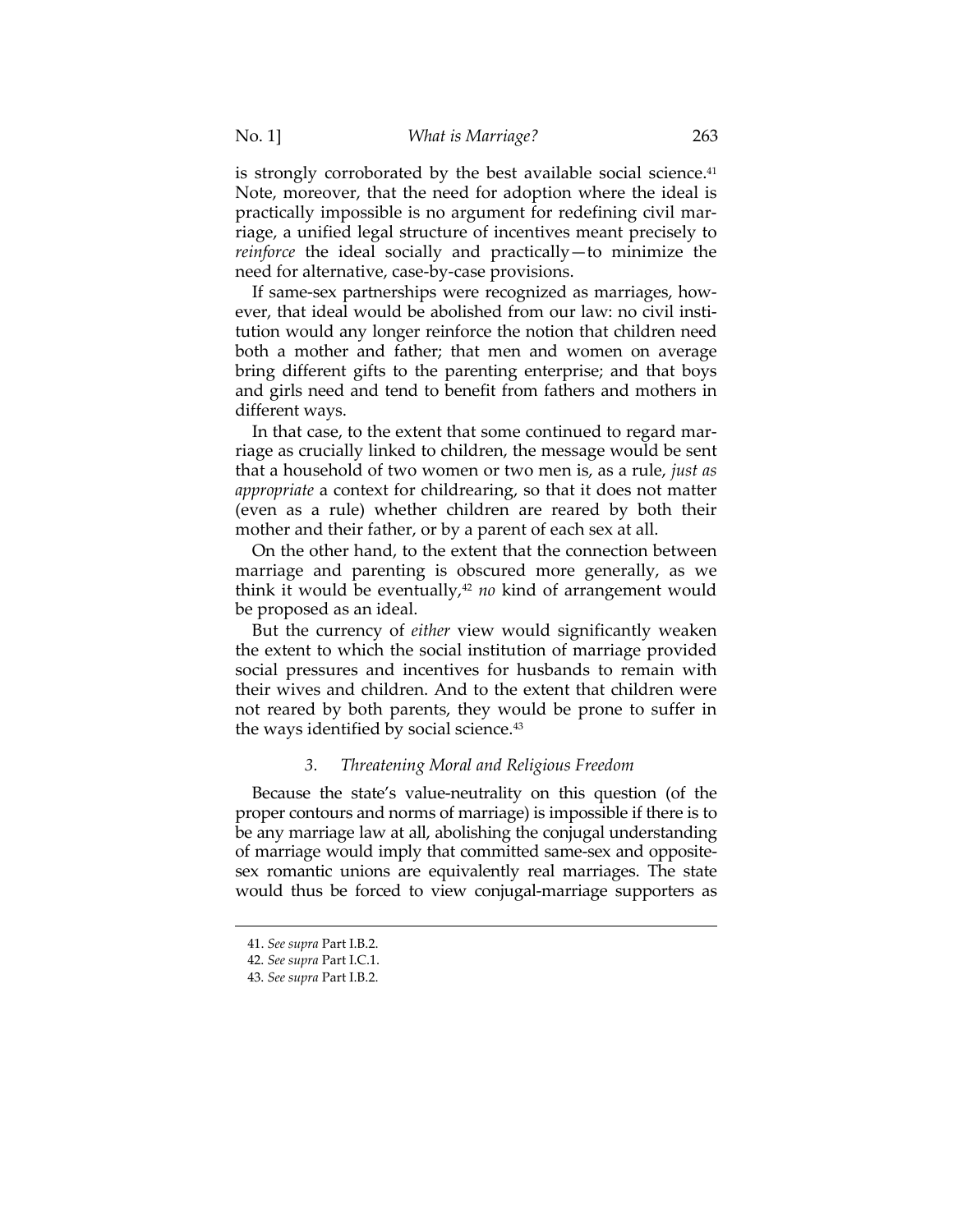bigots who make groundless and invidious distinctions. In ways that have been catalogued by Marc Stern of the American Jewish Committee and by many other defenders of the rights of con‐ science, this would undermine religious freedom and the rights of parents to direct the education and upbringing of their children.<sup>44</sup>

Already, we have seen antidiscrimination laws wielded as weapons against those who cannot, in good conscience, accept the revisionist understanding of sexuality and marriage: In Massachusetts, Catholic Charities was forced to give up its adoption services rather than, against its principles, place children with same-sex couples.<sup>45</sup> In California, a U.S. District Court held that a student's religious speech against homosexual acts could be banned by his school as injurious remarks that "intrude[s] upon the work of the schools or on the rights of other students."46 And again in Massachusetts, a Court of Appeals ruled that a public school may teach children that homosexual relations are morally good despite the objections of parents who disagree.47

The proposition that support for the conjugal conception of marriage is nothing more than a form of bigotry has become so deeply entrenched among marriage revisionists that a *Washing‐ ton Post* feature story<sup>48</sup> drew denunciations and cries of journalis– tic bias for even implying that one conjugal‐marriage advocate was "sane" and "thoughtful." Outraged readers compared the profile to a hypothetical puff piece on a Ku Klux Klan member.<sup>49</sup> A *New York Times* columnist has called proponents of conjugal marriage "bigots," even singling an author of this Article out by

<sup>44.</sup> Marc D. Stern, *Same‐Sex Marriage and the Churches*, *in* SAME‐SEX MARRIAGE AND RELIGIOUS LIBERTY: EMERGING CONFLICTS 1, 11-14 (Douglas Laycock et al. eds., 2008). This collection of essays includes the views of scholars on both sides of the same‐sex marriage question, who conclude that conflicts with religious liberty are inevitable where marriage is extended to same‐sex couples.

<sup>45.</sup> Maggie Gallagher, *Banned in Boston: The Coming Conflict Between Same‐Sex Marriage and Religious Liberty*, THE WKLY. STANDARD, May 5, 2006, at 20, *available at* http://www.weeklystandard.com/Content/Public/Articles/000/000/012/191kgwgh.asp.

<sup>46.</sup> Harper v. Poway Unified Sch. Dist., 345 F. Supp. 2d 1096, 1122 (S.D. Cal. 2004).

<sup>47.</sup> *See, e.g.*, Parker v. Hurley, 514 F.3d 87 (1st Cir. 2008).

<sup>48.</sup> Monica Hesse, *Opposing Gay Unions With Sanity & a Smile*, WASH. POST., Aug. 28, 2009, at C01.

<sup>49.</sup> Andrew Alexander, *'Sanity & a Smile' and an Outpouring of Rage*, WASH. POST, Sept. 6, 2009, at A17.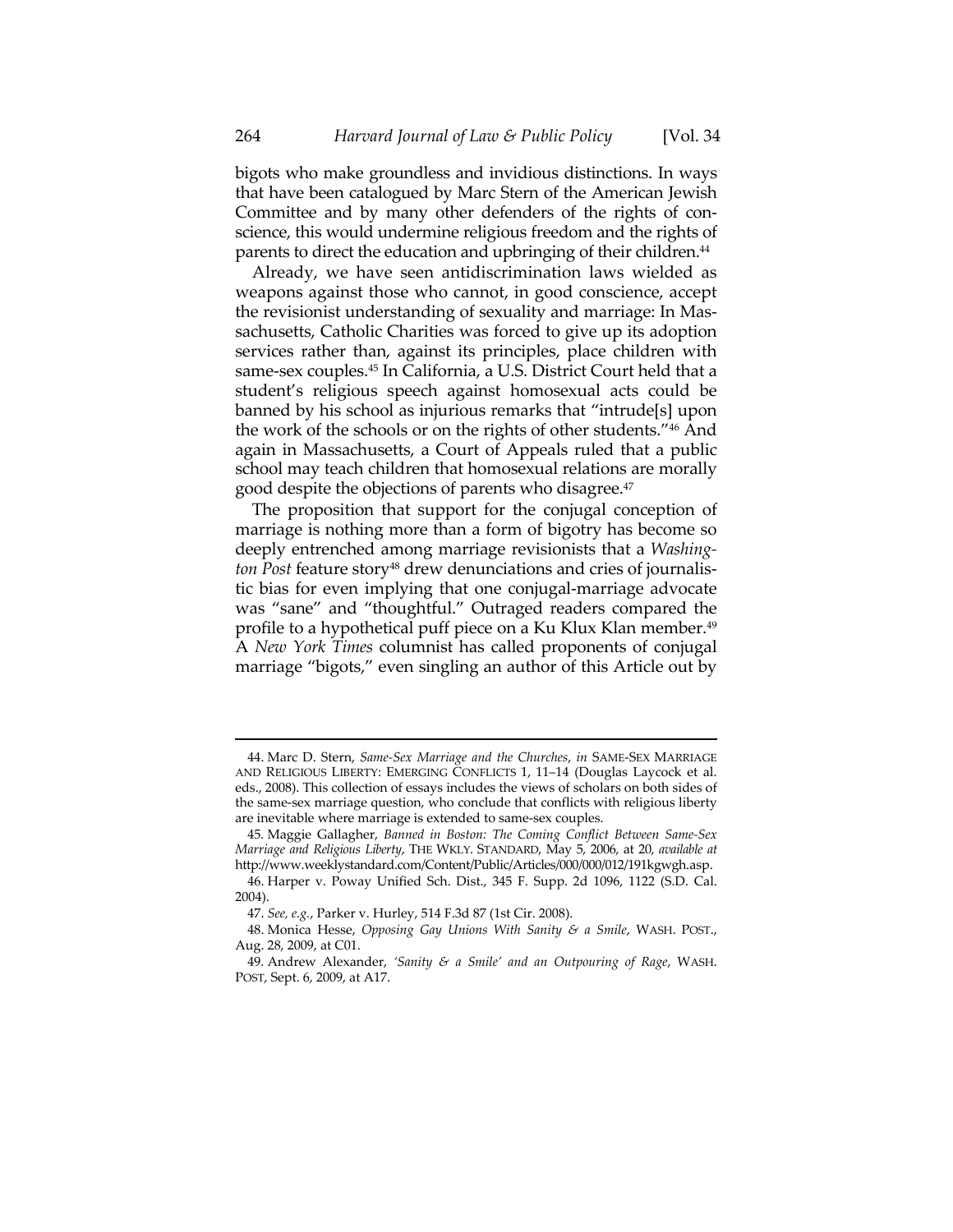name.<sup>50</sup> Meanwhile, organizations advocating the legal redefinition of marriage label themselves as being for "human rights" and against "hate."51 The implications are clear: if marriage is legally redefined, believing what every human society once be‐ lieved about marriage—namely, that it is a male‐female union will increasingly be regarded as evidence of moral insanity, malice, prejudice, injustice, and hatred.

These points are not offered as arguments for accepting the conjugal view of marriage. If our viewpoint is wrong, then the state could be justified in sometimes requiring others to treat same‐sex and opposite‐sex romantic unions alike, and private citizens could be justified in sometimes marginalizing the op‐ posing view as noxious. Rather, given our arguments about what marriage actually is, $52$  these are important warnings about the consequences of enshrining a seriously unsound conception of marriage. These considerations should motivate people who accept the conjugal view but have trouble seeing the effects of abolishing it from the law.

In short, marriage should command our attention and en‐ ergy more than many other moral causes because so many di‐ mensions of the common good are damaged if the moral truth about marriage is obscured. For the same reason, bypassing the current debate by abolishing marriage law entirely would be imprudent in the extreme. Almost no society that has left us a trace of itself has done without some regulation of sexual rela‐ tionships. As we show in Part I.E.1 (and the data cited in Part I.B.2 suggest), the wellbeing of children gives us powerful pru‐ dential reasons to recognize and protect marriage legally.

# *D. If Not Same‐Sex Couples, Why Infertile Ones?*

Revisionists often challenge proponents of the conjugal view of marriage to offer a principled argument for recognizing the

 50. Frank Rich, Op‐Ed., *The Bigots' Last Hurrah*, N.Y. TIMES, Apr. 19, 2009 (Week in Review), at 10.

<sup>51.</sup> *See, e.g.*, HUMAN RIGHTS CAMPAIGN, http://www.hrc.org (last visited Nov. 8, 2010) (self-identifying the organization as a  $501(c)(4)$  advocacy group "working for lesbian, gay, bisexual, and transgender equal rights"); Annie Stockwell, *Stop the Hate: Vote No on 8*, ADVOCATE.COM (Aug. 20, 2008), http://www.advocate.com/ Arts\_and\_Entertainment/People/Stop\_the\_Hate (framing opposition to Califor‐ nia's Proposition Eight, which provides that "only marriage between a man and a woman is valid or recognized in California," as a struggle against hate).

<sup>52.</sup> *See supra* Part I.B.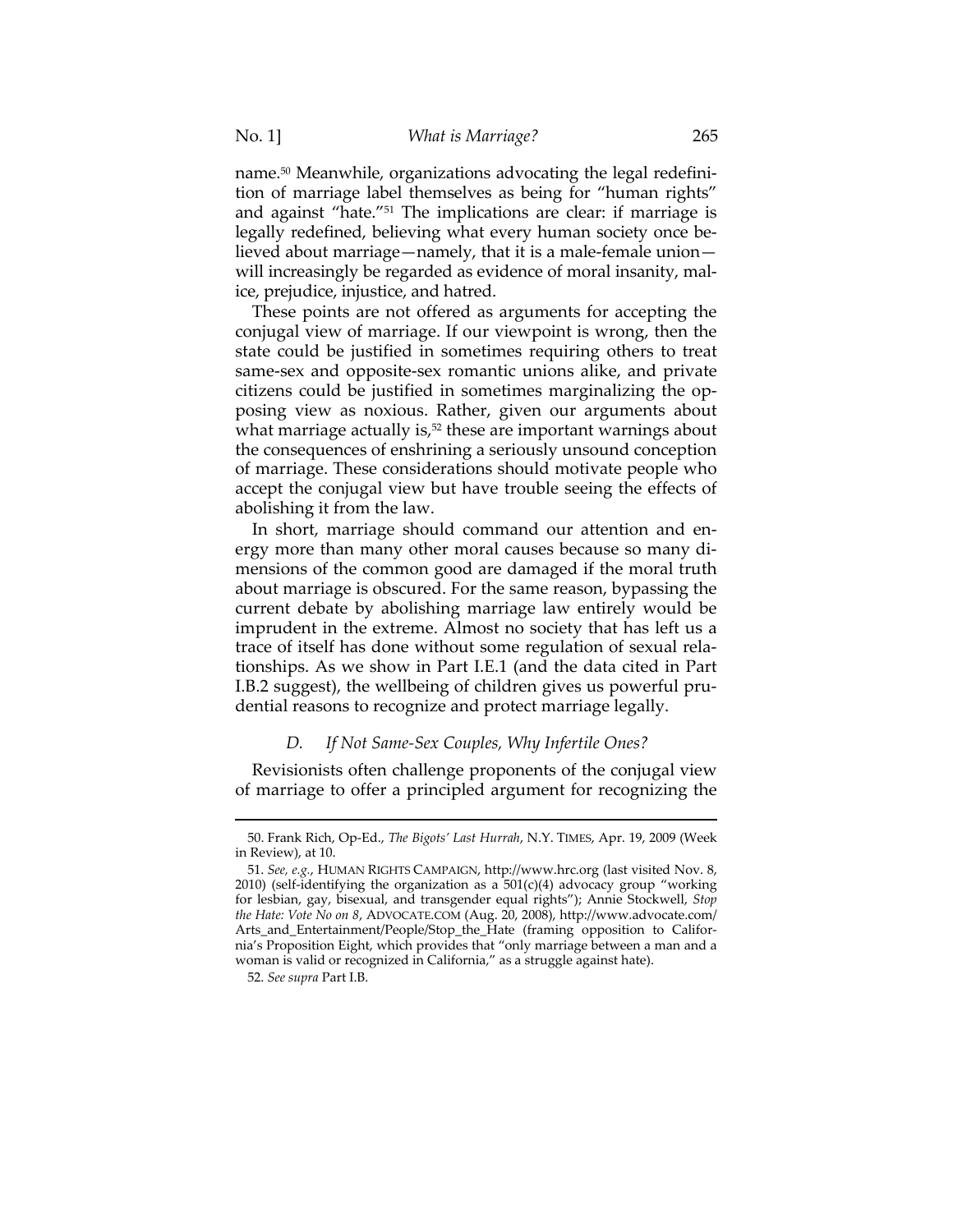unions of presumptively infertile couples that does not equally justify the recognition of same‐sex partnerships. But this chal‐ lenge is easily met.

# *1. Still Real Marriages*

To form a real marriage, a couple needs to establish and live out the kind of union that would be completed by, and be apt for, procreation and child-rearing.<sup>53</sup> Since any true and honorable harmony between two people has value in itself (not merely as a means), each such comprehensive union of two people—each permanent, exclusive commitment sealed by or‐ ganic bodily union—certainly does as well.

Any act of organic bodily union can seal a marriage, whether or not it causes conception.<sup>54</sup> The nature of the spouses' action now cannot depend on what happens hours later independ‐ ently of their control—whether a sperm cell in fact penetrates an ovum. And because the union in question is an organic bod‐ ily union, it cannot depend for its reality on psychological fac‐ tors. It does not matter, then, if spouses do not intend to have children or believe that they cannot. Whatever their thoughts or goals, whether a couple achieves bodily union depends on facts about what is happening between their bodies.<sup>55</sup>

It is clear that the bodies of an infertile couple can unite or‐ ganically through coitus. Consider digestion, the individual body's process of nourishment. Different parts of that proc‐ ess—salivation, chewing, swallowing, stomach action, intesti‐ nal absorption of nutrients—are each in their own way oriented to the broader goal of nourishing the organism. But our salivation, chewing, swallowing, and stomach action re‐ main oriented to that goal (and remain digestive acts) even if on some occasion our intestines do not or cannot finally absorb nutrients, and even if we know so before we eat.<sup>56</sup>

<sup>53.</sup> *See supra* Parts I.B.1–3.

<sup>54.</sup> *See supra* Part I.B.1.

<sup>55.</sup> Whether bodily union is truly marital depends on other factors—for exam‐ ple, whether it is undertaken freely to express permanent and exclusive commitment. So bodily union is necessary but not sufficient for marital union.

<sup>56.</sup> Professor Andrew Koppelman has argued that "[a] sterile person's genitals are no more suitable for generation than an unloaded gun is suitable for shooting. If someone points a gun at me and pulls the trigger, he exhibits the behavior which, as behavior, is suitable for shooting, but it still matters a lot whether the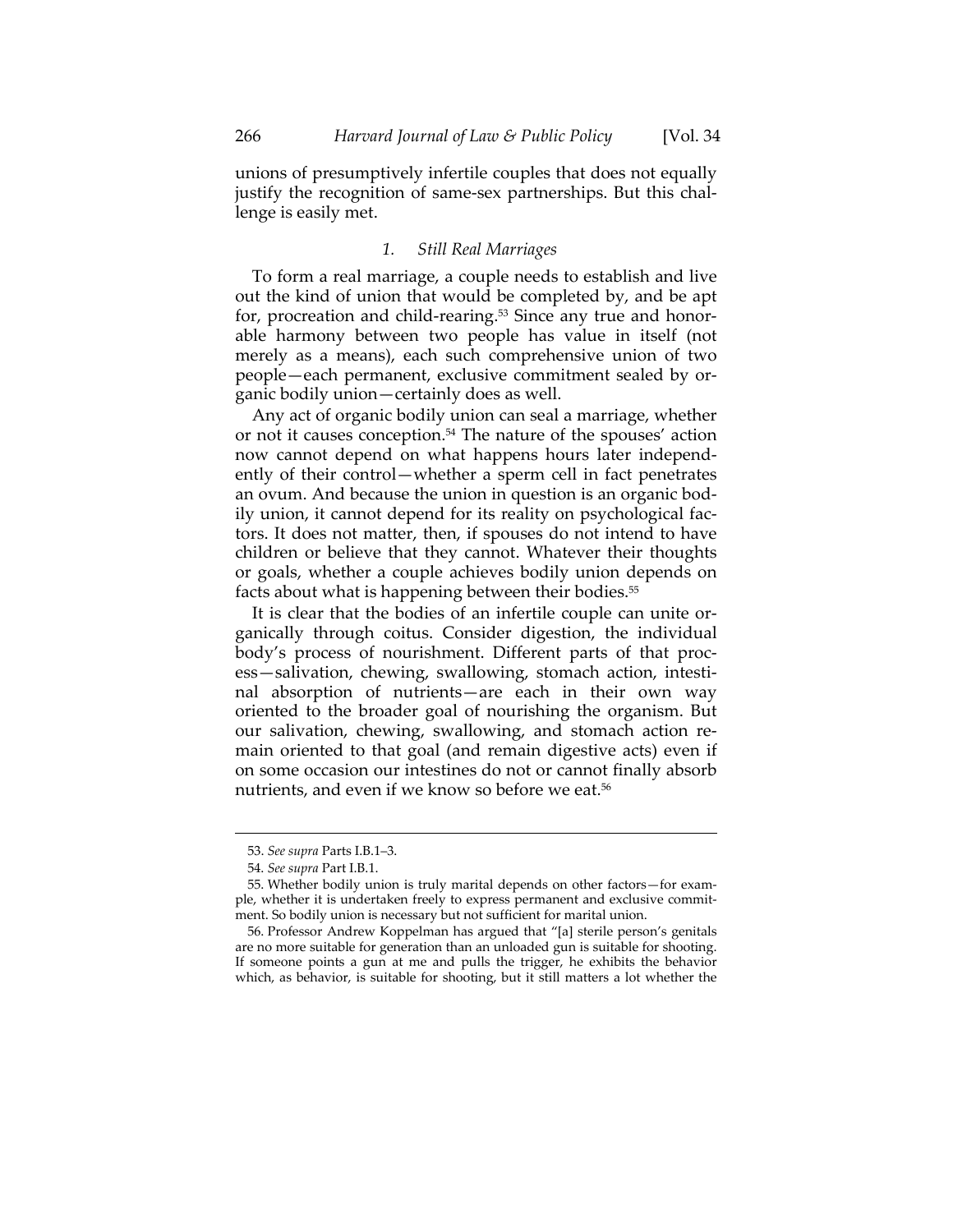Similarly, the behavioral parts of the process of reproduction do not lose their dynamism toward reproduction if non‐behavioral factors in the process—for example, low sperm count or ovarian problems—prevent conception from occurring, even if the spouses expect this beforehand. As we have argued, $57$  bodies coordinating toward a single biological function for which each alone is not sufficient are rightly said to form an organic union.

Thus, infertility is no impediment to bodily union and there‐ fore (as our law has always recognized) no impediment to marriage. This is because in truth marriage is not a mere means, even to the great good of procreation.<sup>58</sup> It is an end in itself, worthwhile for its own sake. So it can exist apart from children, and the state can recognize it in such cases without distorting the moral truth about marriage.

Of course, a true friendship of two men or two women is also valuable in itself. But lacking the capacity for organic bodily un‐ ion, it cannot be valuable specifically *as a marriage*: it cannot be the comprehensive union<sup>59</sup> on which aptness for procreation<sup>60</sup> and distinctively marital norms $61$  depend. That is why only a

The same does not hold for the union between a man and a woman's human bodies, however, because natural organs are what they are (and thus have their natural dynamism toward certain functions) independently of what we intend to use them for and even of whether the function they serve can be brought to completion. Thus, in our example, a stomach remains a stomach—an organ whose natural function is to play a certain role in digestion—regardless of whether we intend it to be used that way and even of whether digestion will be successfully completed. Something analogous is true of sexual organs with respect to repro‐ duction.

<sup>&</sup>lt;u> 1989 - Johann Stein, marwolaethau a bhann an t-Amhain an t-Amhain an t-Amhain an t-Amhain an t-Amhain an t-A</u> gun is loaded and whether he knows it." ANDREW KOPPELMAN, THE GAY RIGHTS QUESTION IN CONTEMPORARY AMERICAN LAW 87–88 (2002).

Professor Koppelman's objection is mistaken and misses an important point. Natural organs and organic processes are unlike man‐made objects and artificial processes, which retain their dynamism toward certain goals only so long as we use them for those goals—which in turn presupposes that we think them capable of actually realizing those goals. That is, the function of man‐made objects and processes is imposed on them by the human beings who use them. Thus, a piece of metal becomes a knife—an artifact whose function is to cut—only when we intend to use it for cutting. When it is no longer capable of cutting and we no longer intend to use it for cutting, it is no longer really a knife.

<sup>57.</sup> *See supra* Part I.B.1.

<sup>58.</sup> On the conjugal view, spouses pledge to form a union that is comprehensive and thus bodily, and thus procreative by nature. They do not and cannot pledge to form a union that results in procreation.

<sup>59.</sup> *See id.*

<sup>60.</sup> *See supra* Part I.B.2.

<sup>61.</sup> *See supra* Part I.B.3.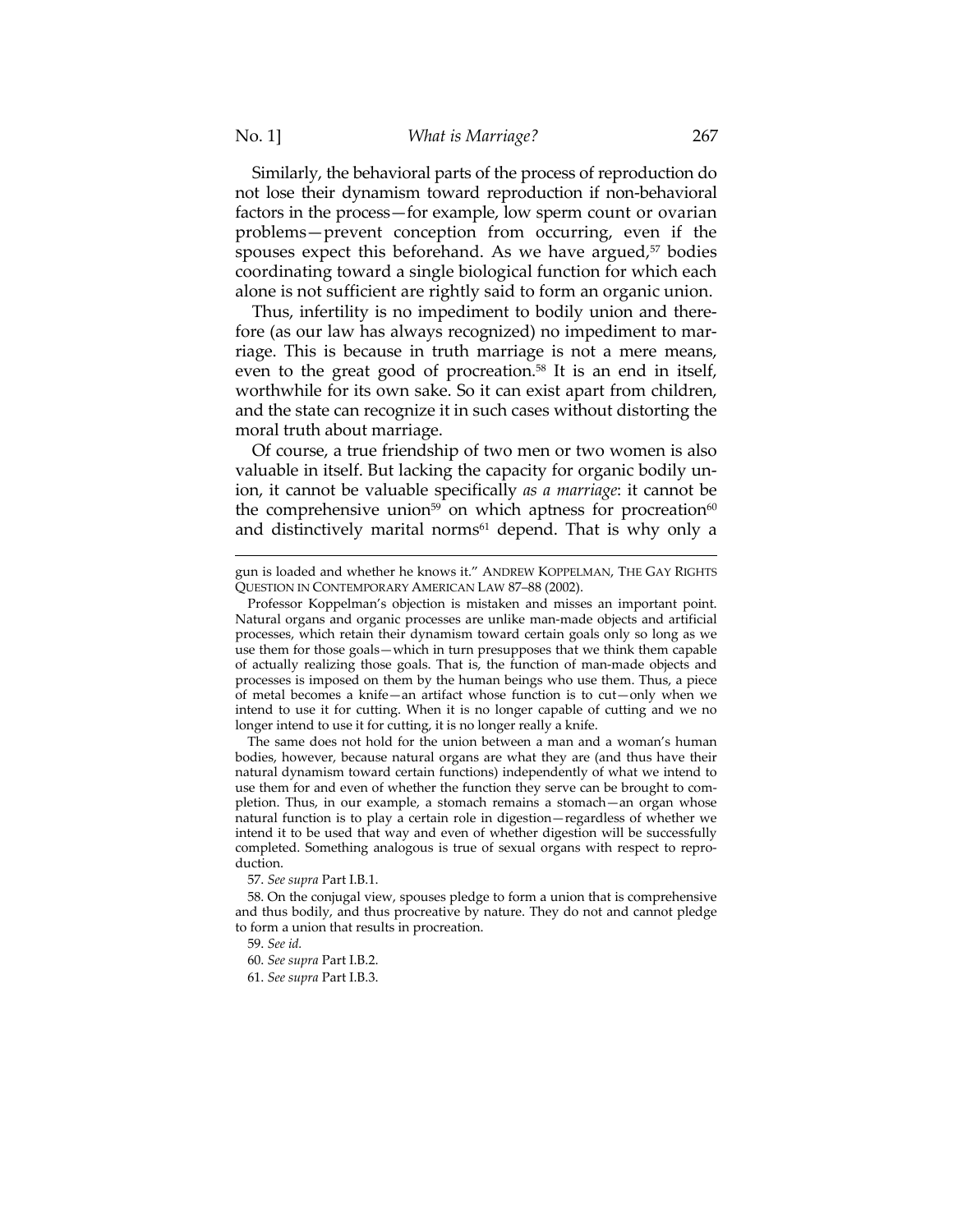man and a woman can form a marriage—a union whose norms and obligations are decisively shaped by its essential dynamism toward children. For that dynamism comes not from the actual or expected presence of children, which some same‐sex partners and even cohabiting brothers could have, and some opposite‐sex couples lack, but from the way that marriage is sealed or consummated:<sup>62</sup> in coitus, which is organic bodily union.

### *2. Still in the Public Interest*

Someone might grant the principled point that infertility is not an impediment to marriage, and still wonder what pub‐ lic benefit a marriage that cannot produce children would have. Why, in other words, should we legally recognize an infertile marriage?

Practically speaking, many couples believed to be infertile end up having children, who would be served by their parents' healthy marriage; and in any case, the effort to determine fertil‐ ity would require unjust invasions of privacy. This is a concern presumably shared by revisionists, who would not, for exam‐ ple, require interviews for ascertaining partners' level of affec‐ tion before granting them a marriage license.

More generally, even an obviously infertile couple—no less than childless newlyweds or parents of grown children—can live out the features and norms of real marriage and thereby contrib‐ ute to a healthy marriage culture. They can set a good example for others and help to teach the next generation what marriage is and is not. And as we have argued $63$  and will argue, $64$  everyone benefits from a healthy marriage culture.

What is more, any marriage law at all communicates some message about what marriage is as a moral reality. The state has an obligation to get that message right, for the sake of people who might enter the institution, for their children, and for the commu‐ nity as a whole. To recognize only fertile marriages is to suggest that marriage is merely a means to procreation and child‐ rearing—and not what it truly is, namely, a good in itself.<sup>65</sup> It may

<sup>62.</sup> *See supra* Part I.B.2.

<sup>63.</sup> *See supra* Part I.C.

<sup>64.</sup> *See infra* Part I.E.1.

<sup>65.</sup> *See supra* Parts I.B.1–2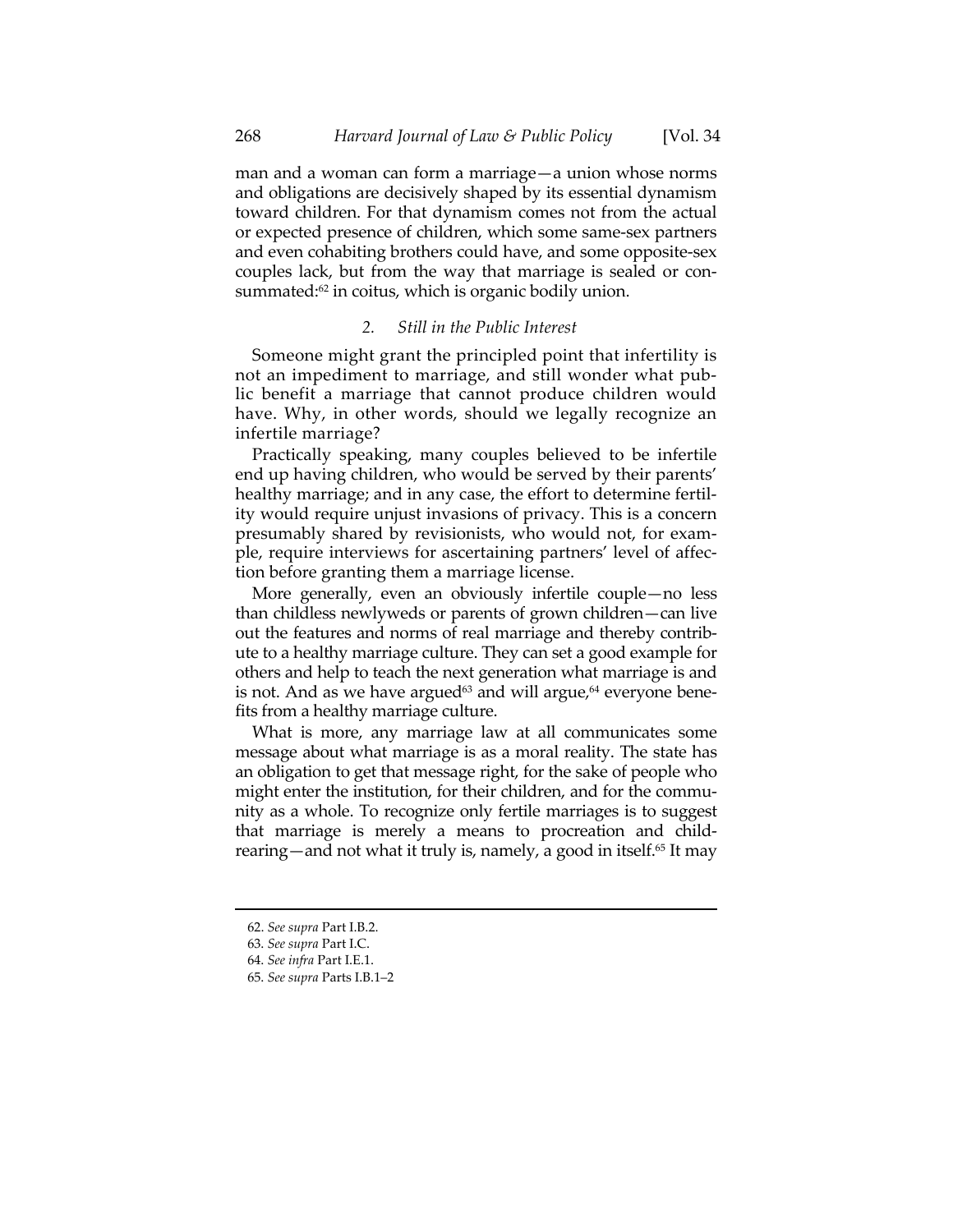# No. 1] *What is Marriage?* 269

also violate the principle of equality to which revisionists appeal,<sup>66</sup> because infertile and fertile couples alike can form unions of the same basic kind: real marriages. In the absence of strong reasons for it, this kind of differential treatment would be unfair.

Finally, although a legal scheme that honored the conjugal conception of marriage, as our law has long done, would not restrict the incidents of marriage to spouses who happen to have chil‐ dren, its success would tend to limit children to families led by legally married spouses. After all, the more effectively the law teaches the truth about marriage, the more likely people are to enter into marriage and abide by its norms. And the more people form marriages and respect marital norms, the more likely it is that children will be reared by their wedded biological parents. Death and tragedy make the gap impossible to close completely, but a healthier marriage culture would make it shrink. Thus, en‐ shrining the moral truth of marriage in law is crucial for securing the great social benefits served by real marriage.

### *E. Challenges for Revisionists*

Although the conjugal view is, despite its critics, not only infer‐ able from certain widely accepted features of marriage and good for society, but also internally coherent, no version of the revisionists' view accounts for some of their own beliefs about marriage: namely, that the state has an interest in regulating some rela‐ tionships, but only if they are romantic—presumptively sex‐ ual—and only if they are monogamous.

Though some unsatisfactory efforts have been made, revision‐ ists are at a loss to give principled reasons for these positions.<sup>67</sup> Unless something like the conjugal understanding of marriage is correct, the first point becomes much harder to defend, and a principled defense of the second and third becomes impossible.

### *1. The State Has an Interest in Regulating Some Relationships?*

Why does the state not set terms for our ordinary friendships? Why does it not create civil causes of action for neglecting or even betraying our friends? Why are there no civil ceremonies for forming friendships or legal obstacles to ending them? It is simply

<sup>66.</sup> *See supra* Part I.A.1.

<sup>67.</sup> Note that only sound arguments based on true *principles* can be inherently decisive.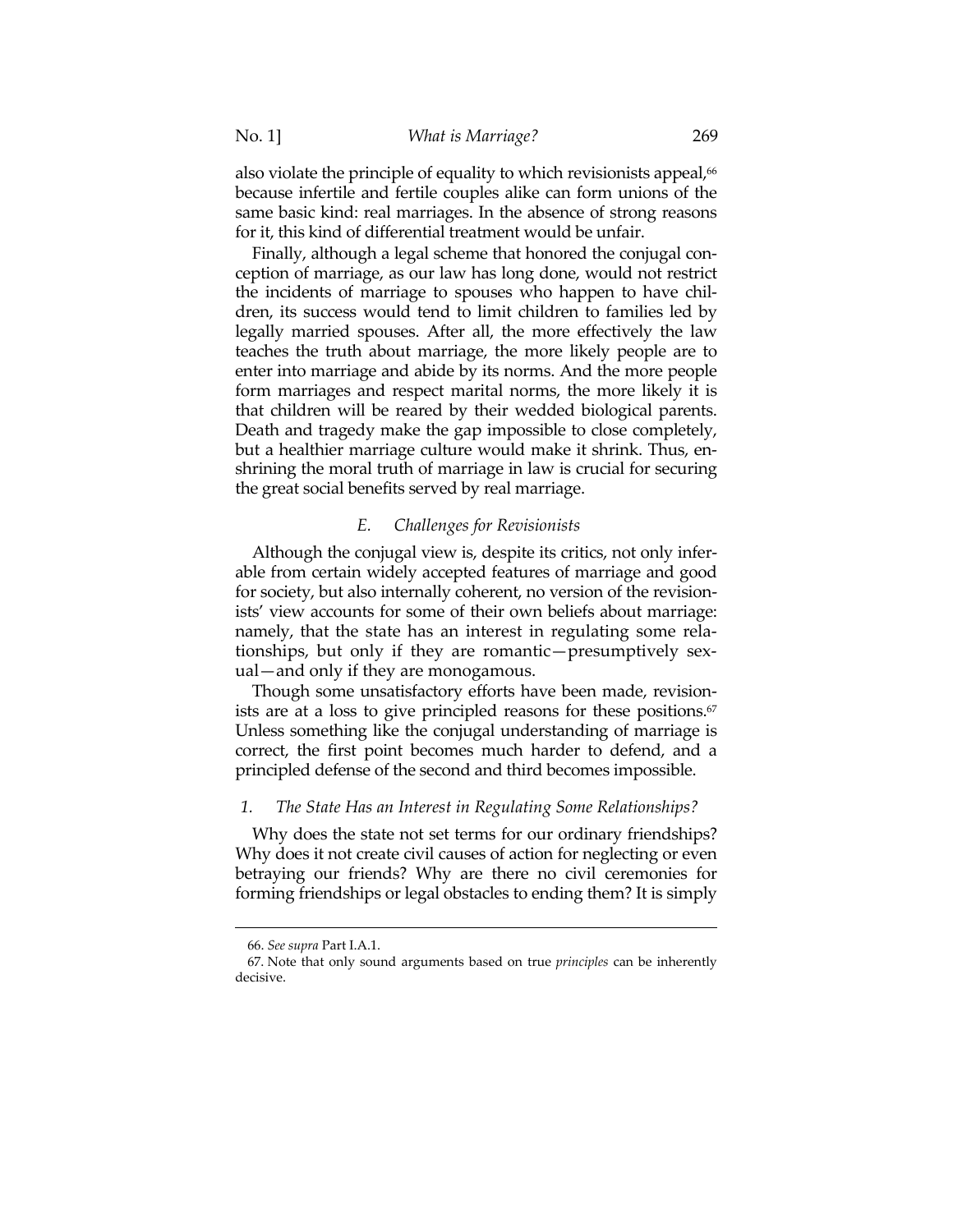because ordinary friendships do not affect the political common good in structured ways that justify or warrant legal regulation.

Marriages, in contrast, are a matter of urgent public interest, as the record of almost every culture attests—worth legally rec‐ ognizing and regulating.68 Societies rely on families, built on strong marriages, to produce what they need but cannot form on their own: upright, decent people who make for reasonably con‐ scientious, law‐abiding citizens. As they mature, children benefit from the love and care of both mother and father, and from the committed and exclusive love of their parents for each other.<sup>69</sup>

Although some libertarians propose to "privatize" marriage,<sup>70</sup> treating marriages the way we treat baptisms and bar mitzvahs, supporters of limited government should recognize that marriage privatization would be a catastrophe for limited government.71 In the absence of a flourishing marriage culture, families often fail to form, or to achieve and maintain stability. As absentee fathers and out-of-wedlock births become common, a train of social pathologies follows.72 Naturally, the demand for governmental policing and social services grows. According to a Brookings Institute study, \$229 billion in welfare expenditures between 1970 and 1996 can be attributed to the breakdown of the marriage culture and the resulting exacerbation of social ills: teen pregnancy, poverty, crime, drug abuse, and health problems.73 Sociologists David Popenoe and Alan Wolfe have conducted research on Scandina‐ vian countries that supports the conclusion that as marriage cul‐ ture declines, state spending rises.<sup>74</sup>

This is why the state has an interest in marriages that is deeper than any interest it could have in ordinary friendships: Marriages

<sup>&</sup>lt;u> 1989 - Johann Stein, marwolaethau a bhann an t-Amhain an t-Amhain an t-Amhain an t-Amhain an t-Amhain an t-A</u> 68. *See* Maggie Gallagher, *(How) Will Gay Marriage Weaken Marriage as a Social Institution: A Reply to Andrew Koppelman*, 2 U. ST. THOMAS L.J. 33, 51–52 (2004).

<sup>69.</sup> *See supra* Part I.B.2.

<sup>70.</sup> *See, e.g.*, David Boaz*, Privatize Marriage: A Simple Soution to the Gay‐Marriage Debate*, SLATE (Apr. 25, 1997), http://slate.com/id/2440/.

<sup>71.</sup> This is because, if the State failed to recognize the institution of marriage al‐ together, social costs would be imposed, in large part on children, due to the breakdown of traditional family structures which lend stability.

<sup>72.</sup> *See supra* Part I.B.2.

<sup>73.</sup> Isabel V. Sawhill, *Families at Risk*, *in* SETTING NATIONAL PRIORITIES: THE 2000 ELECTION AND BEYOND 97, 108 (Henry J. Aaron & Robert D. Reischauer eds., 1999); *see also* THE WITHERSPOON INSTITUTE, *supra* note 21, at 15.

<sup>74.</sup> DAVID POPENOE, DISTURBING THE NEST: FAMILY CHANGE AND DECLINE IN MODERN SOCIETIES, at xiv‐xv (1988); ALAN WOLFE, WHOSE KEEPER? SOCIAL SCIENCE AND MORAL OBLIGATION 132–42 (1989).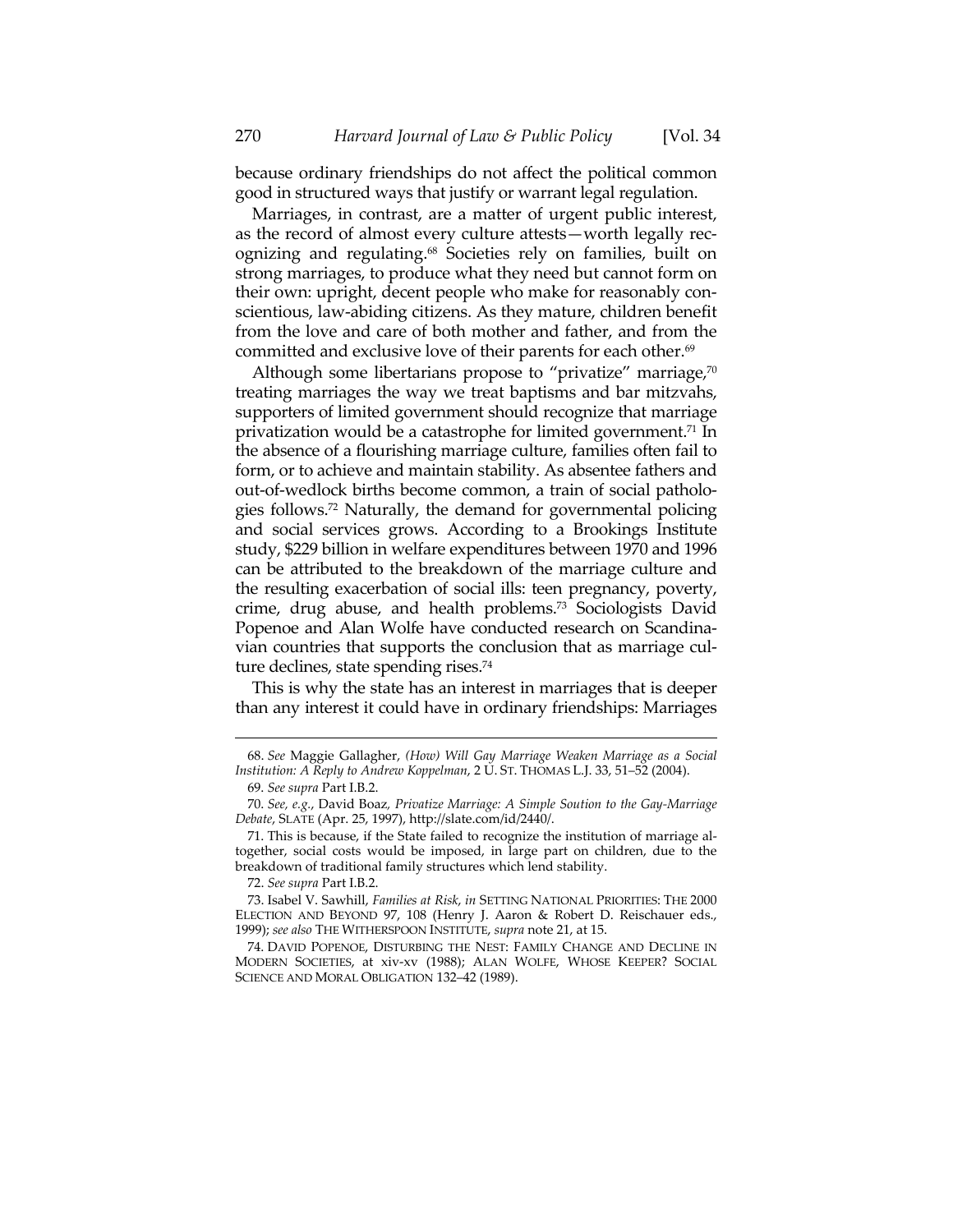bear a principled and practical connection to children.<sup>75</sup> Strengthening the marriage culture improves children's shot at becoming upright and productive members of society. In other words, our reasons for enshrining any conception of marriage, and our rea sons for believing that the conjugal understanding of marriage is the correct one, are one and the same: the deep link between marriage and children. Sever that connection, and it becomes much harder to show why the state should take any interest in marriage at all. Any proposal for a policy, however, has to be able to ac‐ count for why the state should enact it.

## *2. Only if They Are Romantic?*

Some argue simply that the state should grant individuals certain legal benefits if they provide one another domestic support and care. But such a scheme would not be marriage, nor could it make sense of the other features of marriage law.

Take Joe and Jim. They live together, support each other, share domestic responsibilities, and have no dependents. Because Joe knows and trusts Jim more than anyone else, he would like Jim to be the one to visit him in the hospital if he is ill, give direc‐ tives for his care if he is unconscious, inherit his assets if he dies first, and so on. The same goes for Jim.

So far, you may be assuming that Joe and Jim have a sexual re‐ lationship. But does it matter? What if they are bachelor brothers? What if they are best friends who never stopped rooming together after college, or who reunited after being widowed? Is there any reason that the benefits they receive should depend on whether their relationship is or even could be romantic? In fact, would it not be patently unjust if the state withheld benefits from them on the sole ground that they were *not* having sex?

Someone might object that everyone just knows that marriage has some connection to romance. It requires no explanation. But that is question‐begging against Joe and Jim, who want their benefits. And it prematurely stops searching for an answer to why we tend to associate marriage with romance. The explanation brings us back to our central point: Romance is the kind of desire that aims at bodily union, and marriage has much to do with that.

Once this point is admitted, we return to the question of what counts as organic bodily union. Does hugging? Most

<sup>75.</sup> *See supra* Part I.B.2.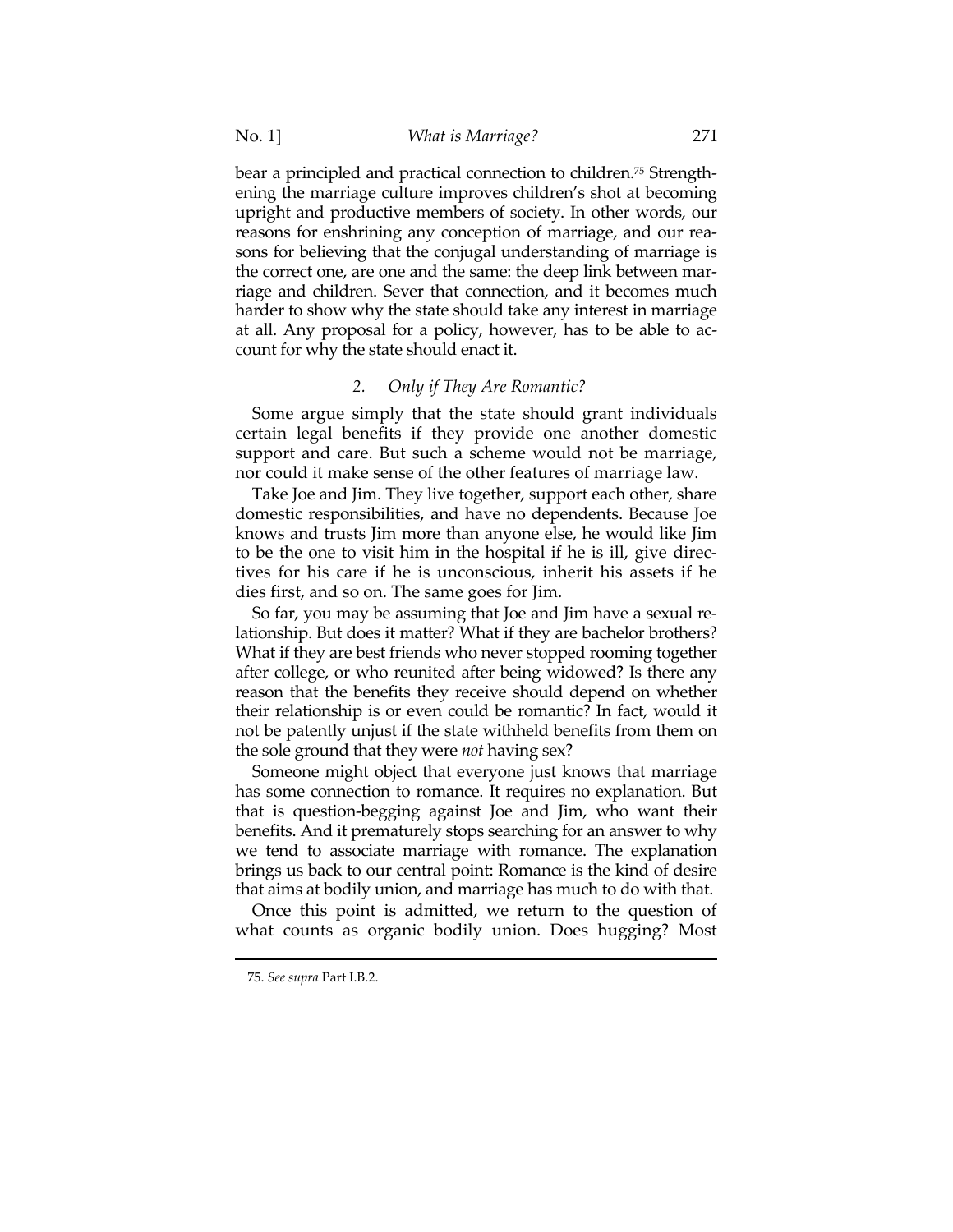think not. But then why is sex so important? What if someone derived more pleasure or felt intimacy from some other behavior (tennis, perhaps, as in our earlier example)? We must finally return to the fact that coitus, the generative act, uniquely unites human persons, as explained above.<sup>76</sup> But that fact supports the conjugal view: The reason that marriage typically involves romance is that it necessarily involves bodily union, and romance is the sort of desire that seeks bodily union. But organic bodily union is possible only between a man and a woman.

# *3. Only if They Are Monogamous?*

Go back now to the example of Joe and Jim, and add a third man: John. To filter the second point out of this example, assume that the three men are in a romantic triad. Does anything change? If one dies, the other two are coheirs. If one is ill, either can visit or give directives. If Joe and Jim could have their romantic relation‐ ship recognized, why should not Joe, Jim, and John?

Again, someone might object, everyone just knows that mar‐ riage is between only two people. It requires no explanation. But this again begs the question against Joe, Jim, and John, who want their shared benefits and legal recognition. After all, it is not that each wants benefits as an individual; marriage is a un‐ ion. They want recognition of their polyamorous relationship and the shared benefits that come with that recognition.

But if the conjugal conception of marriage is correct, it is clear why marriage is possible only between two people. Marriage is a comprehensive interpersonal union that is consummated and renewed by acts of organic bodily union<sup> $\pi$ </sup> and oriented to the bearing and rearing of children.78 Such a union can be achieved by two and only two because no single act can organically unite three or more people at the bodily level or, therefore, seal a comprehensive union of three or more lives at other levels. In‐ deed, the very comprehensiveness of the union requires the marital commitment to be undivided—made to exactly one other person; but such comprehensiveness, and the exclusivity that its orientation to children demands, makes sense only on

<sup>76.</sup> *See supra* Part I.B.1.

<sup>77.</sup> *See supra* Part I.B.1.

<sup>78.</sup> *See supra* Part I.B.2.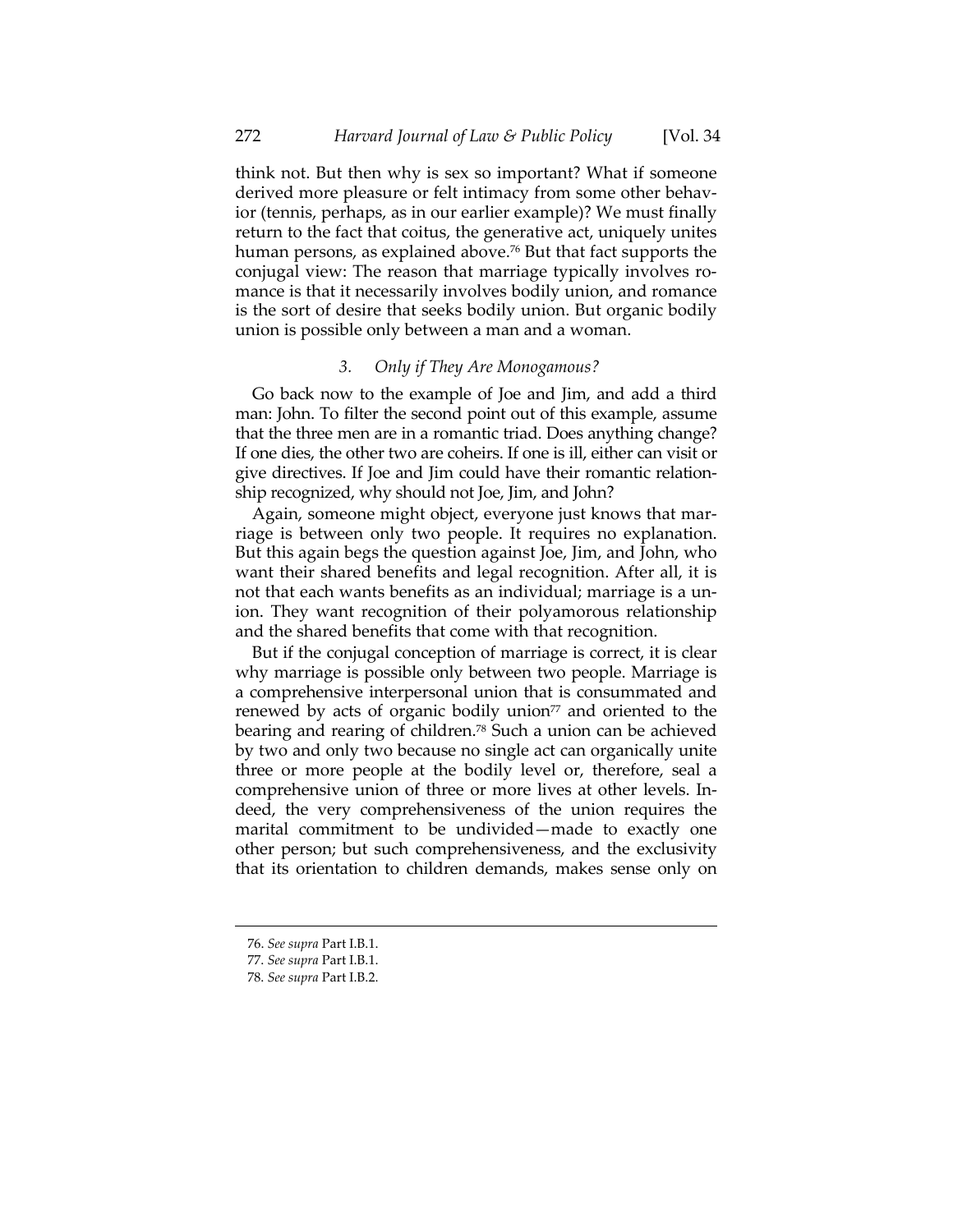the conjugal view.<sup>79</sup> Children, likewise, can have only two parents—a biological mother and father. There are two sexes, one of each type being necessary for reproduction. So marriage, a re‐ productive type of community, requires two—one of each sex.

Some may object that this is a red herring—that no one is clamoring for recognition of polyamorous unions. Aren't we invoking an alarmist "slippery slope" argument?

It should be noted, to begin with, that there is nothing inher‐ ently wrong with arguing against a policy based on reasonable predictions of unwanted consequences. Such predictions would seem quite reasonable in this case, given that prominent figures like Gloria Steinem, Barbara Ehrenreich, and Cornel West have already demanded legal recognition of "multiplepartner" sexual relationships.<sup>80</sup> Nor are such relationships unheard of: *Newsweek* reports that there are more than 500,000 in the United States alone.<sup>81</sup>

Still, this Article does not aim to predict social or legal conse‐ quences of the revisionist view. The goal of examining the criteria of monogamy and romance (Part I.E.2) is to make a simple but crucial conceptual point: Any principle that would justify the le‐ gal recognition of same‐sex relationships would also justify the legal recognition of polyamorous and non‐sexual ones. So if, as most people—including many revisionists—believe, true mar‐ riage is essentially a sexual union of exactly two persons, the revi‐ sionist conception of marriage must be unsound. Any revisionist who agrees that the state is justified in recognizing only real marriages<sup>82</sup> must either reject traditional norms of monogamy and sexual consummation or adopt the conjugal view—which excludes same‐sex unions.

University of Calgary's Professor Elizabeth Brake embraces this result and more. She supports "minimal marriage," in which "individuals can have legal marital relationships with more than one person, reciprocally or asymmetrically, themselves deter‐

<sup>79.</sup> *See supra* Part I.B.3.

<sup>80.</sup> *Beyond Same‐Sex Marriage: A New Strategic Vision For All Our Families & Rela‐ tionships*, BEYONDMARRIAGE.ORG (July 26, 2006), http://beyondmarriage.org/ full\_statement.html.

<sup>81.</sup> Jessica Bennett, *Only You. And You. And You: Polyamory—relationships with multiple, mutually consenting partners—has a coming‐out party*, NEWSWEEK (July 29, 2009), http://www.newsweek.com/2009/07/28/only‐you‐and‐you‐and‐you.html.

<sup>82.</sup> *See supra* Part I.A.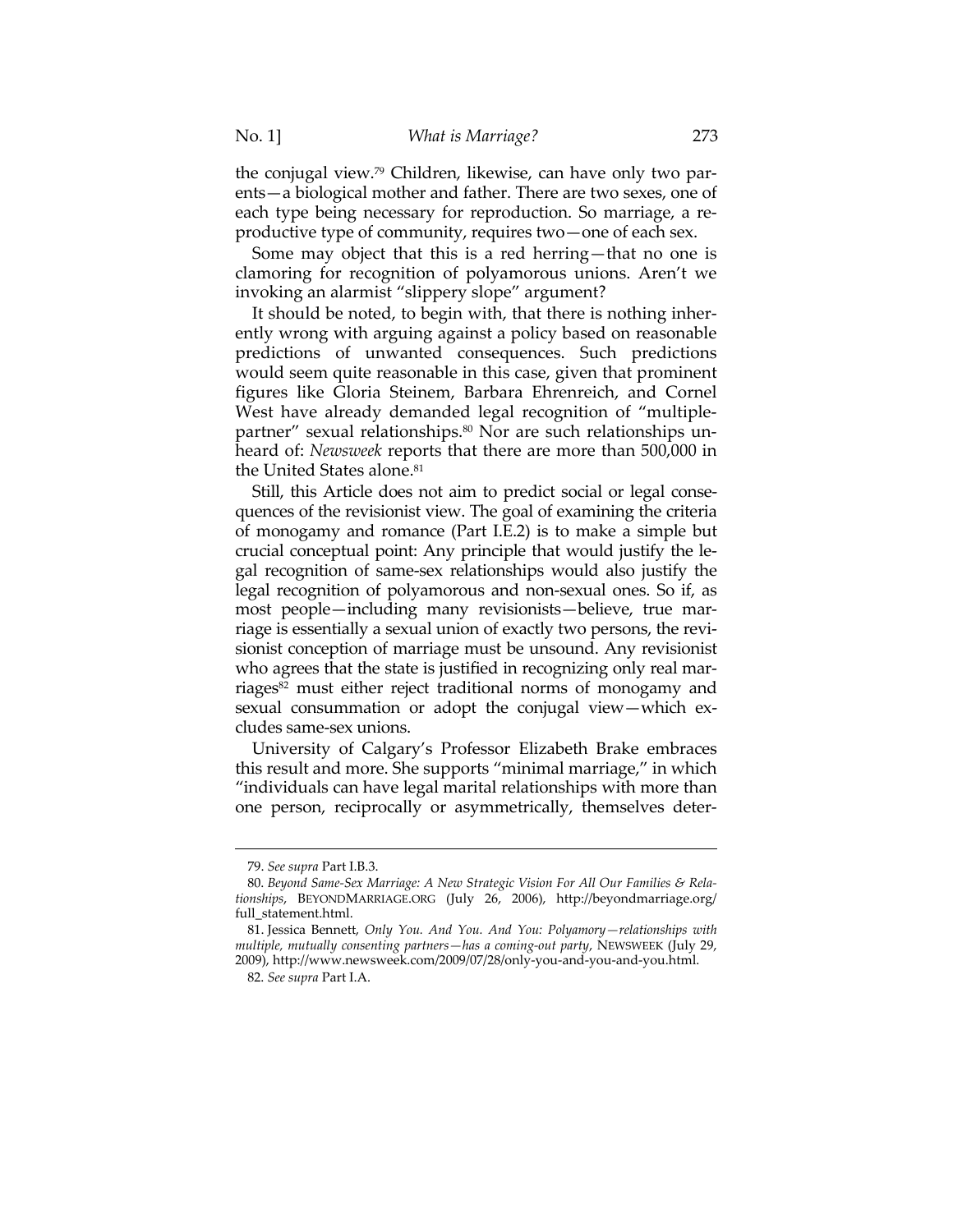mining the sex and number of parties, the type of relationship involved, and which rights and responsibilities to exchange with each."<sup>83</sup> But the more that the parties to a "minimal marriage" determine on a case‐by‐case basis which rights and duties to ex‐ change—as they must if a greater variety of recognized unions is available—the less the proposed policy itself accomplishes. As we deprive marriage policy of definite shape, we deprive it of purpose. Rigorously pursued, the logic of rejecting the conjugal conception of marriage thus leads, by way of formlessness, to‐ ward pointlessness: It proposes a policy of which, having removed the principled ground for any restrictions, it can hardly explain the benefit. Of course, some revisionists will base their support for their preferred norms instead on contingent calcula‐ tions of prudence or feasibility, which we address next. But we challenge the many revisionists who support norms, like mo‐ nogamy, as a matter of moral principle to complete the follow‐ ing sentence: *Polyamorous unions and nonsexual unions by nature cannot be marriages, and should not be recognized legally, because . . .*

### *F. Isn't Marriage Just Whatever We Say It Is?*

Of those who do base marriage policy on contingent calcula‐ tions of prudence or feasibility, some are what we might call "constructivists."84 They deny that there is any reality to marriage independent of custom—any set of objective conditions that a re‐ lationship must meet to ground the moral privileges and obliga‐ tions distinctive of that natural kind of union which we have called real marriage.<sup>85</sup> For constructivists, rather, marriage is whatever social and legal conventions say that it is, there being no separate moral reality for these conventions to track. Hence it is impossible for the state's policy to be wrong about marriage: dif‐ ferent proposals are only more or less feasible or preferable.<sup>86</sup>

<sup>83.</sup> Brake, *supra* note 36, at 303.

<sup>84.</sup> *See, e.g.*, Eskridge, *supra* note 5, at 1421–22 ("A social constructivist history emphasizes the ways in which marriage is 'constructed' over time, the institution being viewed as reflecting larger social power relations.").

<sup>85.</sup> *See id.* at 1434 ("[M]arriage is not a naturally generated institution with cer‐ tain essential elements. Instead it is a construction that is linked with other cultural and social institutions, so that the old‐fashioned boundaries between the public and private life melt away.").

<sup>86.</sup> *See* Hernandez v. Robles, 805 N.Y.S.2d 354, 377 (N.Y. App. Div. 2005) (Saxe, J., dissenting) ("Civil marriage is an institution created by the state . . . ."); Ander‐ sen v. King Cnty., 138 P.3d 963, 1018 (Wash. 2006) (Fairhurst, J., dissenting)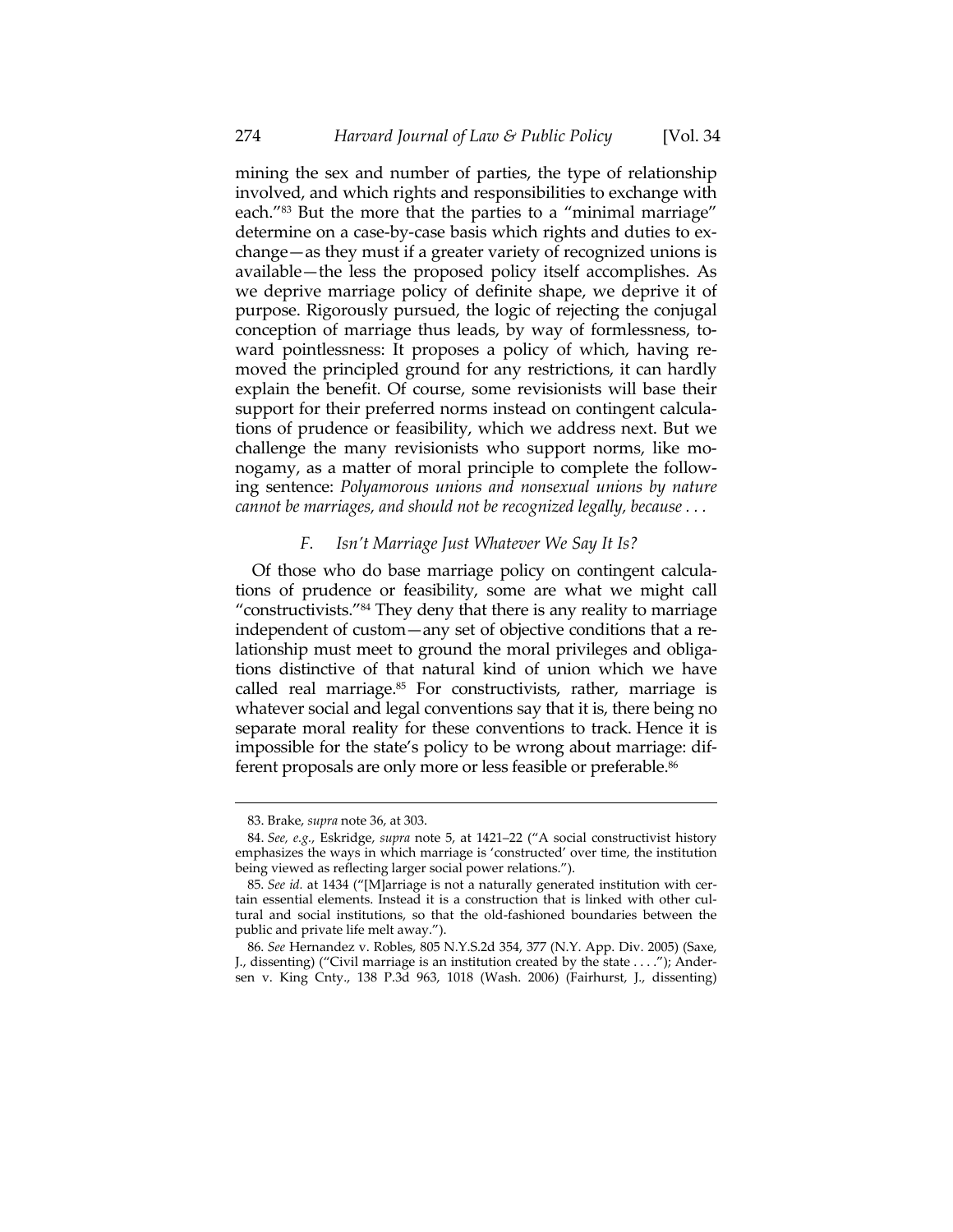This view is belied by the principled distinction between the whole spectrum of ordinary friendships on the one hand, and on the other hand those inherently valuable relationships that first, organically extend two people's union along the bodily dimen‐ sion of their being; second, bear an intrinsic orientation to child‐ bearing and rearing; and third, require a permanent and exclusive commitment. Marriage's independent reality is only confirmed by the fact that the known cultures of every time and place have seen fit to regulate the relationships of actual or would‐be parents to each other and to any children that they might have.

Even if marriage did not have this independent reality, our other arguments against revisionists would weigh equally against constructivists who favor legally recognizing same‐sex unions: They would have no grounds at all for arguing that our view in‐ fringes same‐sex couplesʹ natural and inviolable right to marriage, nor for denying recognition to unions apparently just as socially valuable as same‐sex ones, for marriage would be a mere fiction designed to efficiently promote social utility. The needs of chil‐ dren would still give us very strong utility‐based reasons to have a marriage policy in the first place.<sup>87</sup> And the social damage that we could expect from further eroding the conjugal view would more than justify preserving it in the law.88 This justification would only be strengthened by the possibility of meeting other pragmatic goals in ways that do not threaten the common good as redefining marriage would.89 So even constructivists about marriage could and should oppose legally recognizing same‐sex partnerships.

### II

## *A. Why Not Spread Traditional Norms to the Gay Community?*

Abstract principles aside, would redefining marriage have the positive effect of reinforcing traditional norms by increas‐ ing the number of stable, monogamous, faithful sexual unions to include many more same‐sex couples? There are good rea‐ sons to think not.

 ("[M]arriage draws its strength from the nature of the civil marriage contract itself and the recognition of that contract by the State.").

<sup>87.</sup> *See supra* Part I.B.2.

<sup>88.</sup> *See supra* Parts I.C, I.D.2.

<sup>89.</sup> *See supra* Part II.B.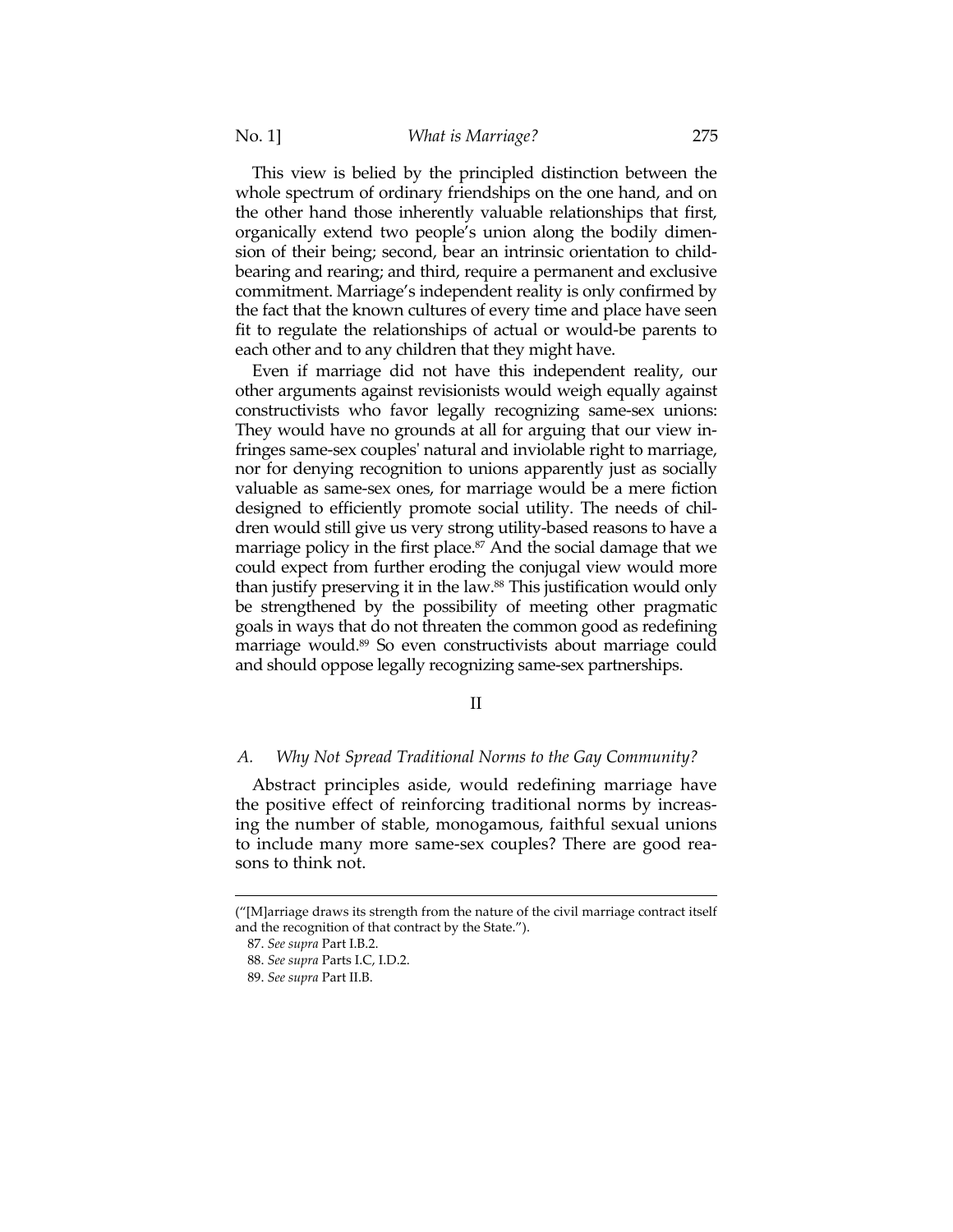First, although the principles outlined above are abstract, they are not for that reason disconnected from reality. People will tend to abide less strictly by any given norms the less those norms make sense. And if marriage is understood as revisionists understand it—that is, as an essentially emotional union that has no principled connection to organic bodily union and the bear‐ ing and rearing of children—then marital norms, especially the norms of permanence, monogamy, and fidelity, will make less sense. In other words, those making this objection are right to suppose that redefining marriage would produce a convergence—but it would be a convergence in exactly the wrong di‐ rection. Rather than imposing traditional norms on homosexual relationships, abolishing the conjugal conception of marriage would tend to erode the basis for those norms in *any* relation‐ ship. Public institutions shape our ideas, and ideas have conse‐ quences; so removing the rational basis for a norm will erode adherence to that norm—if not immediately, then over time.

This is not a purely abstract matter. If our conception of marriage were right, what would you expect the sociology of same-sex romantic unions to be like? In the absence of strong reasons to abide by marital norms in relationships radically dissimilar to marriages, you would expect to see less regard for those norms in both practice and theory. And on both counts, you would be right.

Consider the norm of monogamy. Judith Stacey—a prominent New York University professor who testified before Congress against the Defense of Marriage Act and is in no way regarded by her academic colleagues as a fringe figure—expressed hope that the triumph of the revisionist view would give marriage "varied, creative, and adaptive contours . . . [leading some to] question the dyadic limitations of Western marriage and seek . . . small group marriages."<sup>90</sup> In their statement "Beyond Same-Sex Marriage," more than 300 "LGBT and allied" scholars and advocates including prominent Ivy League professors—call for legal recog‐ nition of sexual relationships involving more than two partners.<sup>91</sup> Professor Brake thinks that we are obligated in justice to use such legal recognition to "denormalize[] heterosexual monogamy as a

<sup>90.</sup> *See* Gallagher, *supra* note 68, at 62.

<sup>91.</sup> *Beyond Same‐Sex Marriage*, *supra* note 80.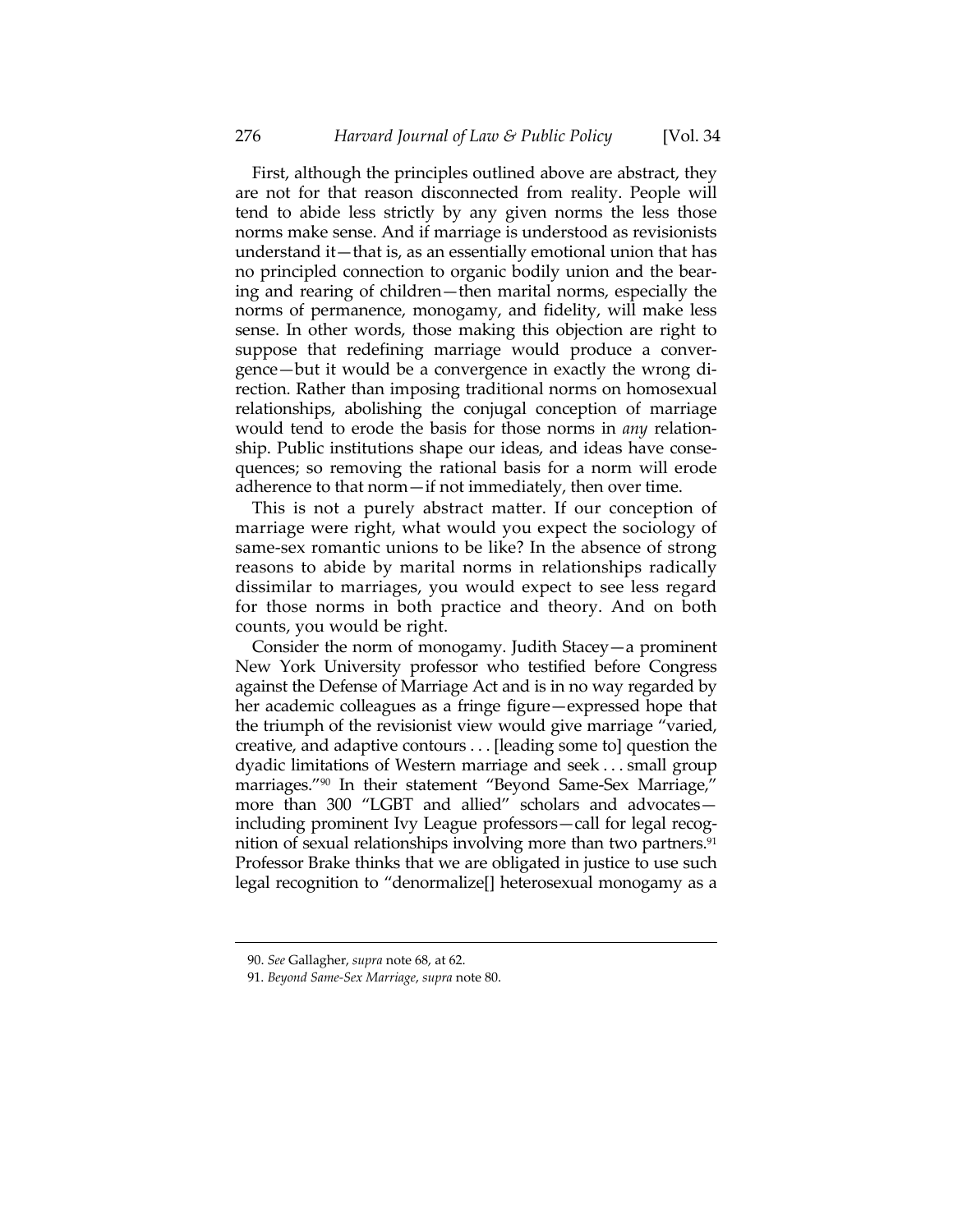way of life" for the sake of "rectifying past discrimination against homosexuals, bisexuals, polygamists, and care networks."92

What about the connection to children? Andrew Sullivan says that marriage has become "primarily a way in which two adults affirm their emotional commitment to one another."93 E.J. Graff celebrates the fact that recognizing same‐sex unions would make marriage "ever after stand for sexual choice, for cutting the link between sex and diapers."94

And exclusivity? Mr. Sullivan, who extols the "spirituality" of "anonymous sex," also thinks that the "openness" of same‐sex unions could enhance the relationships of husbands and wives:

Same‐sex unions often incorporate the virtues of friendship more effectively than traditional marriages; and at times, among gay male relationships, the openness of the contract makes it more likely to survive than many heterosexual bonds. . . . [T]here is more likely to be greater understanding of the need for extramarital outlets between two men than between a man and a woman. . . . [S]omething of the gay relationship's necessary honesty, its flexibility, and its equality could undoubtedly help strengthen and inform many het‐ erosexual bonds.95

Of course, "openness" and "flexibility" here are Sullivan's euphemisms for sexual infidelity.

Indeed, some revisionists have positively embraced the goal of weakening the institution of marriage. "[Former President George W.] Bush is correct . . . when he states that allowing same-sex couples to marry will weaken the institution of marriage."96 Victoria Brownworth is no right‐wing traditionalist, but an advocate of legally recognizing gay partnerships. She contin‐ ues: "It most certainly will do so, and that will make marriage a far better concept than it previously has been."97 Professor Ellen

<sup>92.</sup> Brake, *supra* note 36, at 336, 323.

<sup>93.</sup> Andrew Sullivan, *Introduction*, *in* SAME‐SEX MARRIAGE: PRO AND CON: A READER, at xvii, xix (Andrew Sullivan ed., 1st ed. 1997).

<sup>94.</sup> E.J. GRAFF, *Retying the Knot*, *in* SAME‐SEX MARRIAGE: PRO AND CON, *supra* note 93, at 134, 136.

<sup>95.</sup> ANDREW SULLIVAN, VIRTUALLY NORMAL: AN ARGUMENT ABOUT HOMOSEXUALITY 202–03 (1996).

<sup>96.</sup> Victoria A. Brownworth, *Something Borrowed, Something Blue: Is Marriage Right for Queers?*, *in* I DO/I DON'T: QUEERS ON MARRIAGE 53, 58–59 (Greg Wharton & Ian Philips eds., 2004).

<sup>97.</sup> *Id.* at 59.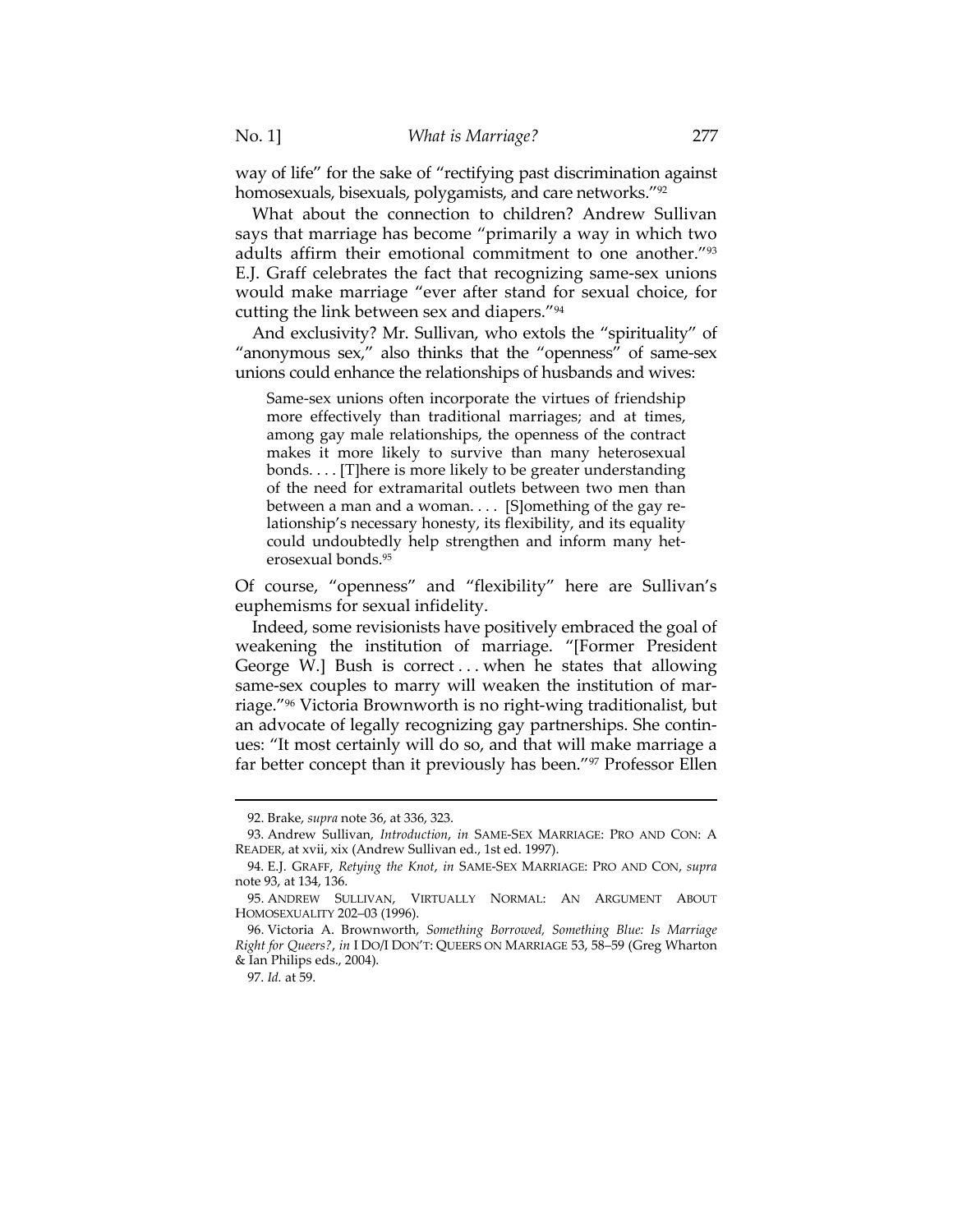Willis, another revisionist, celebrates that "conferring the legitimacy of marriage on homosexual relations will introduce an im‐ plicit revolt against the institution into its very heart."98

Michelangelo Signorile, a prominent gay activist, urges same‐ sex couples to "demand the right to marry not as a way of ad‐ hering to society's moral codes but rather to debunk a myth and radically alter an archaic institution."<sup>99</sup> Same-sex couples should "fight for same‐sex marriage and its benefits and then, once granted, redefine the institution of marriage completely[, be‐ cause t]he most subversive action lesbians and gay men can un‐ dertake . . . is to transform the notion of 'family' entirely."100

Some revisionist advocates, like Jonathan Rauch, sincerely hope to preserve traditional marriage norms.<sup>101</sup> But it is not puzzling that he is severely outnumbered: other revisionists are right to think that these norms would be undermined by redefining marriage.

Preliminary social science backs this up. In the 1980s, Professors David McWhirter and Andrew Mattison, themselves in a roman‐ tic relationship, set out to disprove popular beliefs about gay part‐ ners' lack of adherence to sexual exclusivity. Of 156 gay couples that they surveyed, whose relationships had lasted from one to thirty-seven years, more than sixty percent had entered the relationship expecting sexual exclusivity, but not one couple stayed sexually exclusive longer than five years.102 Professors McWhirter and Mattison concluded: "The expectation for outside sexual activity was the rule for male couples and the exception for heterosexu‐ als."103 Far from disproving popular beliefs, they confirmed them.

On the question of numbers of partners, it is important to avoid stereotypes, which typically exaggerate unfairly, but also to con‐ sider the social data in light of what is suggested in this Article about the strength, or relative weakness, of the rational *basis* for permanence and exclusivity in various kinds of relationships. A

 98. Ellen Willis, *Can Marriage Be Saved? A Forum*, THE NATION, July 5, 2004, at 16, 16.

<sup>99.</sup> Michelangelo Signorile, *Bridal Wave*, OUT, Dec.–Jan. 1994, at 68, 161. 100. *Id.*

<sup>101.</sup> *See generally* JONATHAN RAUCH, GAY MARRIAGE: WHY IT IS GOOD FOR GAYS, GOOD FOR STRAIGHTS, AND GOOD FOR AMERICA (2005).

<sup>102.</sup> DAVID P. MCWHIRTER & ANDREW M. MATTISON, THE MALE COUPLE: HOW RELATIONSHIPS DEVELOP 252–53 (1984).

<sup>103.</sup> *Id.* at 3.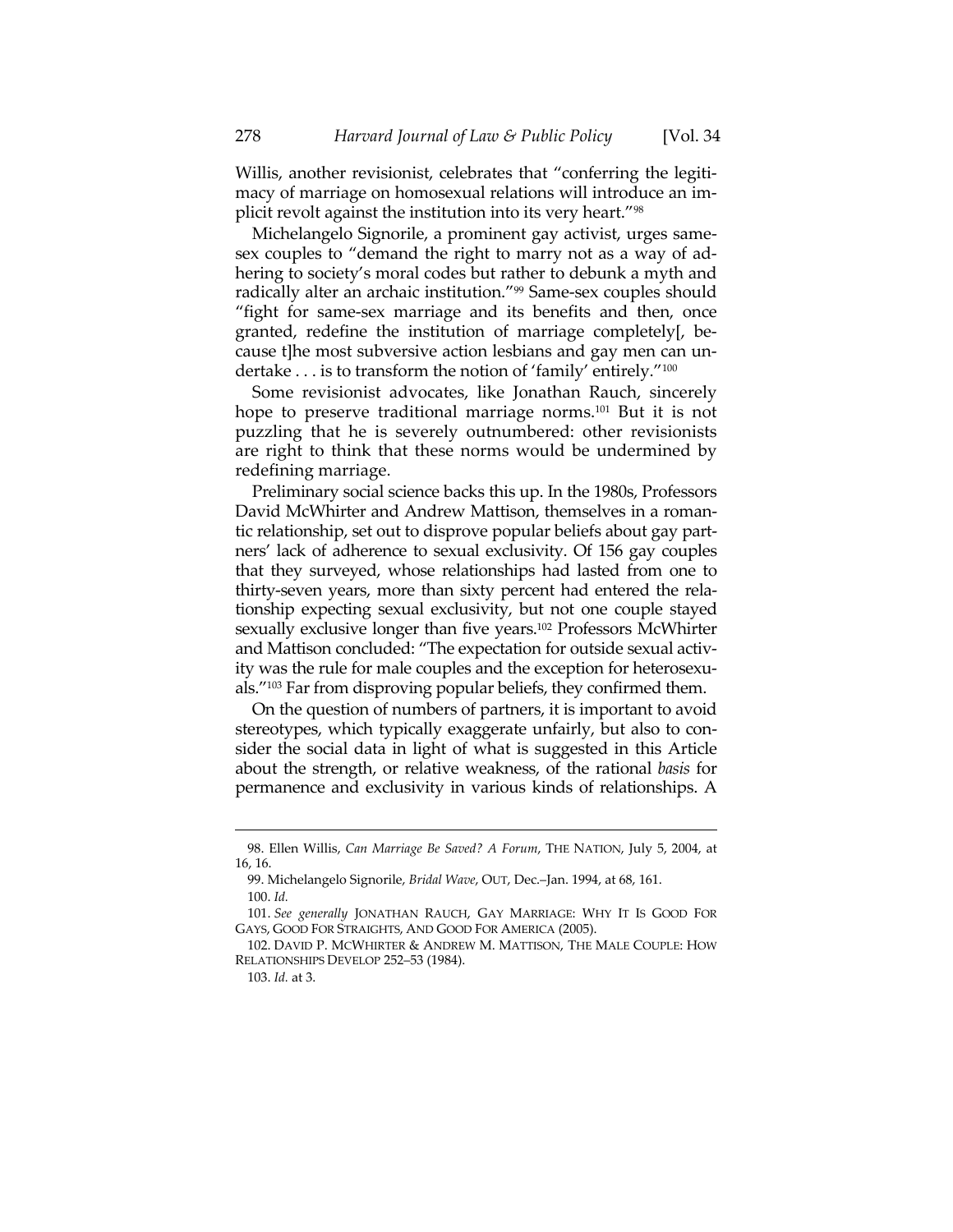1990s U.K. survey of more than 5,000 men found that the median numbers of partners for men with exclusively heterosexual, bisexual, and exclusively homosexual inclinations over the previous five years were two, seven, and ten, respectively.104 A U.S. survey found that the average number of sexual partners since the age of eighteen for men who identified as homosexual or bisexual was over 2.5 times as many as the average for heterosexual men.105

So there is no reason to believe, and abundant reason to doubt, that redefining marriage would make people more likely to abide by its norms. Instead, it would undermine peo‐ ple's grasp of the intelligible basis for those norms in the first place. Nothing more than a Maginot line of sentiment would be left to support belief in sexual fidelity and hold back the change of attitudes and mores that a rising tide of revisionists approv‐ ingly expect same‐sex marriage to produce.

Nor is legal regulation the answer; the state cannot effec‐ tively encourage adherence to norms in relationships where those norms have no deep rational basis. Laws that restrict people's freedom for no rational purpose are not likely to last, much less to have significant success in changing people's behavior by adherence. On the other hand, traditional marriage laws merely encourage adherence to norms in relationships where those norms already have an independent rational basis.<sup>106</sup> Preliminary evidence suggests that same-sex couples in jurisdictions that legally recognize their unions tend to be sexually "open" by design. The *New York Times* reported on a San Francisco State University study: "[G]ay nuptials are por‐ trayed by opponents as an effort to rewrite the traditional rules of matrimony. Quietly, outside of the news media and court‐ room spotlight, many gay couples are doing just that  $\dots$ ."<sup>107</sup> The argument from conservatism is very weak indeed.

<sup>104.</sup> C.H. Mercer et al., *Behaviourally bisexual men as a bridge population for HIV and sexually transmitted infections? Evidence from a national probability survey*, 20 INT'L J. STD & AIDS 87, 88 (2009).

<sup>105.</sup> EDWARD O. LAUMANN ET AL., THE SOCIAL ORGANIZATION OF SEXUALITY: SEXUAL PRACTICES IN THE UNITED STATES 314–16 (1994).

<sup>106.</sup> *See supra* Part I.B.3.

<sup>107.</sup> Scott James, *Many Successful Gay Marriages Share an Open Secret*, N.Y. TIMES, Jan. 29, 2010, at A17, *available at* http://www.nytimes.com/2010/01/29/us/ 29sfmetro.html?ref=us.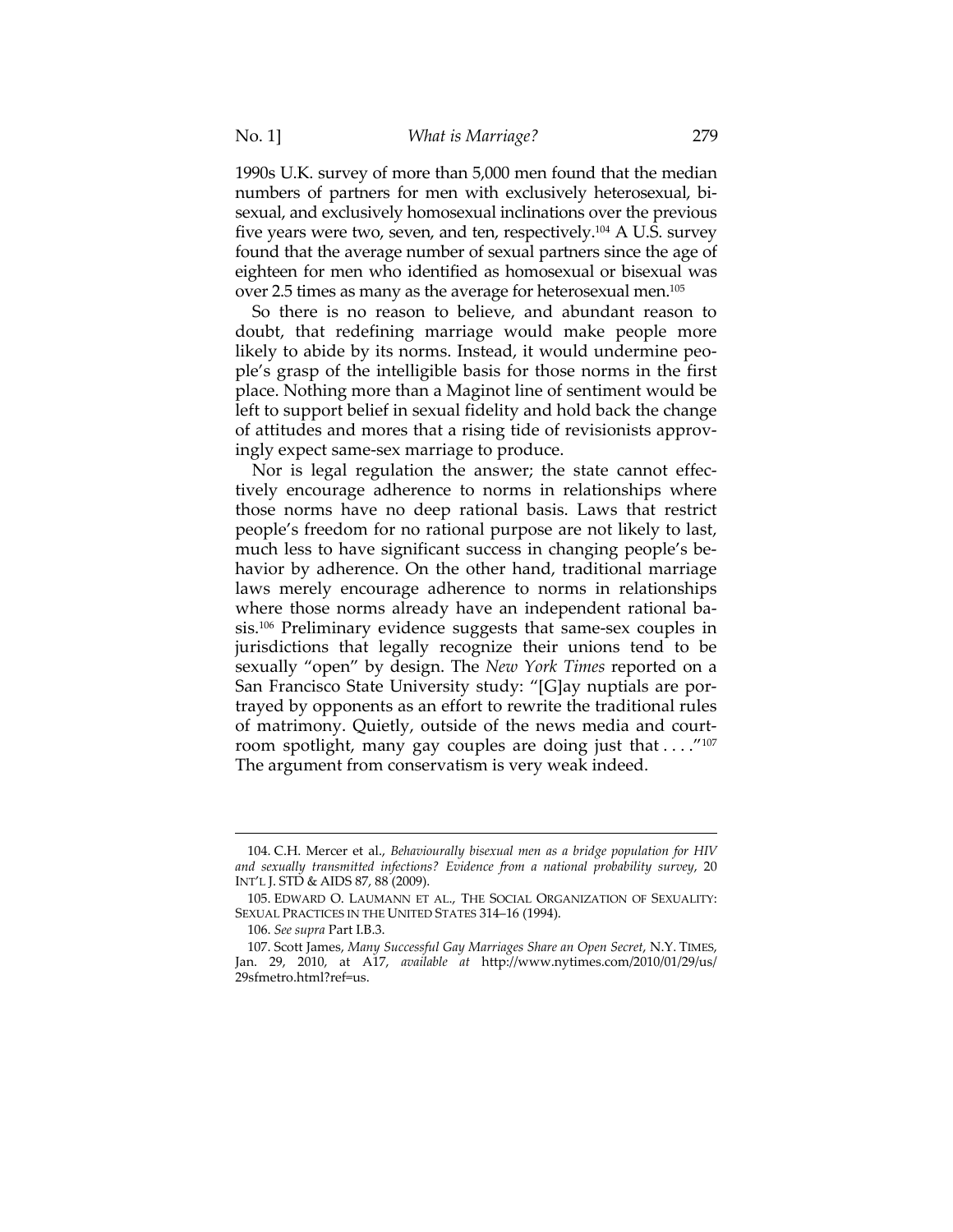#### *B. What About Partners' Concrete Needs?*

Andrew Sullivan questions one of the authors of this Article:

It also seems to me to be important to ask George what he proposes should be available to gay couples. Does he be‐ lieve that we should be able to leave property to one an‐ other without other family members trumping us? That we should be allowed to visit one another in hospital? That we should be treated as next-of-kin in medical or legal or custody or property tangles? Or granted the same tax status as straight married couples? These details matter to real peo‐ ple living actual lives, real people the GOP seems totally uninterested in addressing.<sup>108</sup>

First, the benefits cited have nothing to do with whether the relationship is or could legally be romantic or sexual. But treat‐ ing essentially similar cases as if they were radically different would be unfair. So these benefits would need to be available to all types of cohabitation if they were made available to any.<sup>109</sup> If the law grants them to a cohabiting male couple in a sexual part‐ nership, surely it should grant them, say, to two interdependent brothers who also share domestic responsibilities and have simi‐ lar needs. The two brothers' relationship would differ in many ways from that of two male sexual partners, but not in ways that affect whether it makes sense to grant them domestic benefits.

But a scheme that granted legal benefits to any two adults upon request—for example, romantic partners, widowed sis‐ ters, or cohabiting celibate monks—would not be a marriage scheme. It would not grant legal benefits on the presumption that the benefitted relationship is sexual. So we have no objec‐ tion to this policy in principle. It would not in itself obscure the nature and norms of marriage.

Still, there are questions to answer before such sexually‐neutral benefits packages are granted. What common good would be served by regulating or so benefitting what are essentially ordi‐ nary friendships? Why would that good be served only by rela‐ tionships limited to two people? Can three cohabiting celibate monks not do as much good for each other or society as two? And whatever common good is at stake, does it really depend on, and

<sup>108.</sup> Andrew Sullivan, *Only the Right Kind of Symbolic Sex*, THE DAILY DISH (Aug. 4, 2009, 11:11 AM), http://andrewsullivan.theatlantic.com/the\_daily\_dish/2009/08/ only‐the‐right‐kind‐of‐symbolic‐sex.html.

<sup>109.</sup> *See supra* Part I.E.1.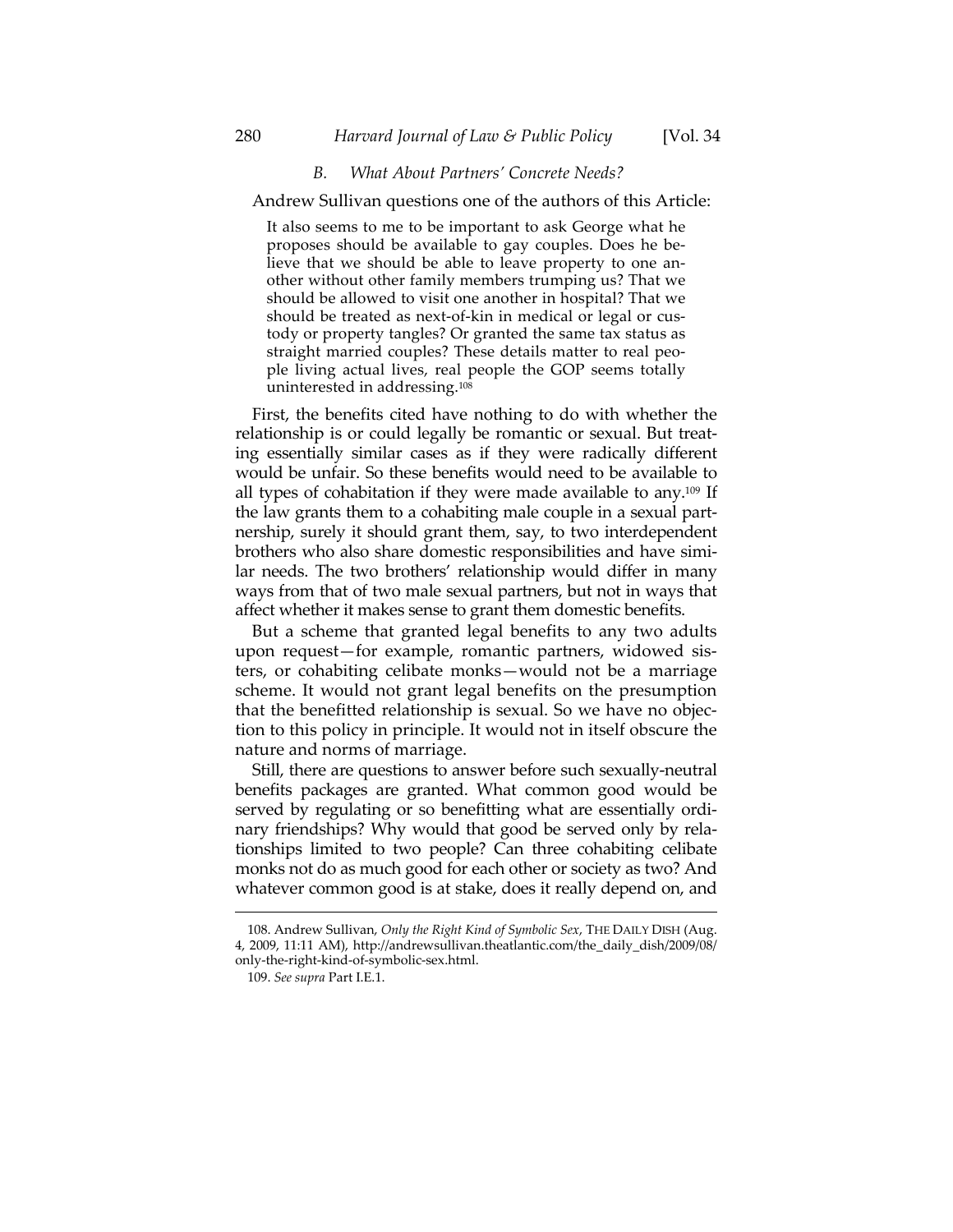justify, limiting people's freedom to form and dissolve such friendships, as legal regulation would inevitably do? Does it justify diluting the special social status of real marriages, as generic schemes of benefits would inevitably do?

The value of such a policy—at least for individuals who share the responsibilities of living together—seems to lie in its benefits to the individuals themselves, like hospital‐visitation and inheritance rights. But these could be secured just as well by distinct legal arrangements (like power of attorney), which we think that anyone should be free to make with anyone else. Why create a special legal package for generic partnerships? There may be an argument for this in some jurisdictions where, for example, people would otherwise lack the education or resources to make their own legal arrangements. But if such a scheme is not susceptible to the powerful (and, we think, deci‐ sive) objections that apply to legal redefinitions of marriage, that is because it is not a redefinition of marriage at all.

# *C. Doesn't the Conjugal Conception of Marriage Sacrifice Some People's Fulfillment for Others'?*

Some might be unmoved by our arguments because, as they see it, we treat homosexually oriented people as if they were invisible, leaving them no real opportunity for fulfillment. After all, they might say, human beings need meaningful companionship, which involves sex and public recognition. This objection is rooted in a misunderstanding not only of the nature of marriage, but also of the value of deep friendship.

Our view about marriage, like most people's views about any moral or political issue, is motivated precisely by our concern for the good of all individuals and communities—that is, for the common good. We have offered reasons for thinking that this good is served, not harmed, by traditional marriage laws; and harmed, not served, by abolishing them in favor of the revisionist understanding.

But to see a few of the problems with this objection, consider some of its hidden assumptions:

*First*: Fulfillment is impossible without regular outlets for sexual release.

*Second*: Meaningful intimacy is impossible without sex.

*Third*: Fulfilling relationships are impossible without legal recognition.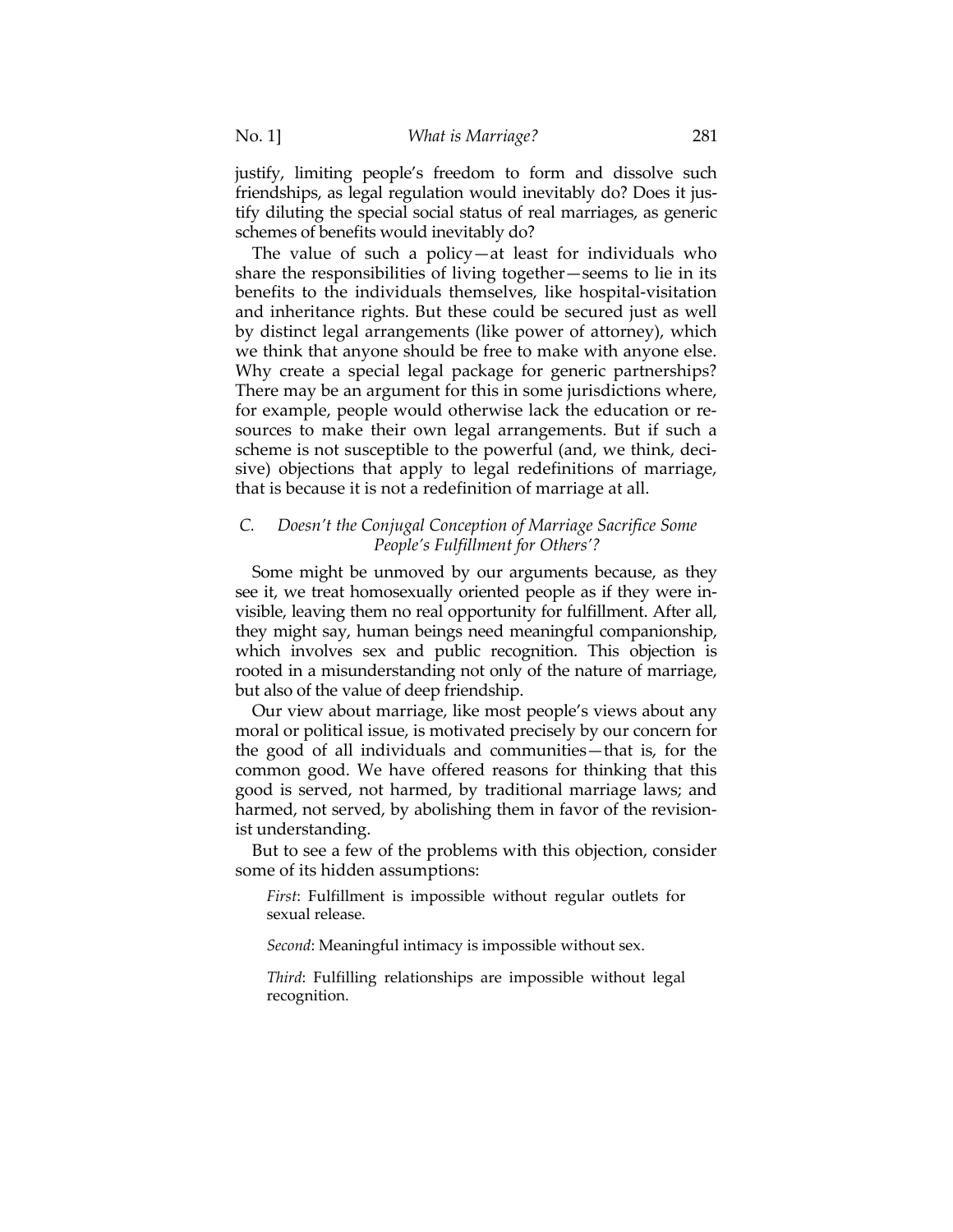*Fourth*: Homosexual orientation is a basic human identity, such that any state that doesn't actively accommodate it necessarily harms or disregards a class of human beings.

Some of these assumptions are radically new in the history of ideas, and themselves depend on further significant, often uncritically accepted assumptions. More to the point, though, all four are either dubious or irrelevant to this debate.

Because bodies are integral parts of the personal reality of human beings,<sup>110</sup> only coitus can truly unite persons organically and, thus, maritally.111 Hence, although the state can grant members of any household certain legal incidents, and should not prevent any from making certain private legal arrangements,112 it cannot give same-sex unions what is truly distinctive of marriage—i.e., it cannot make them actually comprehensive, oriented by nature to children, or bound by the moral norms specific to marriage.113 At most the state can call such unions marital, but this would not because, in moral truth, it cannot—make them so; and it would, to society's detriment, obscure people's understanding about what truly marital unions do involve. In this sense, it is not the state that keeps marriage from certain people, but their circumstances that unfortunately keep certain people from marriage (or at least make marrying much harder). This is so, not only for those with exclusively homosexual attractions, but also for people who cannot marry because of, for example, prior and pressing family obligations incompatible with marriage's comprehensiveness and orientation to children, inability to find a mate, or any other cause. Those who face such difficulties should in no way be marginal‐ ized or otherwise mistreated, and they deserve our support in the face of what are often considerable burdens. But none of this establishes the first mistaken assumption, that fulfillment is impos‐ sible without regular outlets for sexual release—an idea that devalues many people's way of life. What we wish for people un‐ able to marry because of a lack of any attraction to a member of the opposite sex is the same as what we wish for people who can‐

<sup>110.</sup> *See supra* Part I.B.1.

<sup>111.</sup> Again, we do not think all acts of coitus even within marriages are marital. Unloving coitus between spouses, especially where it is based on coercion or ma‐ nipulation, is not truly marital—it fails to embody and express true (comprehen‐ sive) spousal communion.

<sup>112.</sup> *See supra* Part II.B.

<sup>113.</sup> *See supra* Parts I.B.1–3.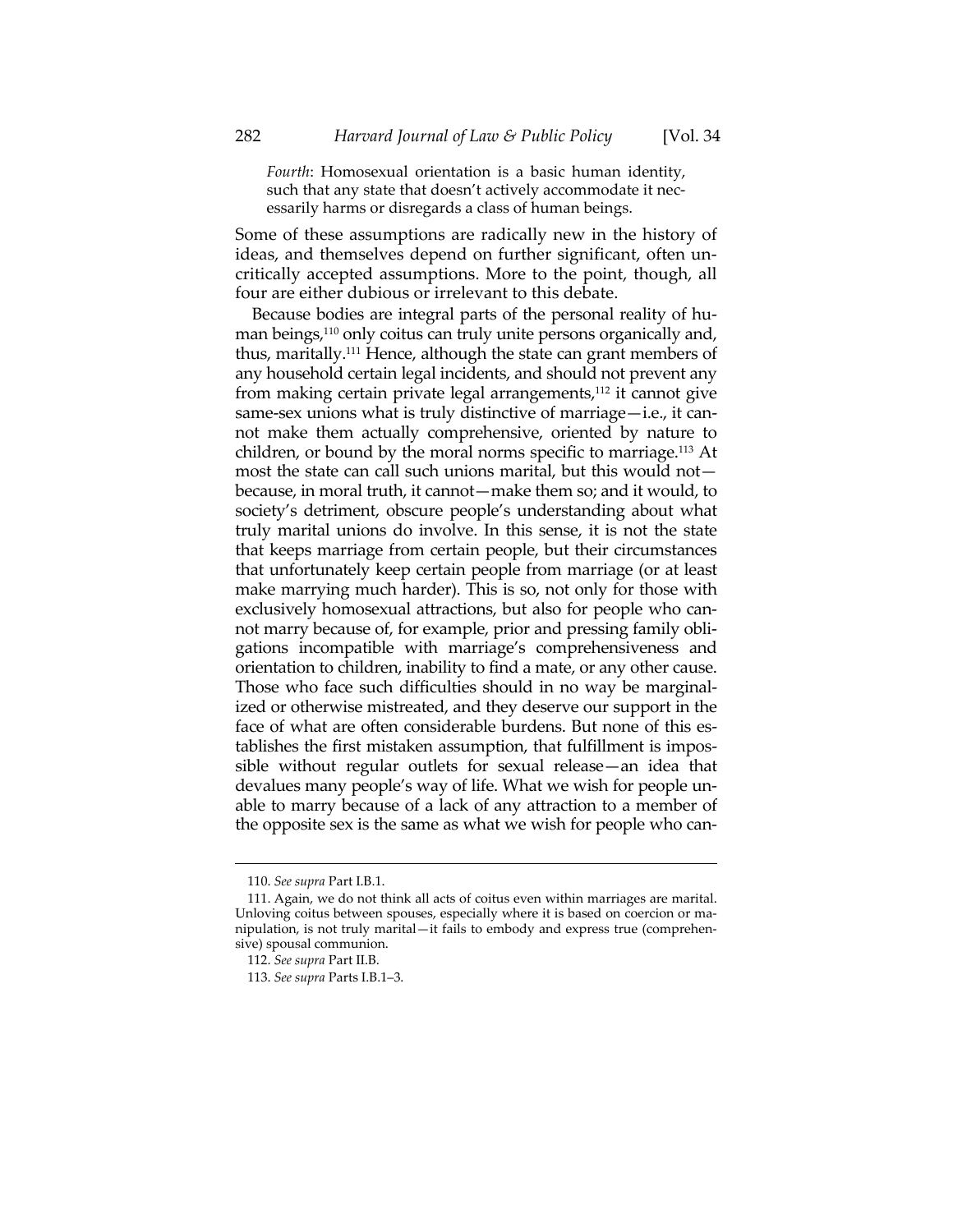not marry for any other reason: rich and fulfilling lives. In the splendor of human variety, these can take infinitely many forms. In any of them, energy that would otherwise go into marriage is channeled toward ennobling endeavors: deeper devotion to fam‐ ily or nation, service, adventure, art, or a thousand other things.

But most relevantly, this energy could be harnessed for deep friendship.114 Belief in the second hidden assumption, that meaningful intimacy is not possible without sex, may impover‐ ish the friendships in which single people could find fulfill‐ ment—by making emotional, psychological, and dispositional intimacy seem inappropriate in nonsexual friendships. We must not conflate depth of friendship with the presence of sex. Doing so may stymie the connection between friends who feel that they must distance themselves from the possibility or appear‐ ance of a sexual relationship where none is wanted.<sup>115</sup> By encouraging the myth that there can be no intimacy without romance, we deny people the wonder of knowing another as what Aristotle so aptly called a second self.<sup>116</sup>

The third assumption is baffling (but not rare) to find in this context. Even granting the second point, legal recognition has nothing to do with whether homosexual acts should be banned or whether anyone should be prevented from living with any‐ one else. This debate is not about anyone's private behavior. In‐ stead, public recognition of certain relationships and the social effects of such recognition are at stake. Some have described the push for gay marriage as an effort to legalize or even to decrimi‐ nalize such unions. But you can only de*‐*criminalize or legalize what has been banned, and these unions are not banned. (By contrast, bigamy really is banned; it is a crime.) Rather, same‐sex unions are simply not recognized as marriages or granted the benefits that we predicate on marriage. Indeed, recognizing

<sup>114.</sup> Many same‐sex attracted people who do not support legally recognizing same-sex unions have explored the special value for themselves of deep friendships. *See, e.g.*, John Heard, *Dreadtalk: 'Holy Sex & Christian Friendship' John Heard‐ Life Week 2009 At The University of Sydney‐Remarks*, DREADNOUGHTS (May 4, 2009, 3:33 PM), http://johnheard.blogspot.com/2009/02/dreadtalk‐holy‐sex‐christian‐ friendship.html.

<sup>115.</sup> For more on the effects of a sexualized culture on friendship, see Anthony Esolen, *A Requiem for Friendship: Why Boys Will Not Be Boys & Other Consequences of the Sexual Revolution*, 18 TOUCHSTONE MAGAZINE, Sept. 2005, at 21, *available at* http://www.touchstonemag.com/archives/article.php?id=18‐07‐021‐f.

<sup>116.</sup> *See* ARISTOTLE, NICOMACHEAN ETHICS 260 (Terrence Irwin trans., Hackett Pub. Co. 1985).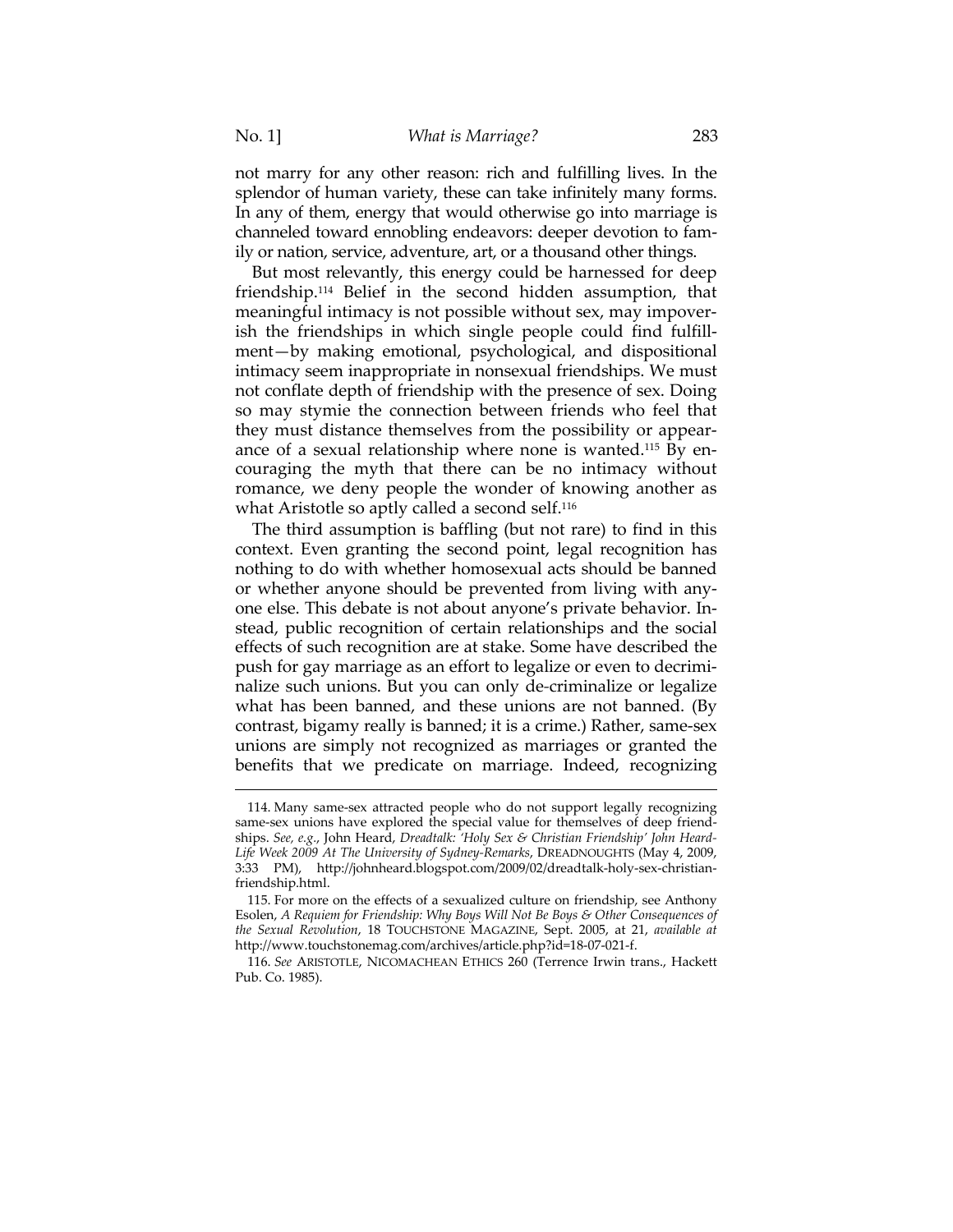same‐sex unions would limit freedom in an important sense: it would require everyone else to treat such unions as if they were marriages, which citizens and private institutions are free to do or not under traditional marriage laws.

The fourth assumption draws an arbitrary distinction be‐ tween homosexual and other sexual desires that do not call for the state's specific attention and sanction. It often leads people to suppose that traditional morality unfairly singles out people who experience same‐sex attractions. Far from it. In everyone, traditional morality sees foremost a person of dignity whose welfare makes demands on every other being that can hear and answer them. In everyone, it sees some desires that cannot be integrated with the comprehensive union of marriage. In everyone, it sees the radical freedom to make choices that transcend those inclinations, heredity, and hormones; enabling men and women to become authors of their own character.

# *D. Isn't It Only Natural?*

The discussion in the last section of whether homosexual orientation is a basic human identity relates to another objection, the answer to which may be inferred from the structure of arguments until this point. Some people on both sides of this de‐ bate are concerned with whether same‐sex attractions are innate—and therefore, some theists conclude, intended by God—or merely a result of outside factors.<sup>117</sup> If homosexual desire is innate, they suppose, then same-sex unions should be legally recognized. After all, how could anything natural or intended by God be an impediment to a good such as marriage?

We do not pretend to know the genesis of same-sex attraction, but we consider it ultimately irrelevant to this debate. On this point, we agree with same‐sex marriage advocate Pro‐ fessor John Corvino:

The fact is that there are plenty of genetically influenced traits that are nevertheless undesirable. Alcoholism may have a genetic basis, but it doesn't follow that alcoholics ought to drink excessively. Some people may have a genetic predisposition to violence, but they have no more right to attack their neighbors than anyone else. Persons with such

<sup>&</sup>lt;u> 1989 - Johann Stein, marwolaethau a bhann an t-Amhain an t-Amhain an t-Amhain an t-Amhain an t-Amhain an t-A</u> 117. Phyllis Zagano, *Nature vs. Nurture*, NATIONAL CATHOLIC REPORTER (Sept. 30, 2010), http://ncronline.org/blogs/just‐catholic/nature‐vs‐nurture.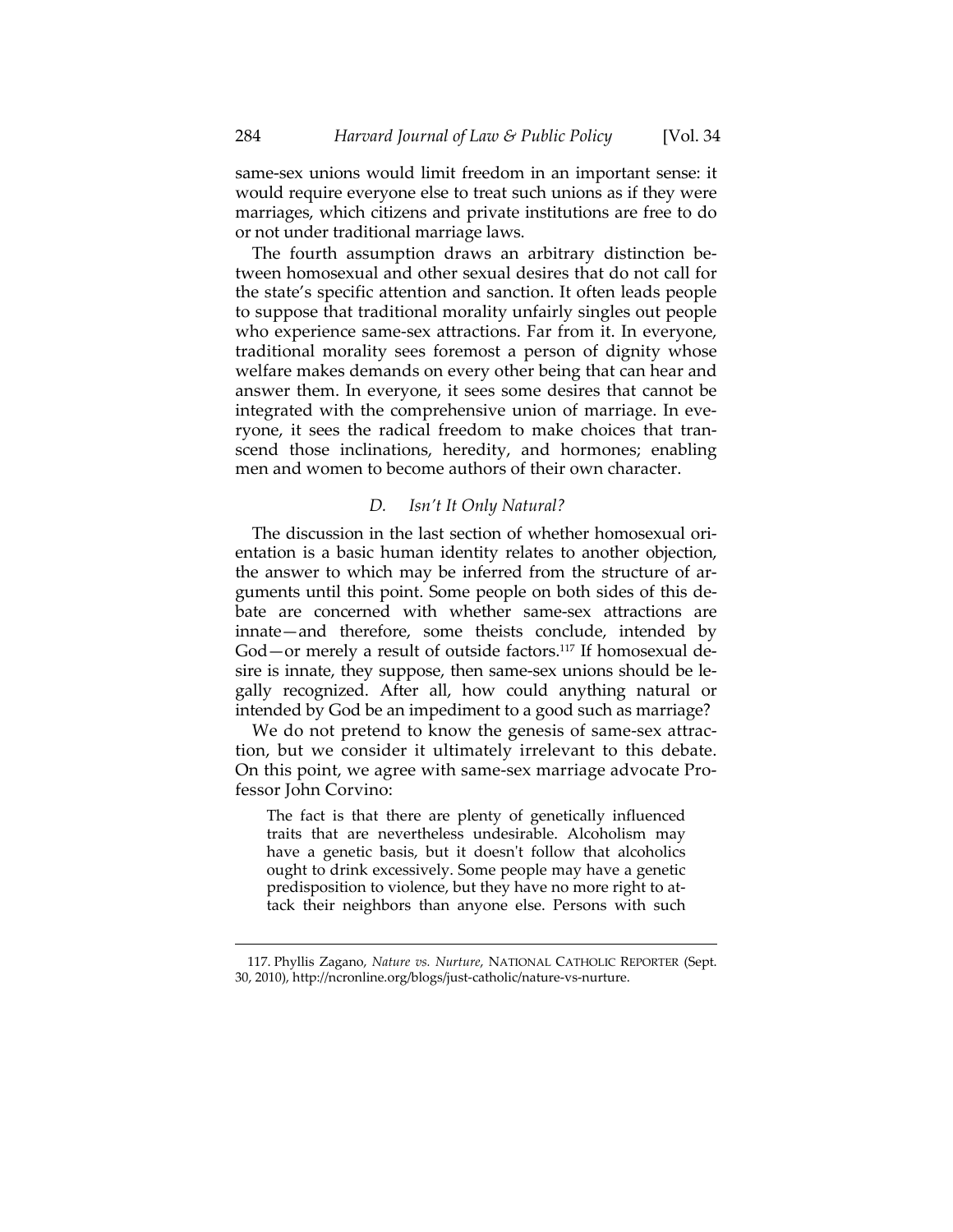tendencies cannot say "God made me this way" as an excuse for acting on their dispositions.118

Neither we nor Professor Corvino mean to equate same‐sex attraction with diseases like alcoholism or injustices like vio‐ lence against one's neighbor. The point is simply that whether same‐sex unions can be marriages has nothing to do with what causes homosexual desire. Surely the fact that some‐ thing is natural in the sense that it isn't caused by human choice proves nothing: Disabilities or pressing special obliga‐ tions can be natural in that sense, and yet they may prevent some people from getting married.

Similarly, if we discovered (plausibly) a genetic basis for male desire for multiple partners, that would not be an argument for polygamy; and if we discovered (implausibly) that no sexual desire had a genetic basis, that would not be an argument against marriage in general. There is simply no logical connection between the origin of same‐sex desire and the pos‐ sibility of same‐sex marriage.

# *E. Doesn't Traditional Marriage Law Impose Controversial Moral and Religious Views on Everyone?*

This objection comes at the end for a reason. By now, as promised in the introduction, this Article has made a case for enshrining the conjugal view of marriage and addressed many theoretical and practical objections to it, without appeals to revelation or religious authority of any type. This reflects a crucial difference between marriage and matters of purely reli‐ gious belief and practice, such as the doctrines of the Trinity and Incarnation, the enlightenment of the Buddha, baptisms, bar mitzvahs, and rules concerning ritual purification, fasting and prayer. Unlike these matters, the human good of marriage, and its implications for the common good of human communi‐ ties, can be understood, analyzed, and discussed without en‐ gaging specifically theological issues and debates.

Of course, many religions do have ceremonies for recogniz‐ ing marriages and teach the conjugal view of marriage (or

<sup>118.</sup> John Corvino, *Nature? Nurture? It Doesn't Matter*, INDEPENDENT GAY FORUM (Aug. 12, 2004), http://igfculturewatch.com/2004/08/12/nature‐nurture‐it‐ doesnt-matter/. Professor Corvino's piece deals specifically with the morality of same-sex relations, which is not our topic here. But the same points apply.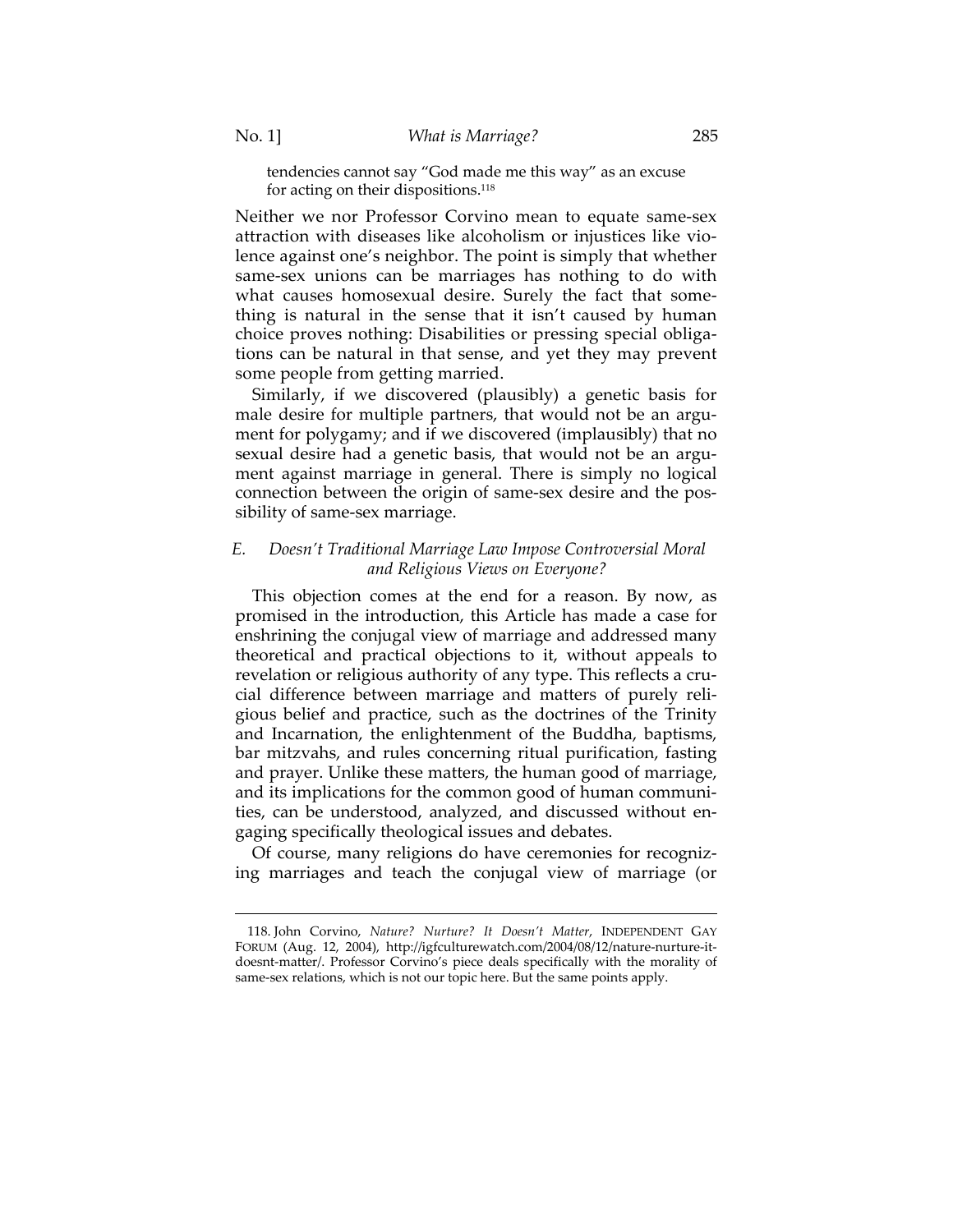something much closer to it than to the revisionist view). And many people are motivated to support the conjugal view for reasons that include religious ones. But none of these facts set‐ tles the debate about which view of marriage should be em‐ bodied in public policy. After all, some religions today teach, and motivate people's advocacy of, the revisionist view. Thus, religious motivations must disqualify both the conjugal and the revisionist views from policy debates, or neither.

Even so, some would say, enshrining the conjugal view of marriage involves privileging a controversial moral belief. Again, such an argument would equally exclude the revisionist view. Both would involve claims about which types of relationship we should publicly honor and encourage—and, by implication, which we should not. The revisionist view, at least in the version described above, would honor and privilege monogamous same‐ sex unions but not, for example, polyamorous ones. As we have pointed out,119 our law will teach one lesson or another about what kinds of relationship are to be encouraged, unless we abolish marriage law, which we have strong reasons not to do.<sup>120</sup> In this sense, there is no truly neutral marriage policy.

Finally, it is important to realize that there is nothing special in these respects about marriage. Many other important policy is‐ sues can be resolved only by taking controversial moral positions, including ones on which religions have different teachings: for example, immigration, poverty relief, capital pun‐ ishment, and torture. That does not mean that the state cannot, or should not, take a position on these issues. It does mean that citizens owe it to one another to explain with candor and clarity the reasons for their positions, as we have tried to do here.

### **CONCLUSION**

A thought experiment might crystallize our central argument. Almost every culture in every time and place has had some institution that resembles what we know as marriage. But imagine that human beings reproduced asexually and that human off‐ spring were self‐sufficient. In that case, would *any* culture have

<sup>119.</sup> *See supra* Part I.D.2.

<sup>120.</sup> *See supra* Parts I.B.2, I.E.2.